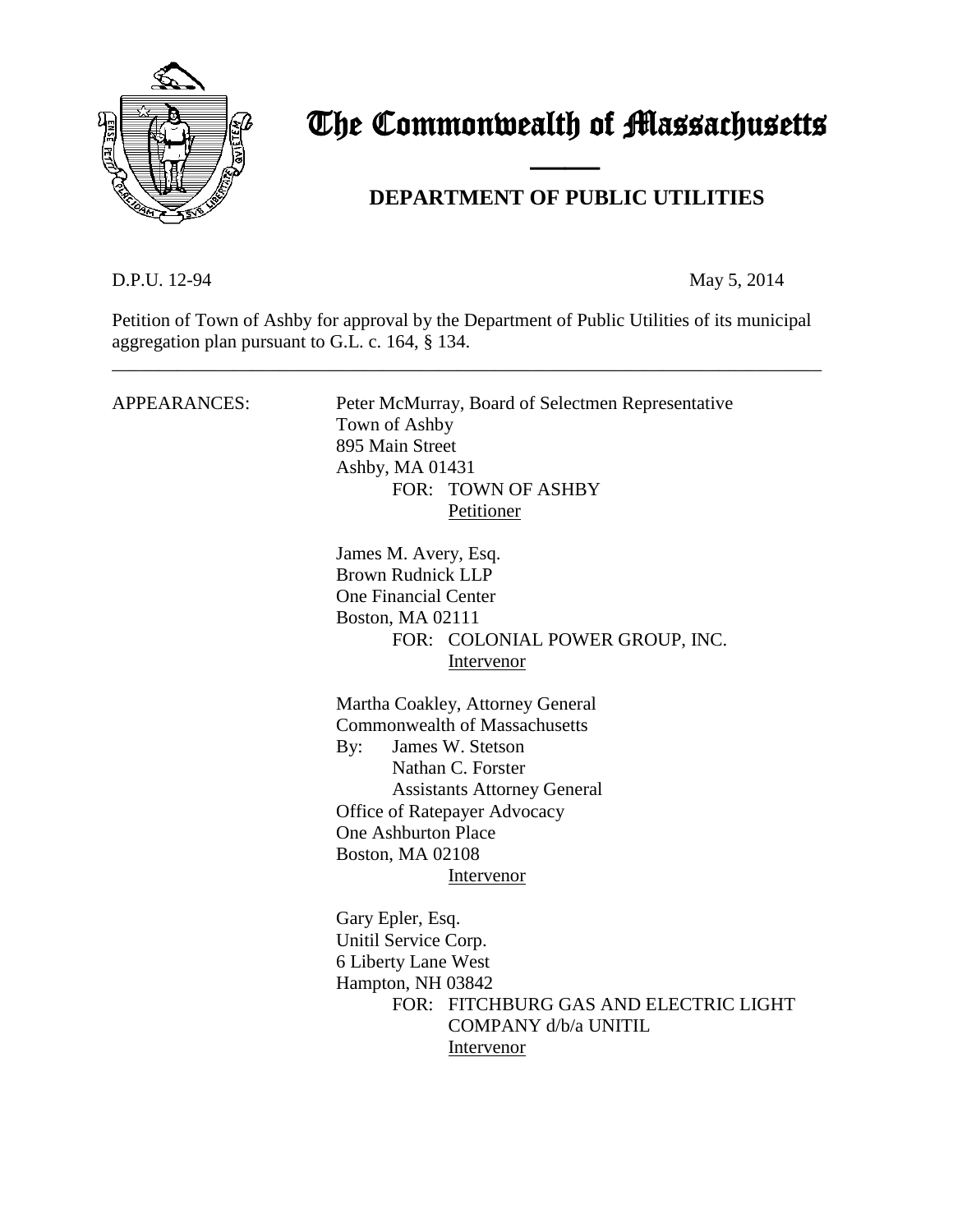Steven I. Venezia, Deputy General Counsel Massachusetts Department of Energy Resources 100 Cambridge Street, Suite 1020 Boston, MA 02114 FOR: MASSACHUSETTS DEPARTMENT OF ENERGY RESOURCES Limited Participant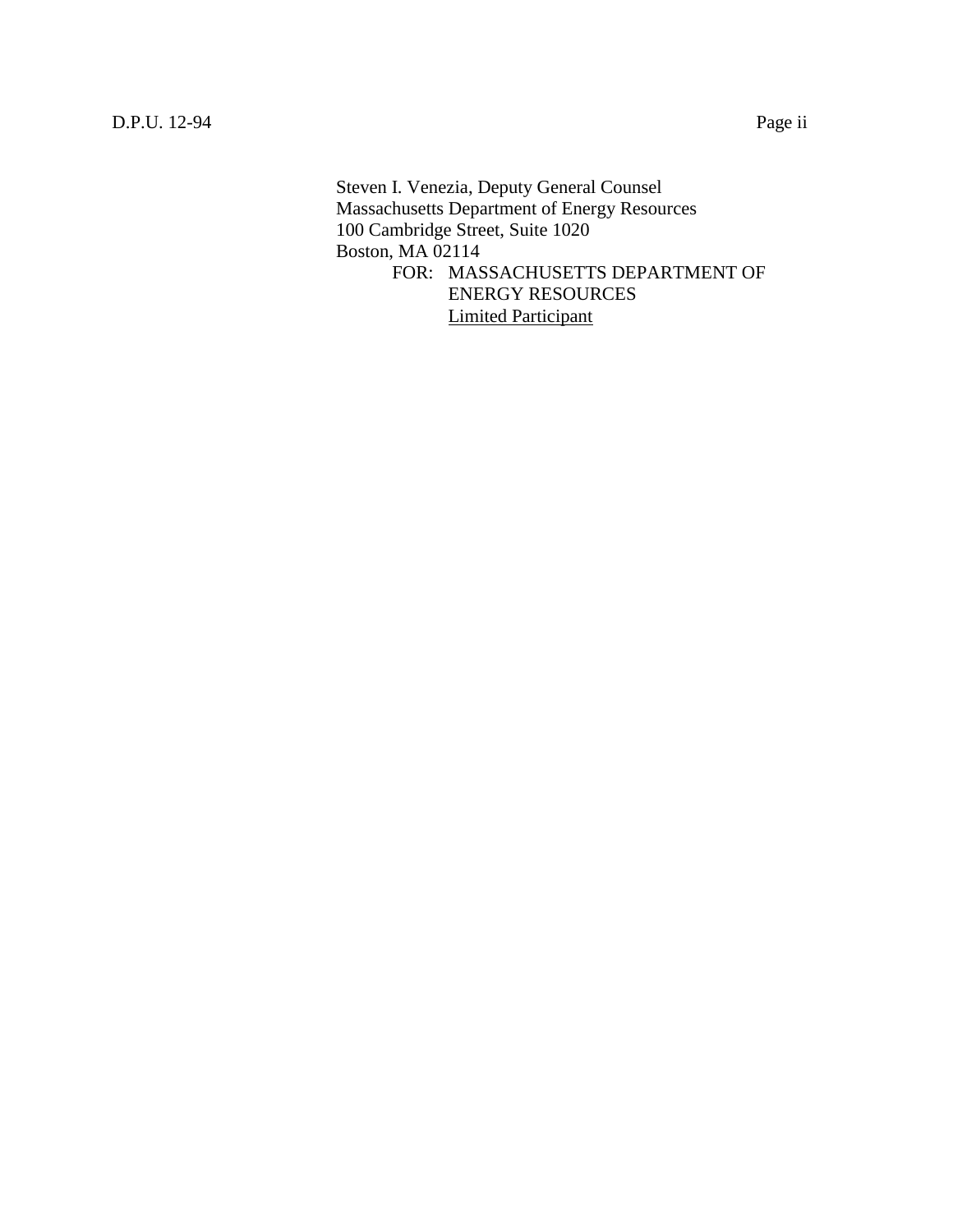# **Table of Contents**

| I.  |                                      |                                                                                                                                                                                                                                                                                    |  |  |
|-----|--------------------------------------|------------------------------------------------------------------------------------------------------------------------------------------------------------------------------------------------------------------------------------------------------------------------------------|--|--|
| II. | A.<br><b>B.</b><br>$\mathcal{C}$ .   |                                                                                                                                                                                                                                                                                    |  |  |
| Ш.  | A.<br><b>B.</b><br>$\mathcal{C}$ .   | 1.<br>2.                                                                                                                                                                                                                                                                           |  |  |
| IV. | A.<br><b>B.</b><br>$C$ .<br>D.<br>E. | 1.<br>2.<br>3.<br>4.<br>5.<br>6.<br>7.<br>8.<br>Method of Entering and Terminating Agreements with Other Entities 22<br>9.<br>10.<br>11.<br>12.<br>1.<br>2.<br><b>Analysis and Findings</b><br>1.<br>2.<br>Consistency with the Department's Rules and Regulations Regarding<br>3. |  |  |
| V.  |                                      |                                                                                                                                                                                                                                                                                    |  |  |
| VI. |                                      |                                                                                                                                                                                                                                                                                    |  |  |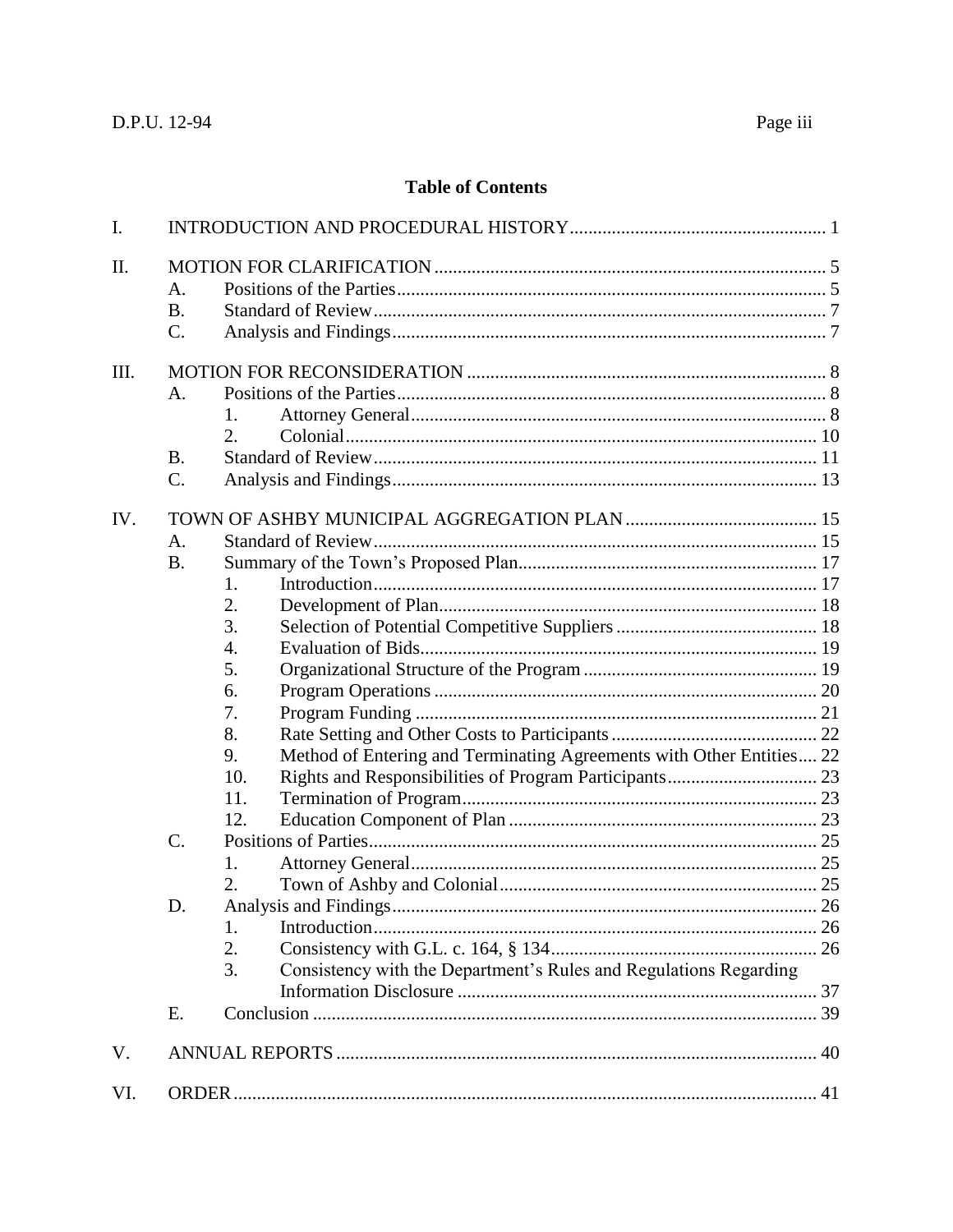#### <span id="page-3-0"></span>I. INTRODUCTION AND PROCEDURAL HISTORY

On October 17, 2012, the Town of Ashby ("Town" or "Ashby") filed with the Department of Public Utilities ("Department") a petition for approval of a municipal aggregation plan ("Plan")<sup>1</sup> pursuant to G.L. c. 164, § 134 ("Municipal Aggregation Statute"). Under the Plan, the Town will establish a Community Choice Power Supply Aggregation Program ("Program") in which the Town will aggregate the load of electric customers located within the Town boundaries in order to procure competitive supplies of electricity for Program participants. Eligible customers will be automatically enrolled in the Program unless they choose to opt out. G.L. c. 164, § 134(a). The Town hired Colonial Power Group, Inc. ("Colonial"), through a competitive procurement process, as a consultant to assist in the design, implementation, and administration of the Plan and Program. On February 3, 2014, the Town filed revisions to its Plan.<sup>2</sup> The Department docketed this matter as D.P.U. 12-94. On October 25, 2012, the Department issued a Notice of Public Hearing and Procedural Conference, and Request for Comments. On November 16, 2012, the Department held a public hearing.

On October 19, 2012, the Attorney General of the Commonwealth ("Attorney General") filed a notice of intervention pursuant to G.L. c. 12, § 11E. On November 15, 2012, the Department permitted Colonial and Fitchburg Gas and Electric Light Company d/b/a Unitil

 $\frac{1}{1}$ The Town's petition includes an Education and Information Plan and template Competitive Electric Service Agreement ("ESA").

<sup>&</sup>lt;sup>2</sup> Unless otherwise specified, any reference to the Plan, herein, is to the revised Plan filed on February 3, 2014.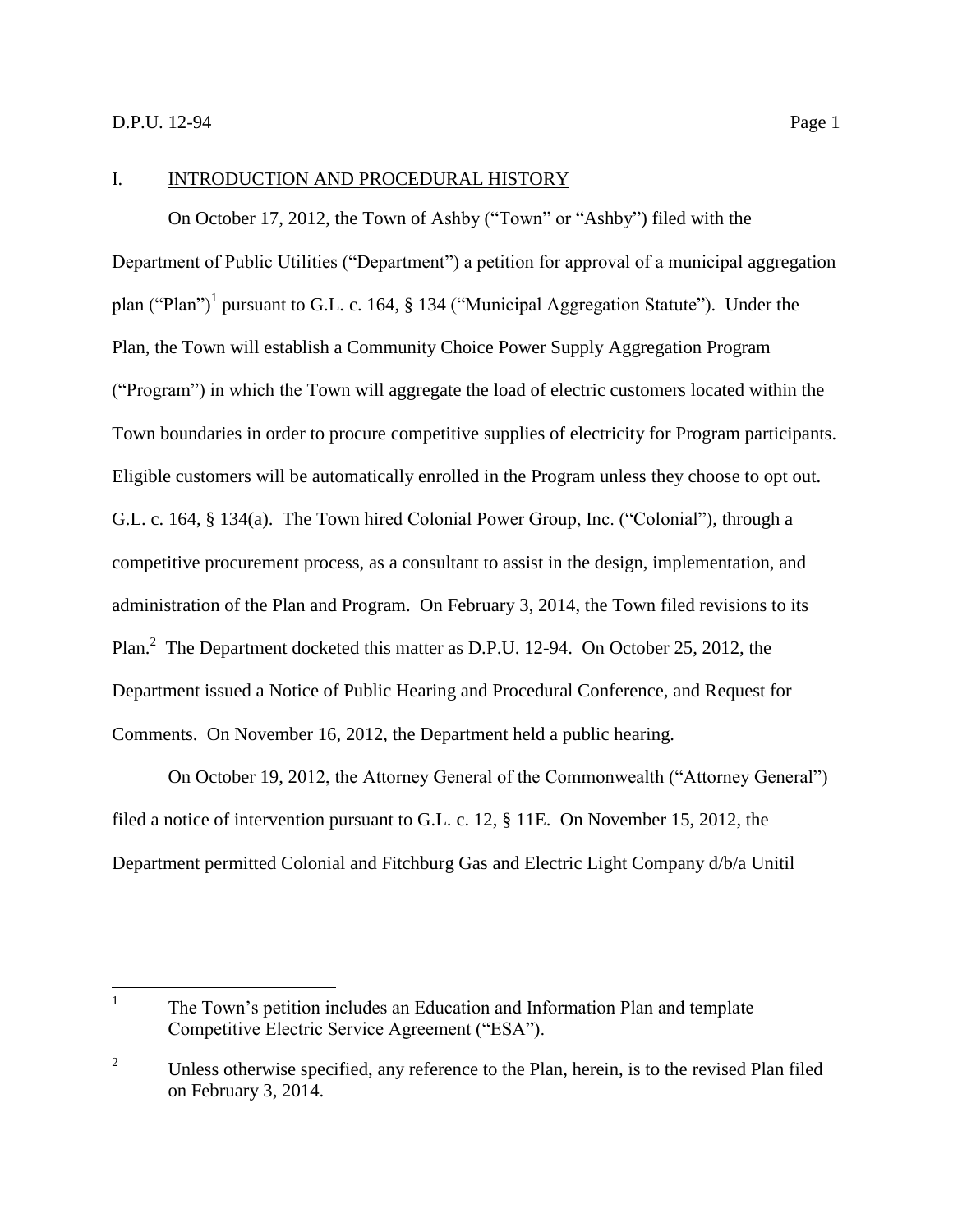("Unitil")<sup>3</sup> to intervene as full parties. On November 15, 2012, the Massachusetts Department of Energy Resources was granted limited participant status.

On December 3, 2012 and January 25, 2013, the Attorney General issued information requests to Colonial ("Requests"). On January 23, 2013 and February 7, 2013, Colonial filed objections to the Requests. Colonial objected on the grounds that: (1) the Requests are not reasonably calculated to lead to the production of admissible evidence; (2) Colonial is not a petitioner with a burden of proof and will not be presenting testimony in this proceeding; and (3) the Requests are unduly burdensome. On January 29, 2013 and February 14, 2013, the Attorney General filed motions to compel Colonial to respond to the Requests and a brief in support of the motions to compel. On February 5, 2013 and February 22, 2013, Colonial filed responses to the Attorney General's motions to compel. On April 4, 2013, the Department issued an Interlocutory Order on the Attorney General's motions to compel discovery denying the Attorney General's motions to compel. Town of Ashby Municipal Aggregation, D.P.U. 12-94, Interlocutory Order on Attorney General's Motions to Compel Discovery ("Interlocutory Order") at 18 (April 4, 2013). On April 24, 2013, the Attorney General filed a motion for clarification and a motion for reconsideration of the Department's Interlocutory Order (collectively, "Motions"). On April 29, 2013, Colonial filed a response to the Motions ("Response").

On February 15, 2013, the Attorney General submitted her initial comments and request for evidentiary hearings. On February 22, 2013, the Town and Colonial submitted reply comments. In a Hearing Officer Ruling issued on April 4, 2013, the Hearing Officer granted the

 $\frac{1}{3}$ 

The Town is in Unitil's service territory.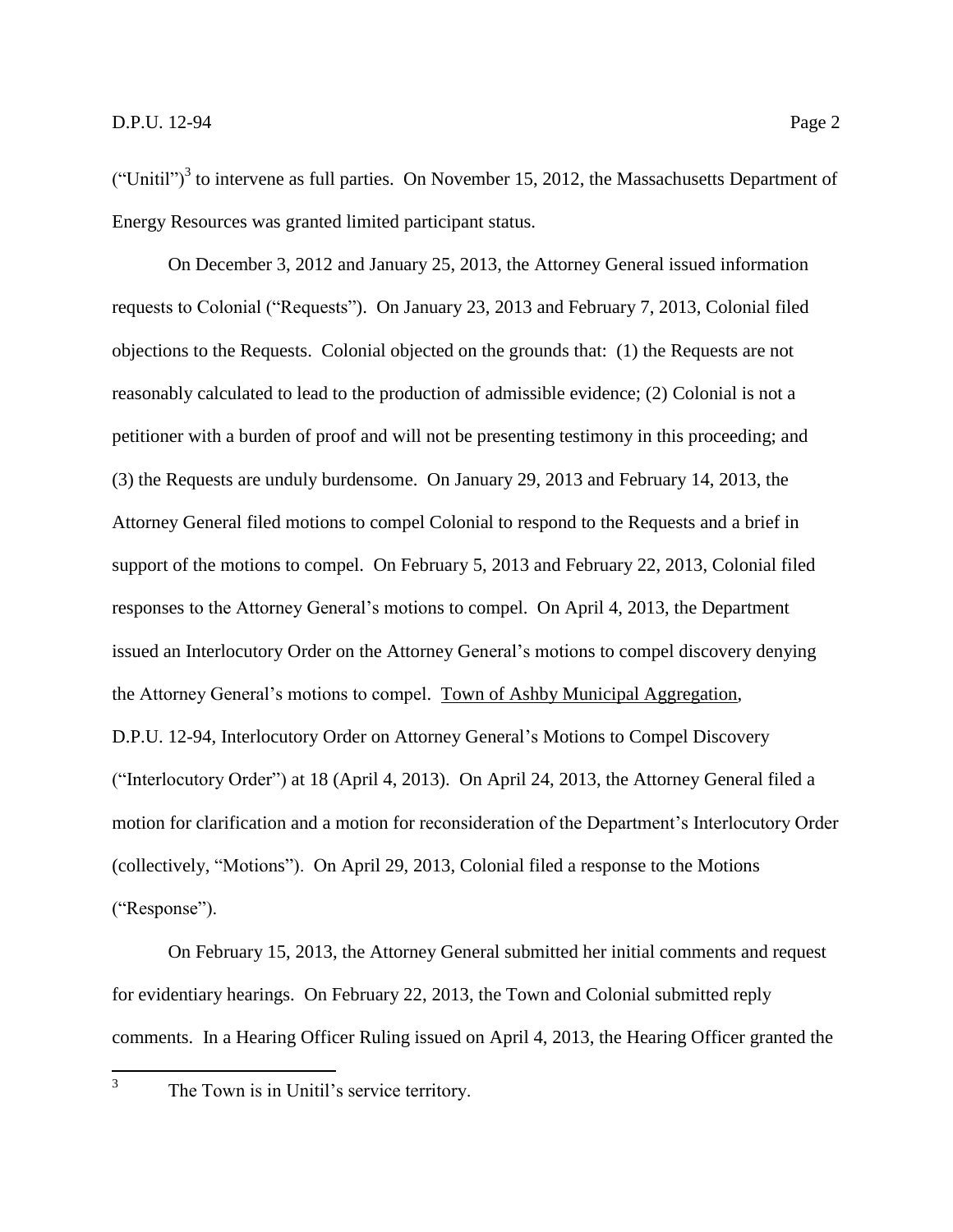Attorney General's request for evidentiary hearings on limited issues<sup>4</sup> and announced the reopening of discovery on the issues of (1) the process the Town will use to suspend and reinstitute its Program, and (2) the effect of this process on Unitil's basic service customers (Hearing Officer Ruling on Request for Evidentiary Hearings and Memorandum on Reopening Discovery ("Hearing Officer Ruling") at 3-4 (April 4, 2013)). The Hearing Officer also announced that the scope of the evidentiary hearing would include issues relating to the development of the Town's Plan, including its decision to hire an agent/facilitator/broker, and how the Town plans to implement the Plan (Hearing Officer Ruling at 3).

On April 29, 2013, the Hearing Officer notified the parties that the evidentiary hearings scheduled for May 1, 2013 and May 2, 2013 were postponed indefinitely. By mutual agreement of the parties, the procedural schedule was suspended until the conclusion of the Department's investigation in City of Lowell Municipal Aggregation, D.P.U. 12-124 (2013).<sup>5</sup> On November 27, 2013, the Department issued an Order in D.P.U. 12-124, which addressed the Department's scope of review of a municipal aggregation plan. On December 18, 2013, the Town submitted a letter requesting that the Department resume this proceeding and issue a final

 $\frac{1}{4}$ The Department granted the Attorney General's request for evidentiary hearings on the topics of: (1) the process by which the Town came to produce a Request for Proposals ("RFP"), advertise an RFP and retain Colonial; and (2) the Town's plans for administration of the municipal aggregation program (Hearing Officer Ruling on Request for Evidentiary Hearings and Memorandum on Reopening Discovery at 3 (April 4, 2013)).

<sup>5</sup> The Attorney General raised similar issues regarding the scope of the Department's review of a municipal aggregation plan in both this proceeding and D.P.U. 12-124. Compare Attorney General's Motions and D.P.U. 12-124, Attorney General's Motion for Clarification and Reconsideration of the Department's Interlocutory Order on the Attorney General's Motions to Compel (April 24, 2013).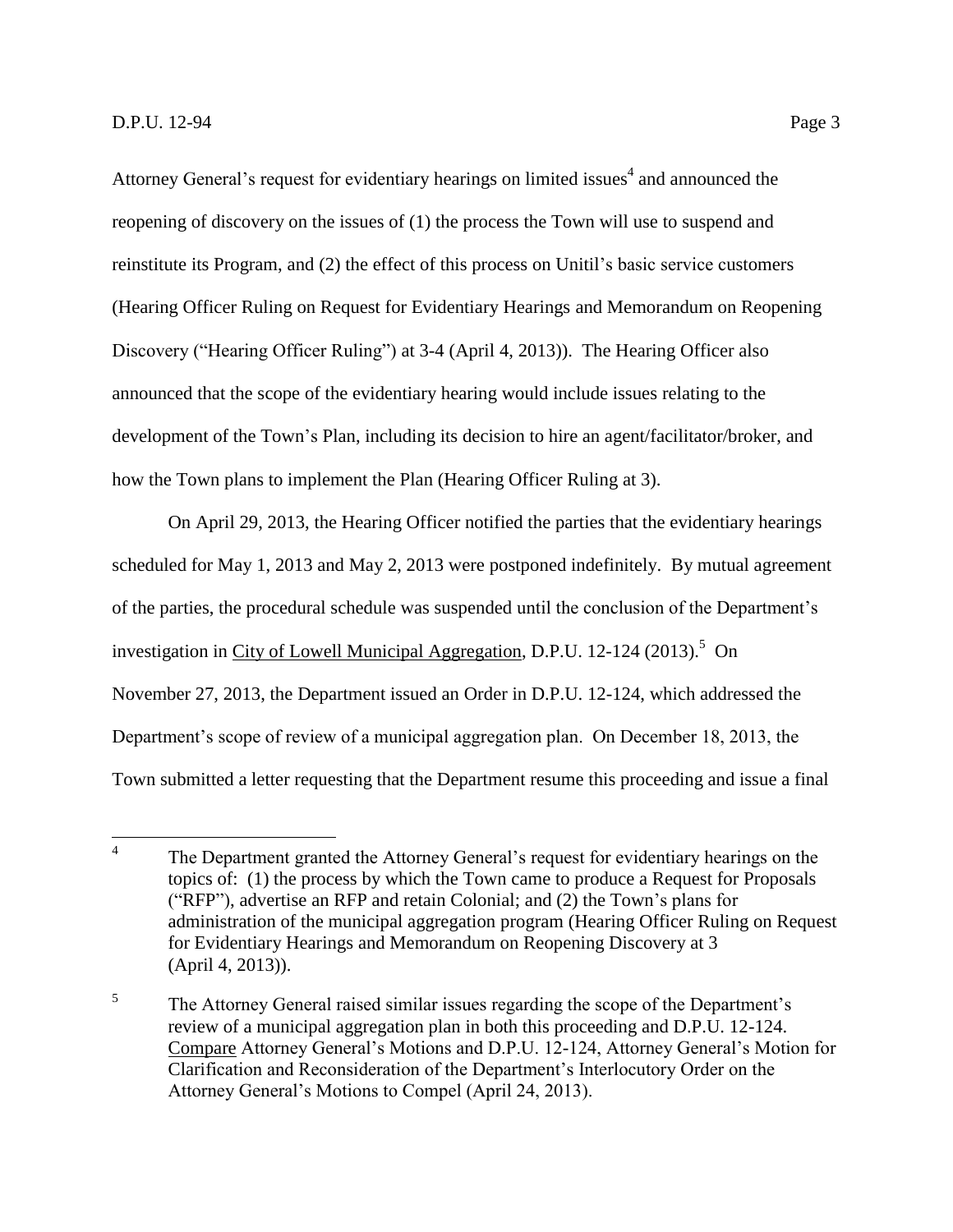Order regarding the Town's Plan (Letter from Town to Hearing Officer at 3 (December 18, 2013)). On January 6, 2014, the Attorney General notified the Department that she does not oppose the Town's request to resume the proceeding and requested that the Department establish a procedural schedule consistent with the Hearing Officer Ruling issued on April 4, 2013 (Letter from Attorney General to Hearing Officer at 1 (January 6, 2014)).

On January 9, 2014, the Hearing Officer issued a procedural memorandum reopening discovery and setting aside the April 4, 2013 Hearing Officer Ruling on the request for evidentiary hearings (Hearing Officer Memorandum at 2 (January 9, 2014)). On February 19, 2014, the Attorney General filed an initial brief ("Attorney General Brief"). On February 26, 2014, the Town and Colonial filed a joint reply brief ("Town and Colonial Reply Brief"). The evidentiary record contains 113 responses to information requests.<sup>6</sup>

In this Order, the Department addresses: (1) the Attorney General's outstanding motions for clarification and reconsideration of the Department's Interlocutory Order; and (2) the Town's Plan.

<sup>6</sup> <sup>6</sup> On its own motion, the Department moves into the evidentiary record: (1) the Town's Petition; (2) the Town's responses to information requests, DPU-Ashby 1-1 through DPU-Ashby 1-3, DPU-Ashby 2-1 through DPU-Ashby 2-6, DPU-Ashby 3-1 through DPU-Ashby 3-11, AG-Ashby 1-1 through AG-Ashby 1-20, AG-Ashby 2-1 through AG-Ashby 2-8, AG-Ashby 3-1 through AG-Ashby 3-9, AG-Ashby 4-1 through AG-Ashby 4-15; (3) Colonial's responses to information requests, DPU-Colonial 1-1 through DPU Colonial 1-2, DPU-Colonial 2-1 through DPU-Colonial 2-3, AG-Colonial 1-1 through AG-Colonial 1-25, AG-Colonial 2-1 through AG-Colonial 2-5; (4) Unitil's responses to information requests, DPU-Unitil 1-1 through DPU-Unitil 1-6; (5) the Town's Revised Plan filed on February 3, 2014; (6) letter from DOER to the Department dated November 14, 2012; and (7) all of the attachments to the Petition and information requests. 220 C.M.R. §§ 1.06(6)(a); 1.10(4).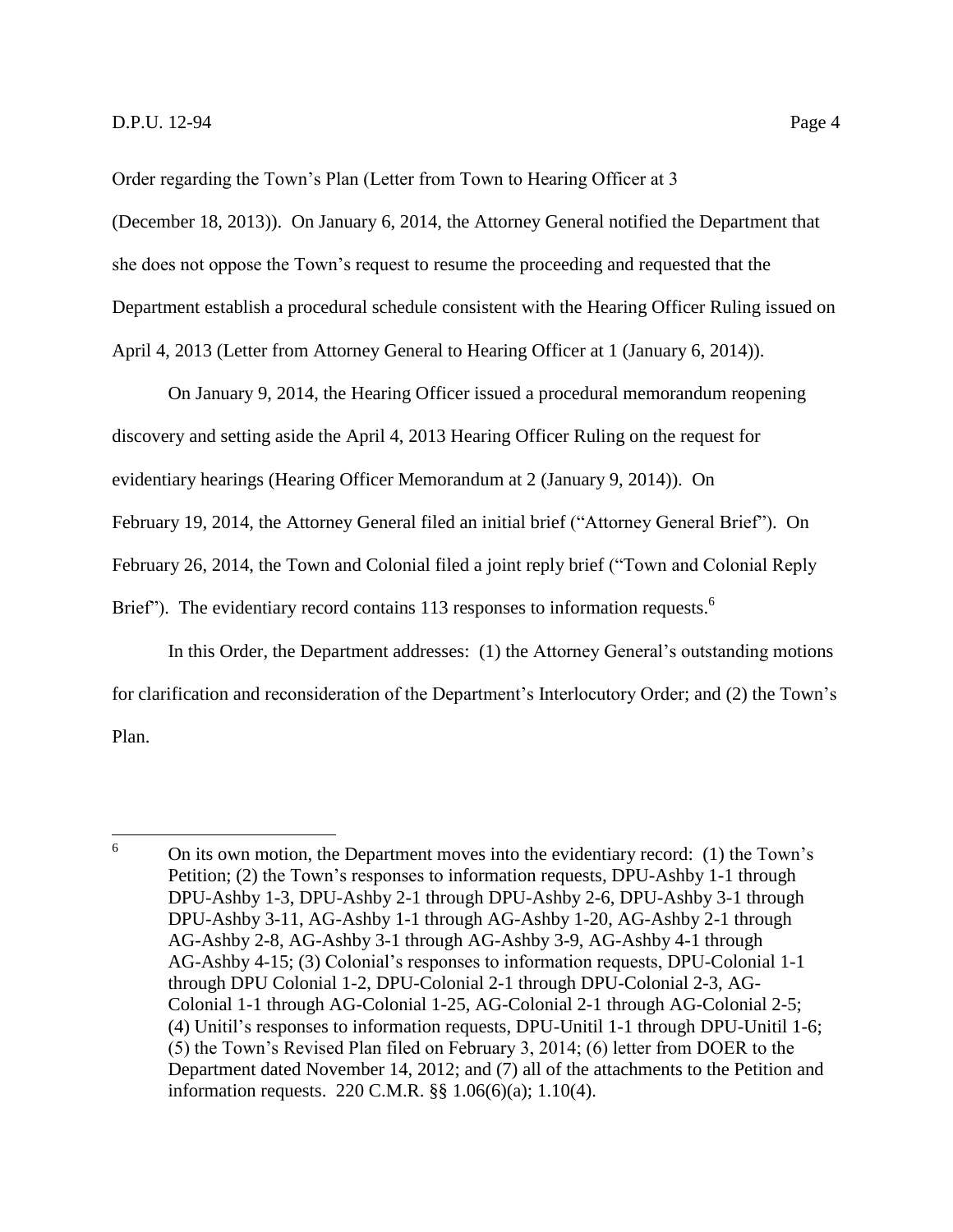# <span id="page-7-1"></span><span id="page-7-0"></span>II. MOTION FOR CLARIFICATION

#### A. Positions of the Parties

1. Attorney General

The Attorney General requests clarification of the Department's scope of review of a municipal aggregation plan under G.L. c. 164, § 134(a) (Motions at 7). Specifically, the Attorney General requests clarification of a portion of the Interlocutory Order which states:

[t]he Department's statutory obligation in regards to the program's organizational structure of funding, and the proposed program's rate setting and other costs to participants is to ensure the municipal aggregation plan, as the governing document of the program, includes an adequate description to inform potential customers of these elements of the proposed program . . .

(Motions at 8, citing D.P.U. 12-94, Interlocutory Order at 15). The Attorney General states that she is concerned that the standard of review stated in the Interlocutory Order suggests the Department's review of a municipal aggregation plan is to determine whether the municipal aggregation plan's funding, rate setting, costs to customers, etc. are adequately described, rather than ensuring that the funding, rate setting, and costs to customers are appropriate (Motions at 8). Further, the Attorney General states she is unsure if the Department intended to convey this scope of review because she was "expressly authorized . . . to question Colonial Power's representatives concerning the value provided by a facilitator, which line of questioning appears to relate to the elements listed in the third sentence of G.L. c. 163, § 134(a) ¶ 4" (Motions at 8, citing Hearing Officer Ruling at 2-3).

The Attorney General argues that a Department review limited to determining whether rates are adequately described is not a rational construction of the Municipal Aggregation Statute (Motions at 8-9). The Attorney General asserts that it makes little sense for the Legislature to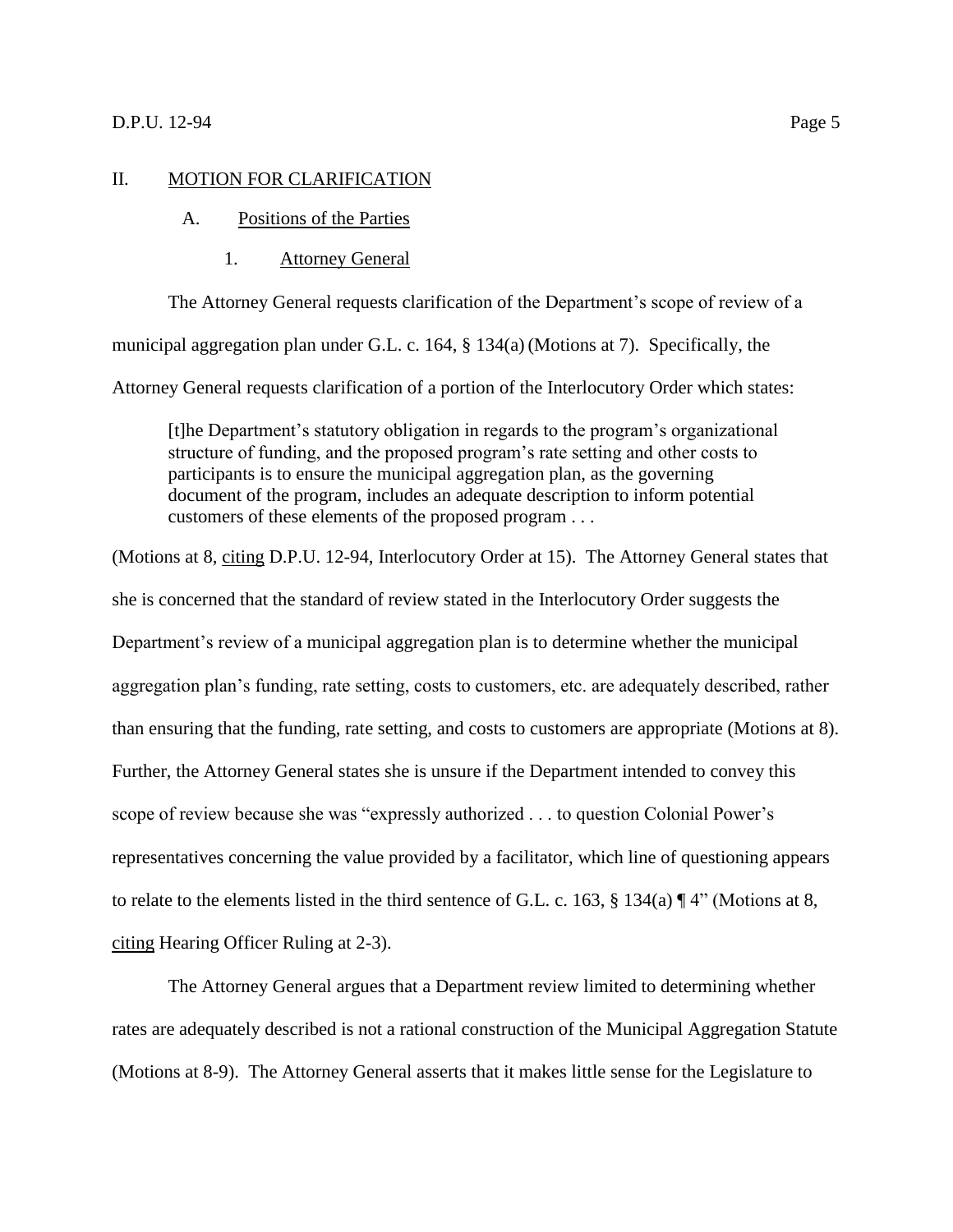require that a municipal aggregation plan be reviewed twice for transparency, once by the DOER and once by the Department, without a review of the propriety of several important elements of an aggregation plan, such as funding and costs to customers (Motions at 9-10).

The Attorney General states that G.L. c. 164, § 134(a) ¶ 4 requires the Department to "review and approve" a municipal aggregation plan, and that logically the Department should conduct a critical evaluation of the elements listed,<sup>7</sup> specifically rate setting (Motions at 10). The Attorney General also argues that the Legislature clearly intended for the Department to review the elements of a municipal aggregation plan relating to rate setting consistent with the Department's traditional function of rate setting, including an examination of whether rates are just and reasonable (Motions at 10).

The Attorney General asserts her proposed standard of review is harmonious with the overall purpose of the Municipal Aggregation Statute, which is to save customers money (Motions at 10). Therefore, the Attorney General concludes that the Department should ensure that municipal aggregation customers receive all possible savings (Motions at 10-11).

# 2. Colonial

Colonial asserts that the Department should reject the Attorney General's motion for clarification because there is no need for further clarity (Response at 2). Colonial argues that the Attorney General merely resurrects arguments the Department has already rejected (Response at 2). Colonial states that the Interlocutory Order and the Hearing Officer Ruling properly

<sup>7</sup> The required plan elements listed in G.L. c. 164, § 134(a) ¶ 4 include: an organizational structure of the program, its operations, and its funding; rate setting and other costs to participants; the methods for entering and terminating agreements with other entities; the rights and responsibilities of program participants; and termination of the program.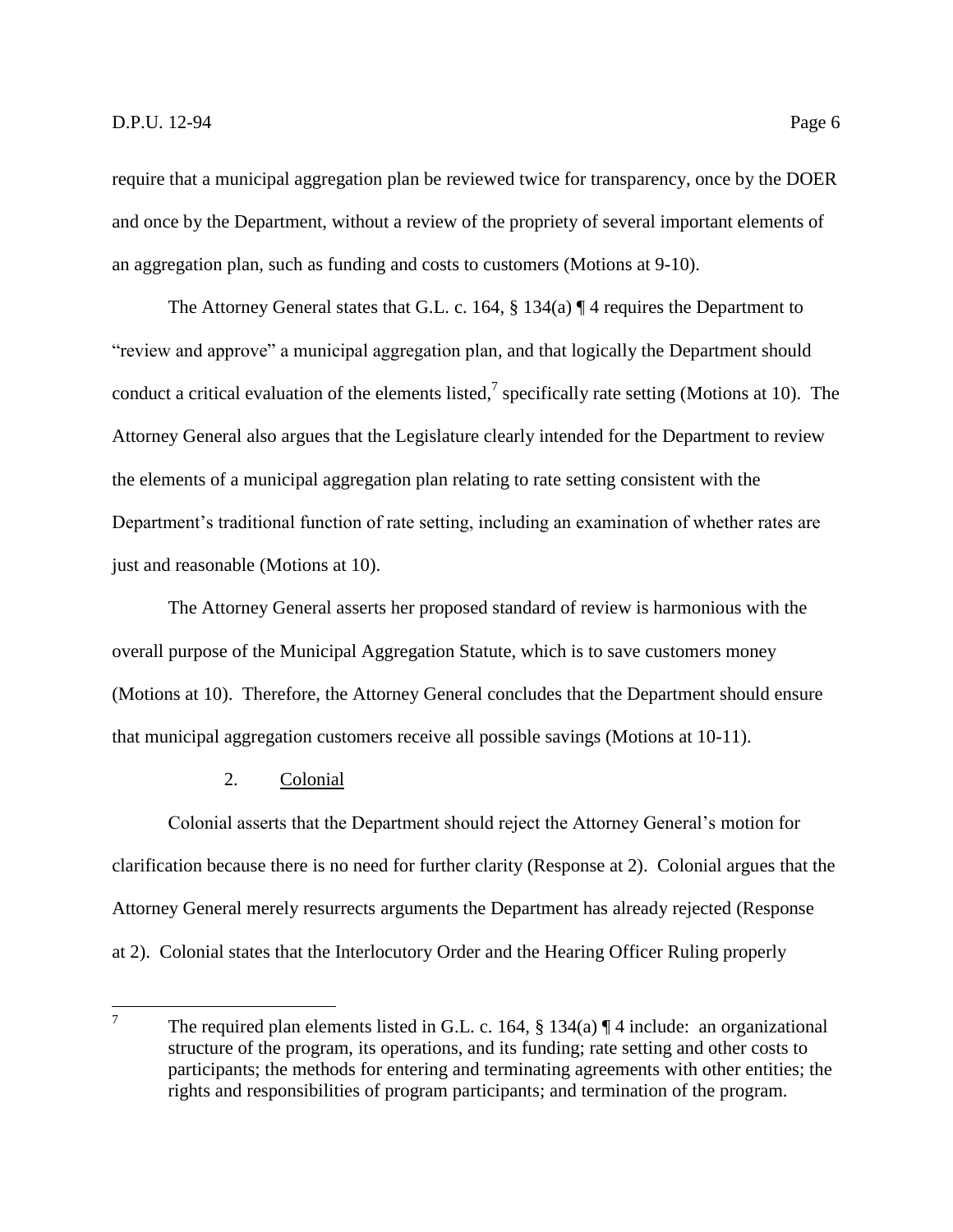recognize that the Municipal Aggregation Statute enables municipalities to offer another supply choice to customers, many of whom are not served by competitive suppliers directly (Response at 1). Further, Colonial asserts, the Department's review process should focus on the municipal aggregation plan's proposed procedures, with the price setting function resting with municipal officials of interested communities (Response at 1-2). Colonial states that a municipal aggregation plan should ensure that customers are fully informed of the procedures, potential benefits and options available pursuant to municipal aggregation (Response at 2).

# B. Standard of Review

<span id="page-9-0"></span>Clarification of previously issued Orders may be granted when an Order is silent as to the disposition of a specific issue requiring determination in the Order, or when the Order contains language that is sufficiently ambiguous to leave doubt as to its meaning. Boston Edison Company, D.P.U. 92-1A-B at 4 (1993); Whitinsville Water Company, D.P.U. 89-67-A at 1-2 (1989). Clarification does not involve reexamining the record for the purpose of substantively modifying a decision. Boston Edison Company, D.P.U. 90-335-A at 3 (1992), citing Fitchburg Gas and Electric Light Company, D.P.U. 18296/18297, at 2 (1976).

#### C. Analysis and Findings

<span id="page-9-1"></span>The Attorney General does not base her motion for clarification on the Department's silence on a particular issue or ambiguous language. Instead, the Attorney General argues that the Department's standard of review is not a rational construction of the statute (Motions at 8-9). The Department will not grant a motion for clarification when the intent of the motion is for the Department to reexamine and substantively modify its decision. Investigation by the Department of Telecommunications and Energy on its own Motion to Establish Guidelines for Service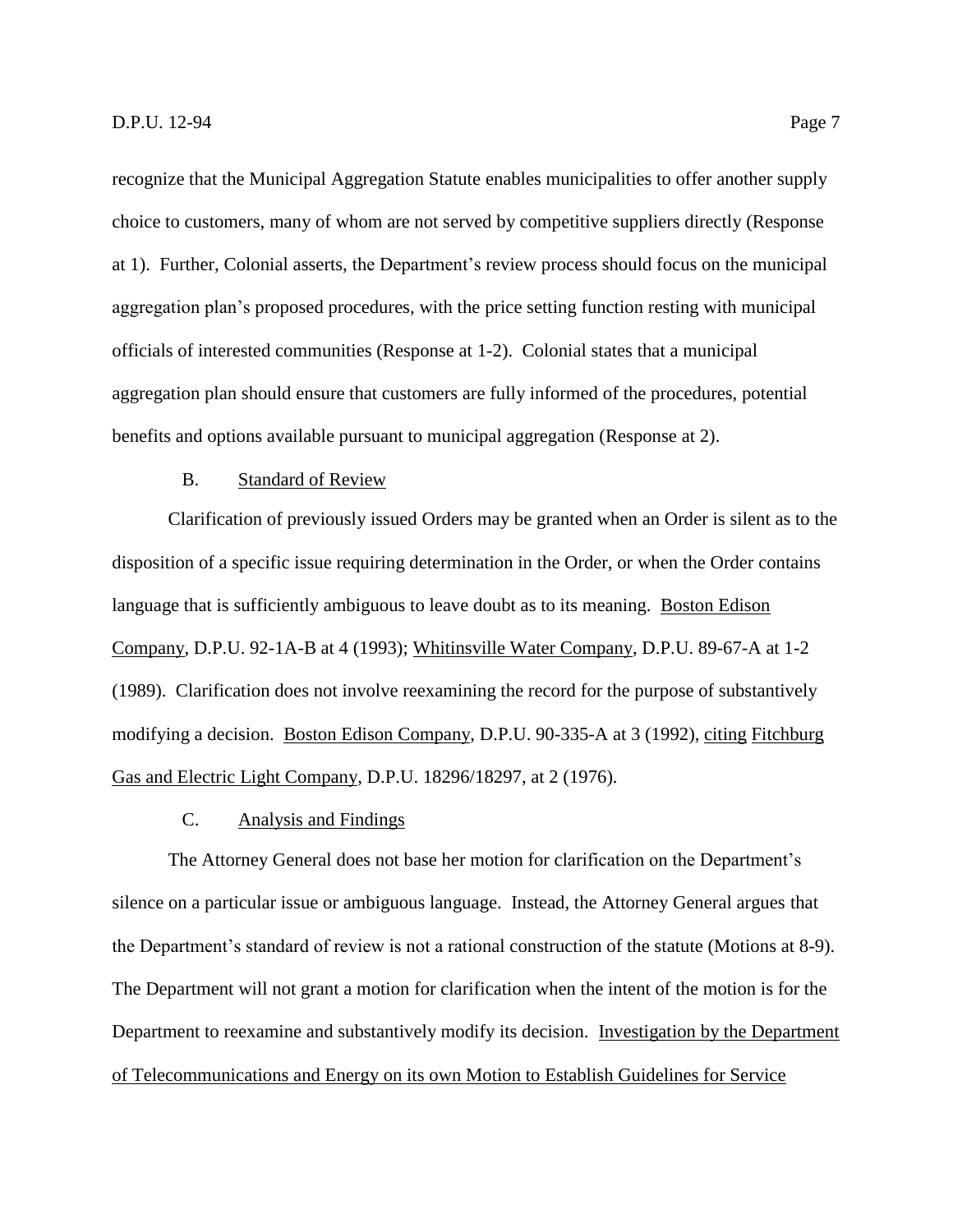Quality Standards for Electric Distribution Companies and Local Gas Distribution Companies Pursuant to G.L. c. 164, § 1E, D.T.E. 99-84-B at 2 (2001); D.P.U. 90-335-A at 3; D.P.U. 18296/18297, at 2. Furthermore, the Department addressed whether our standard of review reflects an appropriate construction of G.L. c. 164, § 134(a) in D.P.U. 12-124, at 15-29, and reaffirms our conclusion here. Therefore, the Department denies the Attorney General's request for clarification of the Interlocutory Order.

#### <span id="page-10-1"></span><span id="page-10-0"></span>III. MOTION FOR RECONSIDERATION

#### A. Positions of the Parties

#### 1. Attorney General

<span id="page-10-2"></span>The Attorney General argues that the Department should reconsider its Interlocutory Order denying the Attorney General's motions to compel responses to the Requests relating to Colonial's expenses (Motions at 11). Specifically, the Attorney General requests the Department reconsider denying responses to Information Requests AG-Colonial 1-2 through AG-Colonial 1-5, AG-Colonial 1-7 through AG-Colonial 1-9, and AG-Colonial 1-11 through AG-Colonial 1-18 (collectively, "Expense Requests") (Motions at 3-4). The Attorney General argues that the Department based its decision in the Interlocutory Order rejecting the Expense Requests on mistake or inadvertence (Motions at 11).

The Attorney General contends that the Department based its decision to deny the motions to compel on the understanding that the Attorney General sought to conduct a formal "rate of return" analysis of Colonial's commission fee as if Colonial were a regulated utility (Motions at 11). Instead, the Attorney General states that she will use Expense Requests to determine whether Colonial's commission fee (\$0.001 per kilowatt-hour ("kWh")) is just and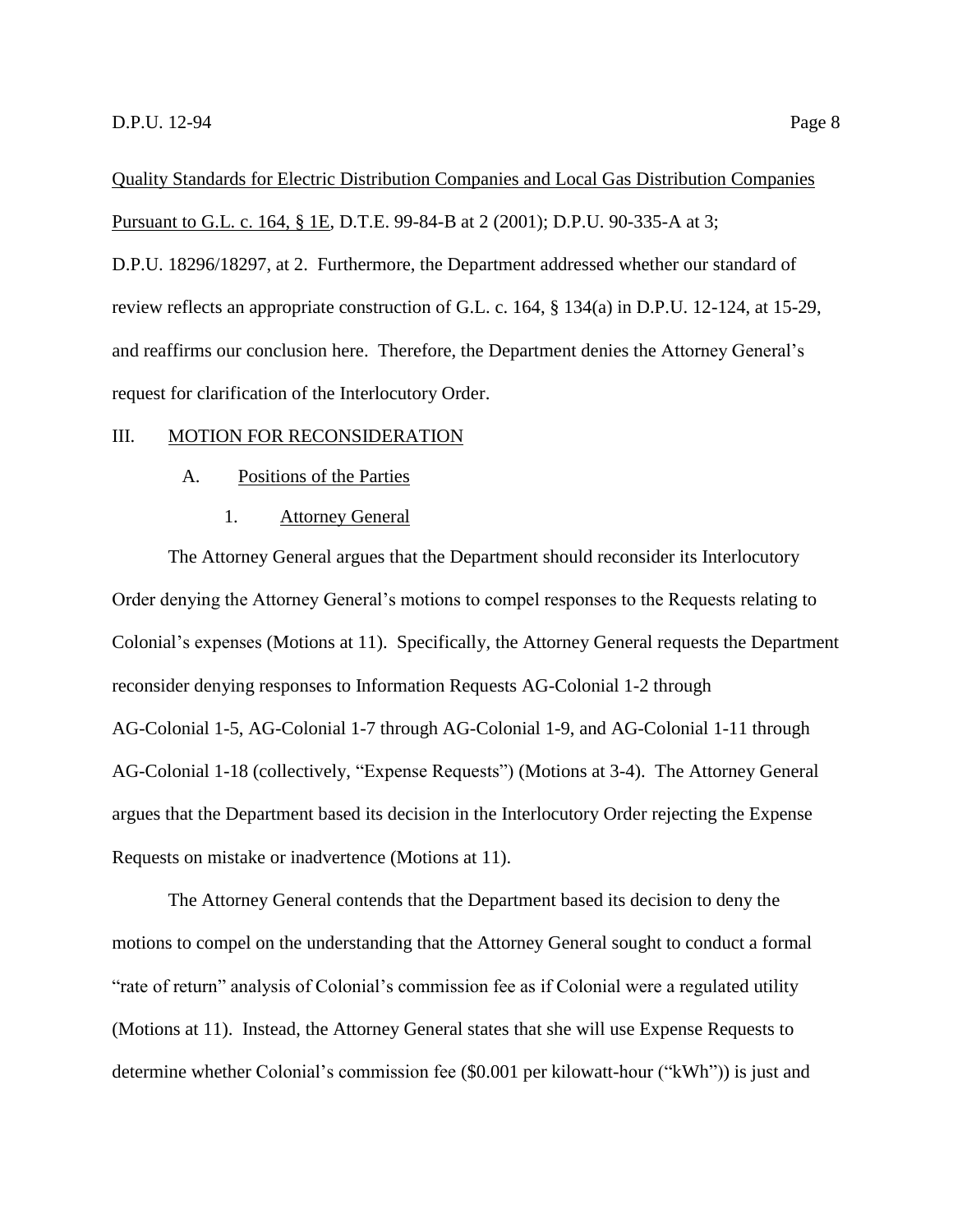reasonable (Motions at 12, 14). The Attorney General argues that when she referred to "rate of return" and "level of return" in her brief, she was not referring to a formal rate of return analysis, but merely to whether Colonial's revenues were grossly in excess of the value of the actual services to be performed (Motions at 12). The Attorney General asserts that the Municipal Aggregation Statute requires the Department to review and critically evaluate the components of a municipal aggregation plan, including costs to customers, under G.L. c. 164, § 134(a) (Motions at 12).

In addition, the Attorney General argues that the Department agrees with the general principle that the value that Colonial provides to the Town's customers is subject to review because the Department granted the Attorney General's request for evidentiary hearings on topics relating to a "cost-benefit" analysis of a facilitator and the "value of a facilitator" (Motions at 12-13, citing Hearing Officer Ruling at 2-3). The Attorney General contends that the information requested in the Expense Requests is relevant to the level of activity and costs necessary to start up and facilitate a municipal aggregation program, which relates directly to the "cost-benefit" analysis and the "value of a facilitator" inquiries that the Department deemed appropriate for evidentiary hearings, as well as the Department's statutory charge to review the municipal aggregation program's funding and operations (Motions at 13).

The Attorney General argues that as to the "cost-benefit" analysis, the information requested in the Expense Requests is necessary to determine whether engaging a facilitator is more cost-effective than simply delegating those tasks to the municipality (Motions at 13). As to the "value of a facilitator," the Attorney General argues that the information requested in the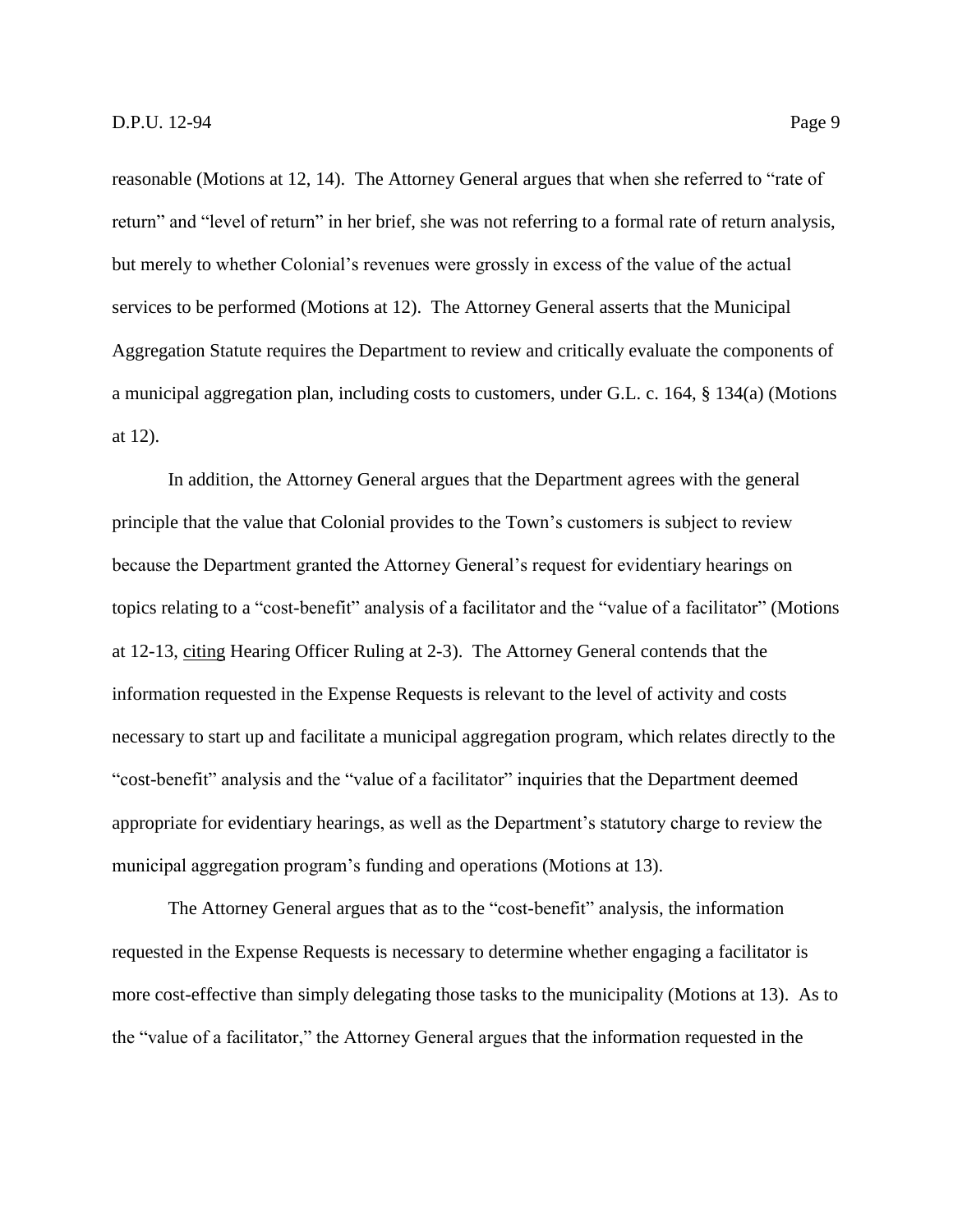Expense Requests is necessary to determine whether the expenses and activities of a facilitator are necessary to accomplish savings for municipal aggregation customers (Motions at 13-14).

Further, the Attorney General argues that requiring Colonial to respond to the Expense Requests will not have a chilling effect because the Department regularly requires utilities to provide detailed information concerning the fees charged by consultants in rate cases (Motions at 14). The Attorney General also contends that the scope of her request is similar to the Department's disclosure requirements for utilities' consultants (Motions at 14).

# 2. Colonial

<span id="page-12-0"></span>Colonial asserts that the Department should reject the Attorney General's motion for reconsideration because the Attorney General has failed to demonstrate that the Interlocutory Order was based on mistake or inadvertence (Response at 2). Colonial argues that the Attorney General merely resurrects several of her rejected arguments (Response at 2).

Colonial asserts that the Department clearly established that questions regarding the "revenues, expenses and rate of return" of a competitively procured service provider for a municipal aggregation are outside the scope of this proceeding, irrelevant, and are subjects that do not require Department examination (Response at 1, citing D.P.U. 12-94, Interlocutory Order at 13). Colonial states that the Department held that there is no requirement to investigate the basis for rates, charges, or fees of municipal aggregators or energy brokers (Response at 1, citing D.P.U. 12-94, Interlocutory Order at 15). Instead, Colonial argues that the Department clearly stated that its review is focused on ensuring compliance with procedural requirements, statutory filing requirements, and substantive requirements of G.L. c. 164, § 134 (Response at 1). Further, Colonial contends that the Hearing Officer consistently applied the same holdings in finding that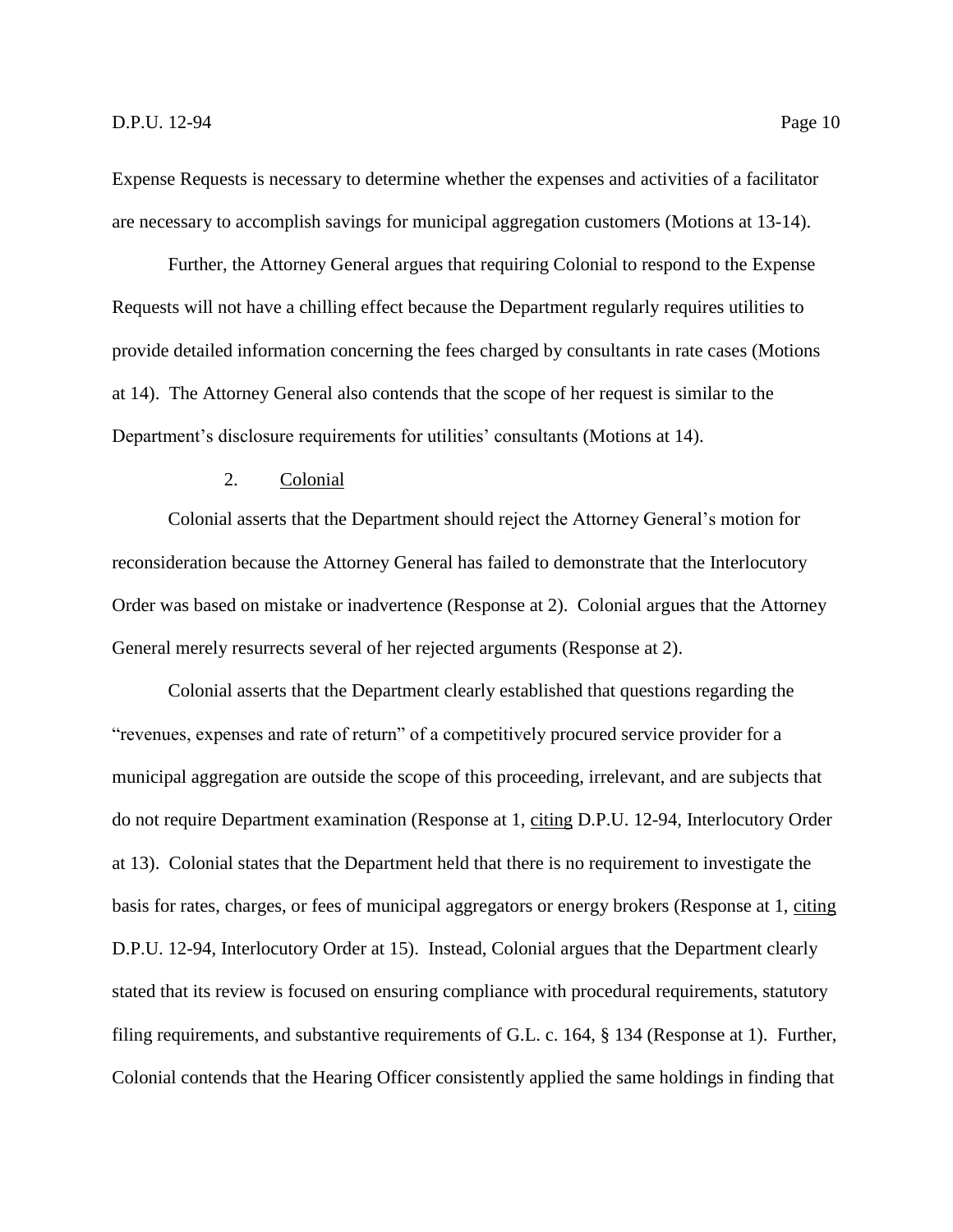this proceeding would focus on a review of the "process" followed in developing the municipal aggregation plan and how the Town plans to implement the municipal aggregation program (Response at 1, citing Hearing Officer Ruling at 3).

Colonial also contends that the Attorney General's arguments in her Motions are confusing (Response at 2). Colonial asserts that the Attorney General, on the one hand, agrees that the Department should not conduct a "formal rate of return analysis" and, on the other hand, states that the Department must determine "whether [the plan's] rates are just and reasonable," a concept Colonial states is only understood in the context of rate setting (Response at 2, citing Motions at 11). Colonial argues that the Department has clearly stated that it does not set municipal aggregation rates, and that a review of competitively procured services is both inappropriate and may have a chilling effect (Response at 2). Colonial asserts that in municipal aggregation, the relevant community sets the rates and the Department's role is to ensure that an appropriate process is in place and that customers are able to understand and appreciate their options (Response at 1-2).

Colonial also asserts that the Attorney General suggests that the only goal of municipal aggregation is to secure maximum savings (Response at 2, citing Motions at 10). Colonial disagrees, contending that the purpose of municipal aggregation is to afford greater customer choice, including potential long-term contractual options (Response at 2).

# B. Standard of Review

<span id="page-13-0"></span>The Department's Procedural Rule, 220 C.M.R. § 1.11(10), authorizes a party to file a motion for reconsideration within 20 days of service of a final Department Order. The Department's policy on reconsideration is well settled. See, e.g., Boston Edison Company,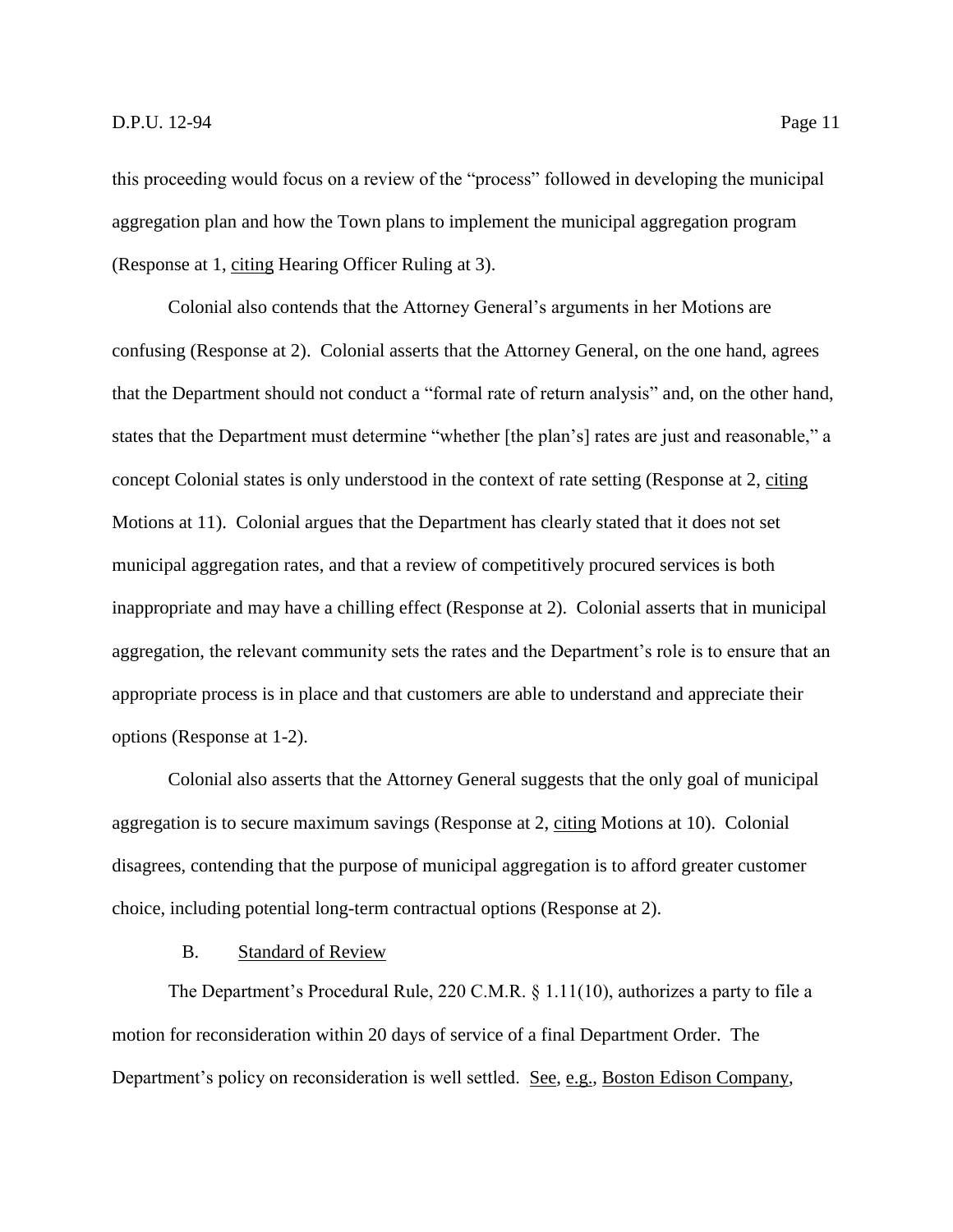D.P.U. 90-270-A at 2-3 (1991); Western Massachusetts Electric Company, D.P.U. 558-A at 2 (1981). Reconsideration of previously decided issues is granted when extraordinary circumstances dictate that we take a fresh look at the record for the express purpose of substantively modifying a decision reached after review and deliberation. The Berkshire Gas Company, D.P.U. 905-C at 6-7 (1982) (finding extraordinary circumstances where union contract expiration and subsequent strike prevented company from providing ratified union contract payroll increases until several days after final Order issued); cf. Boston Gas Company, D.P.U. 96-50-C (Phase I) at 25 (1997) (finding creation of nonunion compensation pool after the close of the record was not an extraordinary circumstance). Alternatively, a motion for reconsideration may be based on the argument that the Department's treatment of an issue was the result of mistake or inadvertence. See, e.g., D.P.U. 96-50-C (Phase I) at 22; New England Telephone and Telegraph Company, D.P.U. 86-33-J at 2, 25-26 (1989); cf. Boston Edison Company, D.P.U. 1350-A at 5 (1983).

A motion for reconsideration should not attempt to reargue issues considered and decided in the main case. See, e.g., Commonwealth Electric Company, D.P.U. 92-3C-1A at 3-6 (1995); Boston Edison Company, D.P.U. 90-270-A at 2-3, 7-9 (1991); Boston Edison Company, D.P.U. 1350-A at 4-5 (1983). The Department has denied reconsideration where the request rests upon information that could have been provided during the course of the proceeding and before issuance of the final Order. See, e.g., D.P.U. 96-50-C (Phase I) at 36-37; Boston Gas Company, D.P.U. 96-50-B (Phase I) at 8 (1997). The Department has stated that the record in a proceeding closes, at the latest, when an Order is issued. Western Massachusetts Electric Company, D.P.U. 85-270-C at 18-20 (1987). Thus, the Department may deny reconsideration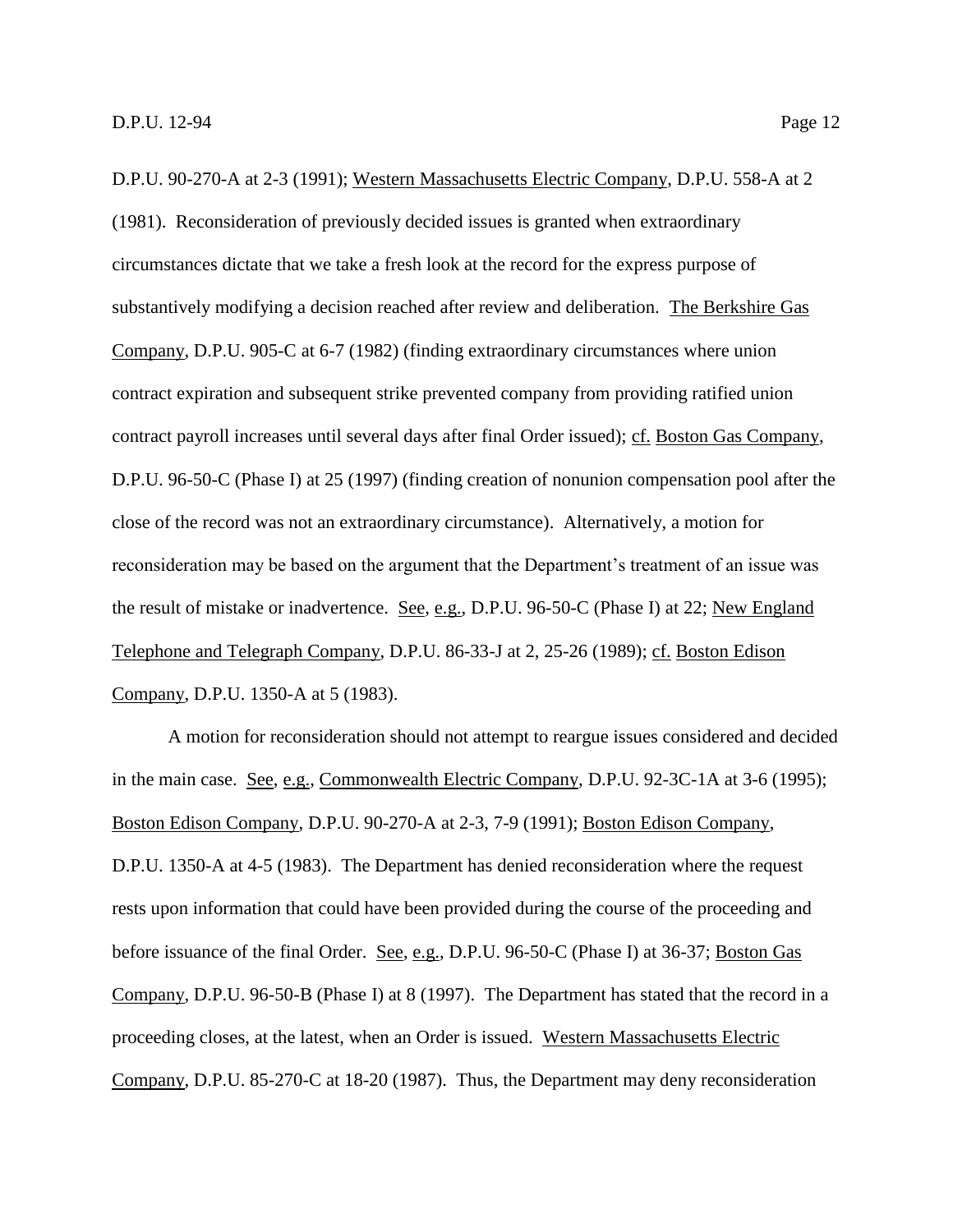when the request rests on a new issue or updated information presented for the first time in the motion for reconsideration. See, e.g., D.P.U. 85-270-C at 18-20.

# C. Analysis and Findings

<span id="page-15-0"></span>The Department's regulations allow a party to file a motion for reconsideration after the issuance of a final Order. 220 C.M.R. § 1.11(10). The Attorney General has filed her motion for reconsideration based on the Interlocutory Order, not a final Order. Nevertheless, to promote efficiencies the Department will rule on the motion.

The Department may reconsider a matter if there is a showing of extraordinary circumstances or a showing that the Department's treatment of an issue was the result of mistake or inadvertence. D.P.U. 905-C at 6-7. The Attorney General argues that the Department erred in the Interlocutory Order by denying the Attorney General's motions to compel responses to the Expense Requests, which seek information regarding Colonial's revenues and expenses, because the Department misunderstood the Attorney General's reasoning for requesting the information.<sup>8</sup>

The Department's treatment of this issue in the Interlocutory Order was not the result of a mistake or inadvertence. Instead, in the Interlocutory Order, the Department expressly considered the Attorney General's request that the Department evaluate the municipal aggregation's funding and whether Colonial's commission fee (\$0.001 per kWh) provides an appropriate level of return for the services provided. D.P.U. 12-94, Interlocutory Order at 13-15. The Department determined that questions regarding Colonial's revenues, expenses, and rate of

 8 The Attorney General raises the same issues in her motions to compel and reconsideration (compare Attorney General's Motion to Compel Colonial at 2, 9-11; Attorney General's Supplemental Motion to Compel Colonial Power Group, Inc. at 4-5; with Motions at 11-14).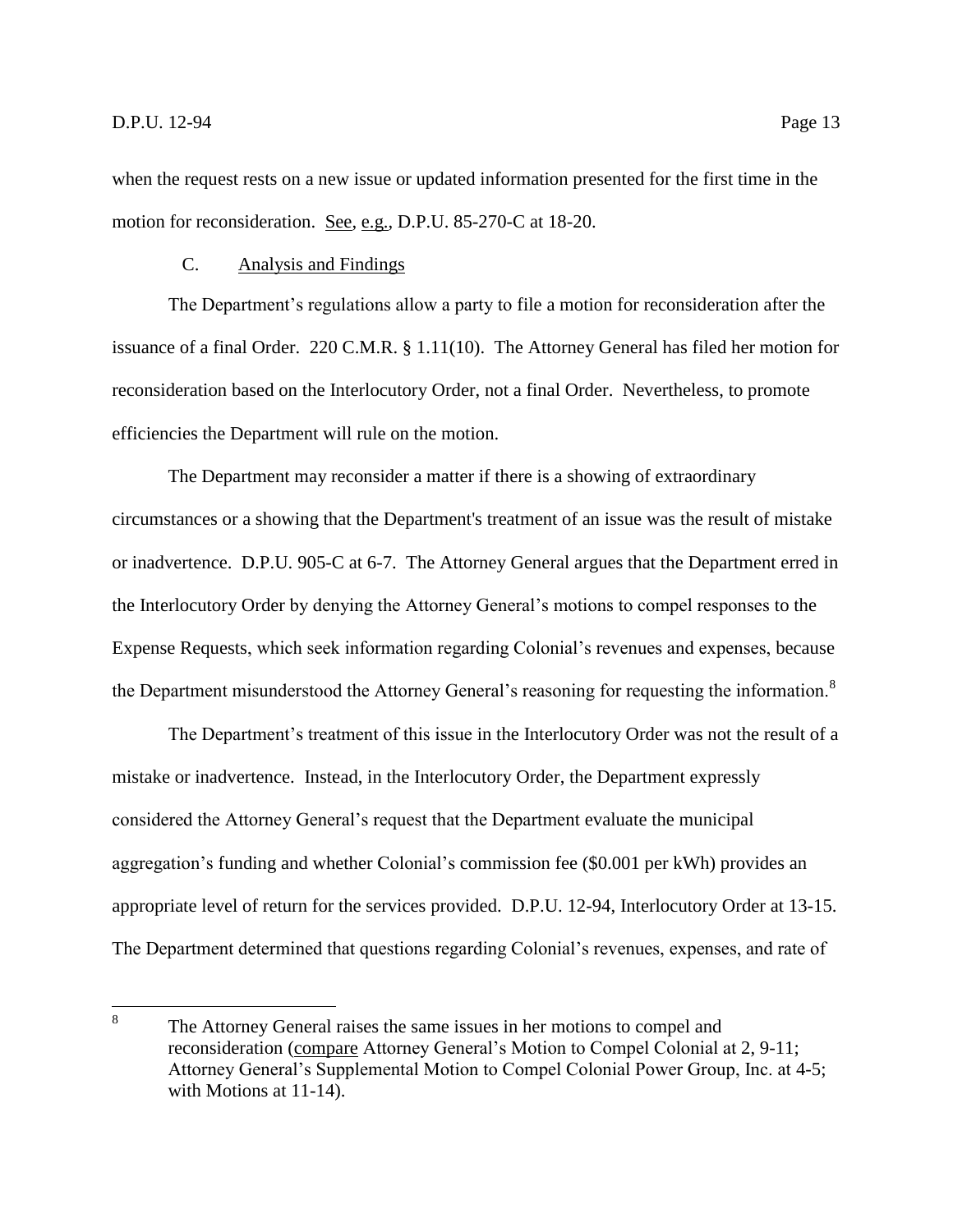return are not relevant to this proceeding. D.P.U. 12-94, Interlocutory Order at 16; see also D.P.U. 12-124, at 25-29. Noting that the Town hired Colonial after a competitive procurement and that the Department does not regulate Colonial's rates, the Department concluded that review of Colonial's rate of return would be inappropriate and might have a chilling effect on the availability of entities providing services and capital to municipal aggregations. D.P.U. 12-94, Interlocutory Order at 16.

Further, the Department clearly stated and explained that the Municipal Aggregation Statute limits the Department's review of municipal aggregation plans. D.P.U. 12-94, Interlocutory Order at 13-16. The Department based its decision on the plain language of the statute and the Department's well established standard of review for municipal aggregation proceedings. D.P.U. 12-94, Interlocutory Order at 15, citing Cape Light Compact, D.T.E. 00-47, at 24 (2000); Cape Light Compact, D.T.E. 04-32, at 15-16 (2004); City of Marlborough, D.T.E. 06-102, at 17-18 (2007); Town of Lanesborough, D.P.U. 11-27, at 16 (2011); Town of Ashland, D.P.U. 11-28, at 14 (2011); Town of Lunenburg, D.P.U. 11-32, at 14 (2011); Town of Lancaster, D.P.U. 12-39, at 16 (2012). In D.P.U. 12-124, the Department analyzed whether G.L. c. 164, § 134(a) requires the Department to determine whether a municipal aggregation program's funding is just and reasonable. D.P.U. 12-124, at 24-29. The Department found that adopting a standard of review that requires the Department to analyze the amount and reasonableness of a municipal aggregation's funding is inconsistent with G.L. c. 164, § 134(a). D.P.U. 12-124, at 28.

The Attorney General also argues that the Department should reconsider its decision regarding the Expense Requests because the information the Attorney General seeks is relevant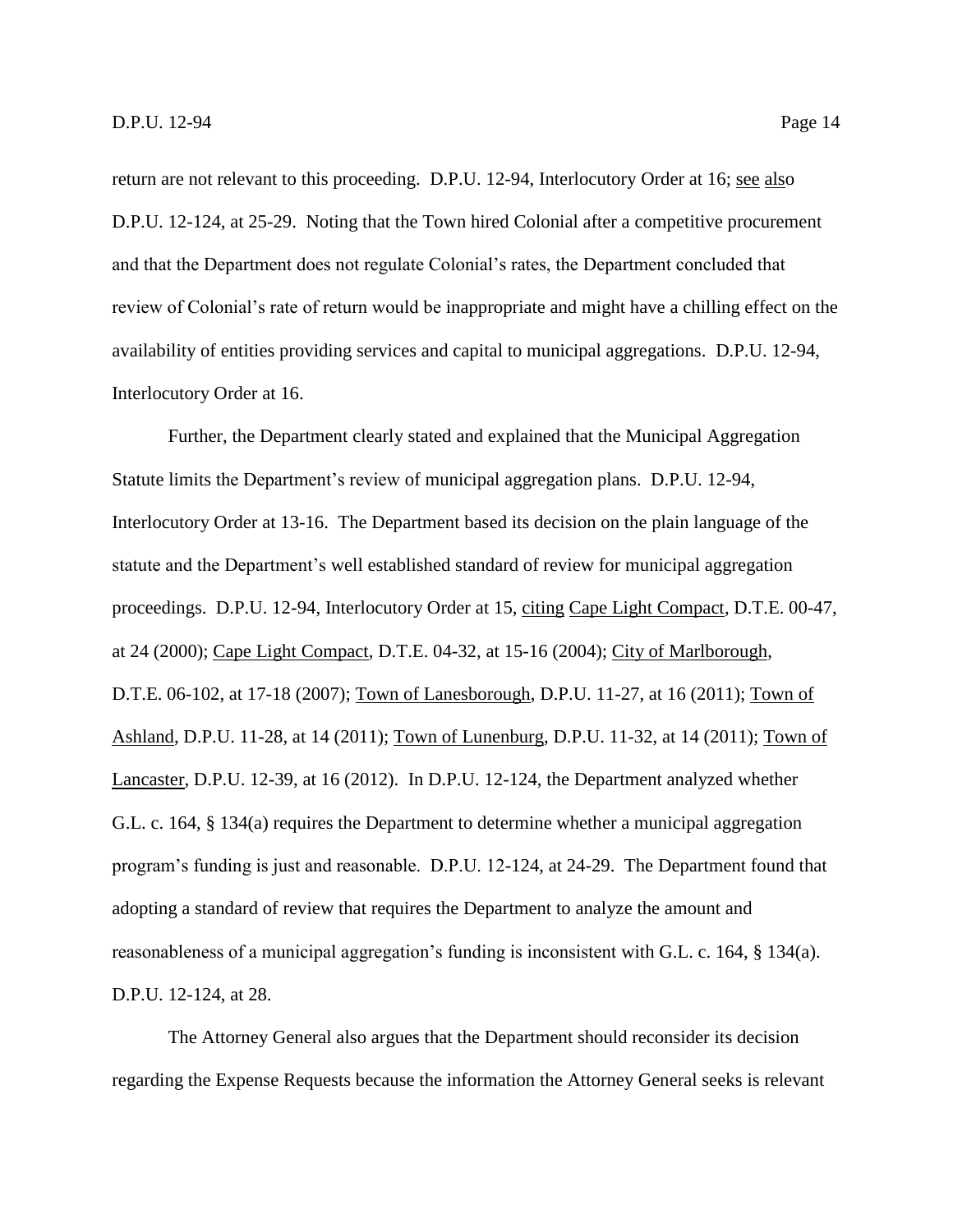to inquiries authorized by the Hearing Officer (Motions at 8, 12-13). On January 9, 2014, the Hearing Officer set aside the Hearing Officer Ruling and established a revised procedural schedule because the Department's Order in D.P.U. 12-124 addressed several of the issues regarding the appropriate scope of the Department's review of municipal aggregation plans raised in both D.P.U. 12-124 and this proceeding (Procedural Memorandum at 2 (January 9, 2014)). Therefore, the Department finds that the Attorney General's argument that the Expense Requests seek information relevant to inquiries authorized for evidentiary hearings is moot.

Because the Attorney General's motion for reconsideration reargues issues the Department previously decided in the Interlocutory Order and fails to demonstrate that the Department mistakenly or inadvertently excluded the Expense Responses, the Department denies the Attorney General's motion for reconsideration. See also D.P.U. 12-124, at 15.

# <span id="page-17-1"></span><span id="page-17-0"></span>IV. TOWN OF ASHBY MUNICIPAL AGGREGATION PLAN

#### A. Standard of Review

General Laws c. 164, § 134(a) authorizes any municipality or group of municipalities to aggregate the electrical load of interested customers within its boundaries, provided that the load is not served by a municipal light plant. Upon approval by the local governing entity or entities, a municipality or group of municipalities may develop a municipal aggregation plan, in consultation with DOER and for review by its citizens, providing detailed information to customers on the process and consequences of aggregation. G. L. c. 164, § 134(a). A municipal aggregation plan must provide for universal access, reliability, and equitable treatment of all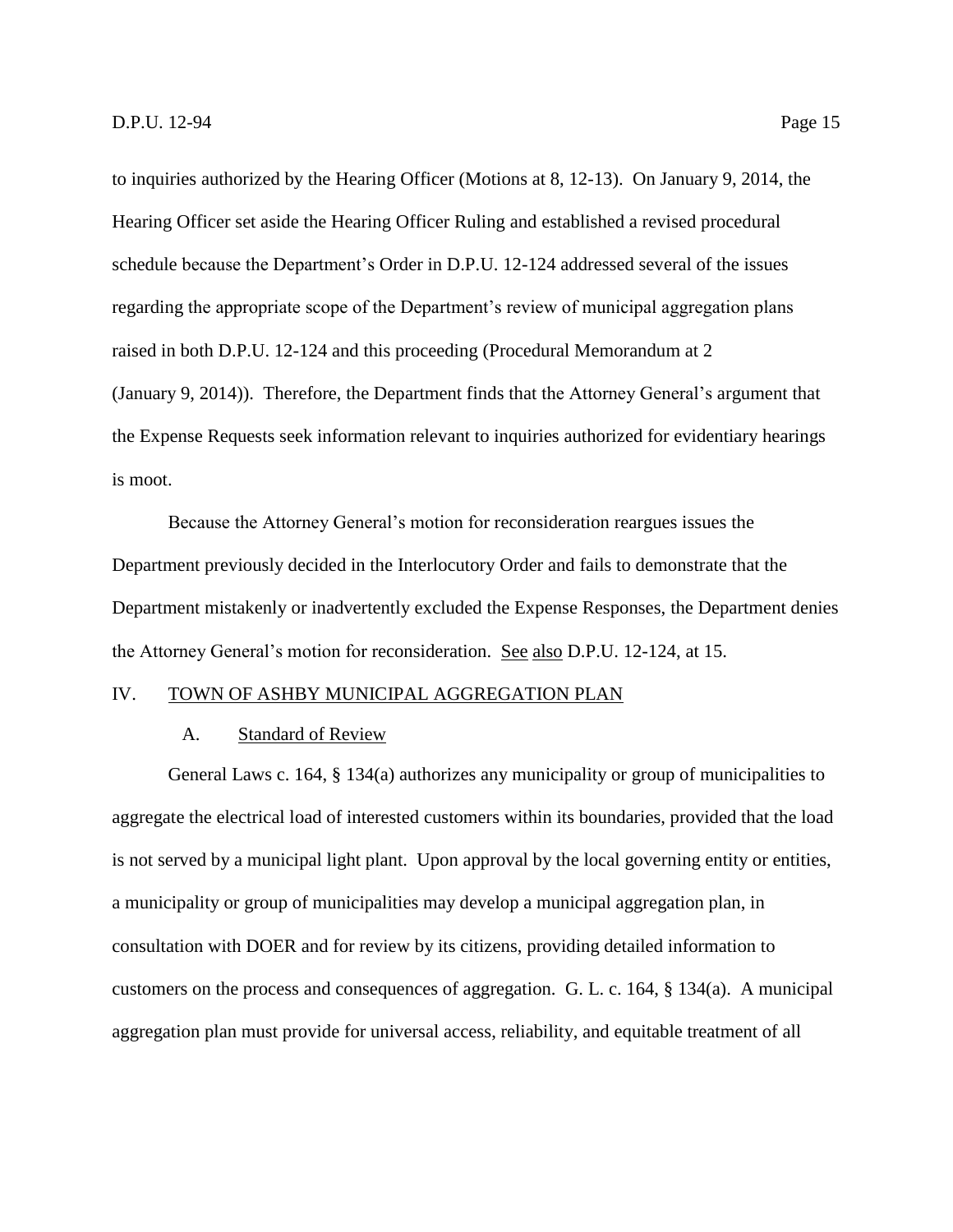classes of customers and meet any requirements established by law concerning aggregated service. Id.

A plan must include: (1) the organizational structure of the program, its operations, and its funding; (2) details on rate setting and other costs to its participants; (3) the method of entering and terminating agreements with other entities; (4) the rights and responsibilities of program participants; and (5) the procedure for termination of the program. Id. Municipal aggregation plans must be submitted to the Department for final review and approval. Id.

Participation in a municipal aggregation plan is voluntary and a retail electric customer has the right to opt out of plan participation. Id. Municipalities must inform electric customers of (1) automatic plan enrollment and the right to opt out, and (2) other pertinent information about the plan. Id.

The Department's review will ensure that the plan meets the requirements of G.L. c. 164, § 134, and any other statutory requirements concerning aggregated service. In addition, the Department will determine whether a plan is consistent with provisions in the Department's regulations at 220 C.M.R. § 11.01 et seq. that apply to competitive suppliers and electricity brokers. Although the Department's regulations exempt municipal aggregators from certain provisions contained therein, the regulations provide no such exemption for the competitive suppliers that are selected to serve a municipal aggregation load. See 220 C.M.R. § 11.01 et seq.

A municipal aggregator is exempt from two requirements included in the Department's regulations concerning competitive supply. D.T.E. 06-102, at 16. First, a municipal aggregator is not required to obtain a license as an electricity broker from the Department under the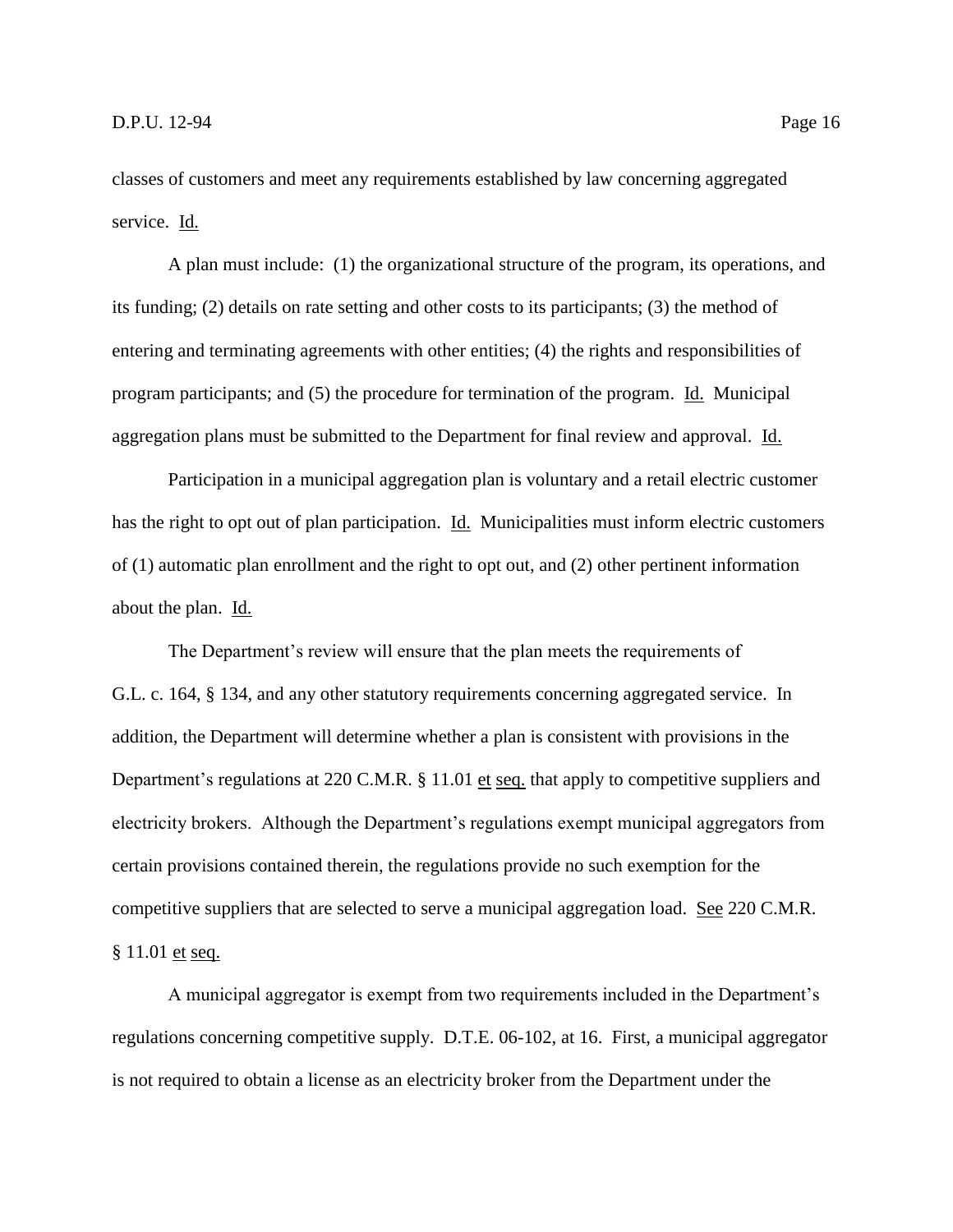provisions of 220 C.M.R. § 11.05(2) in order to proceed with an aggregation plan. Id. Second, a municipal aggregator is not required to obtain customer authorization pursuant to G.L. c. 164, § 1F(8)(a) and 220 C.M.R. § 11.05(4). Id. The opt-out provision applicable to municipal aggregators replaces the authorization requirements included in the Department's regulations. Id.

A competitive supplier chosen by a municipal aggregator is not exempt from the other rules for electric competition. Id. To the extent that a municipal aggregation plan includes provisions that are not consistent with Department rules, the Department will review these provisions on a case-by-case basis. Id.

## <span id="page-19-0"></span>B. Summary of the Town's Proposed Plan

#### 1. Introduction

<span id="page-19-1"></span>According to Ashby, the Town will aggregate approximately 1,300 electricity customers in Ashby and negotiate rates for the supply of electricity for these customers (Plan). The Town will not buy and resell electric power; rather, it will represent customers by negotiating the terms of electricity service (id. at 2). In addition, the Town states that the Plan will provide professional representation to protect its customers' interests in state, regional, and local forums (id.). The Town has hired Colonial as its initial consultant to assist in the design, implementation, and administration of the Plan (Petition, Att. D; Att. E).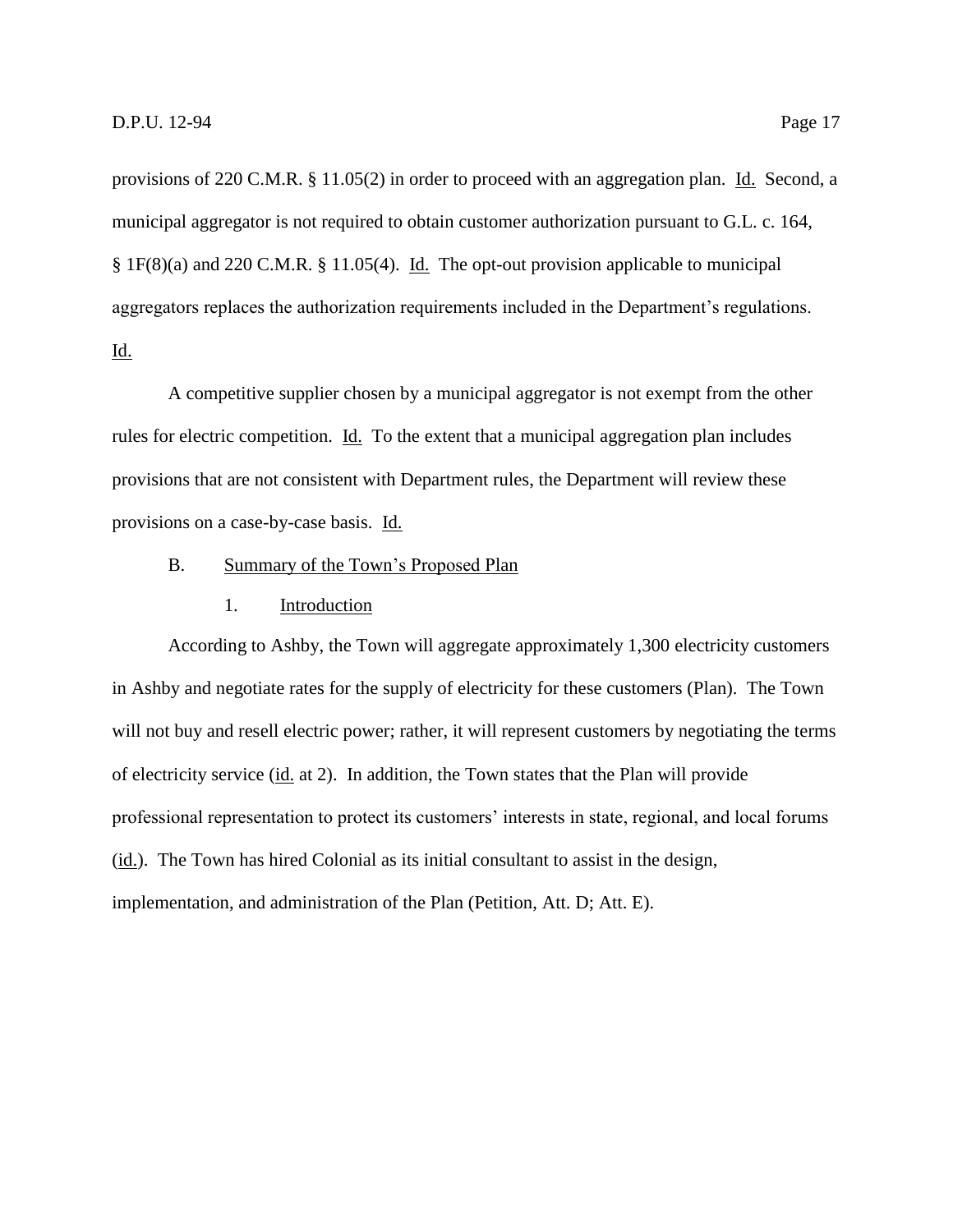<span id="page-20-0"></span>In developing the Plan, Ashby and Colonial met with DOER and Unitil, and the Board of Selectmen conducted numerous meetings (Petition, 1, Att. A (rev.) at 2). <sup>9</sup> On January 5, 2012, Colonial met with Ashby's Town Administrator to discuss implementing the Program (Petition, Att. A (rev.) at 2). On May 5, 2012, the Town approved an Article at town meeting declaring its intent to become an aggregator of electricity (Petition, Att. A (rev.) at 2; Att. C). On June 8, 2012, the Town issued a request for proposals to hire a consultant to assist the Town in the design, implementation, and administration of the Program (Petition, Att. A (rev.) at 2; Att. D). Colonial was the winning bidder and was awarded the contract on July 2, 2012 (Petition, Att. A (rev.) at 2; Att. E).

In July 2012 and August 2012, the Town and Colonial developed the Plan, which was approved by the Board of Selectmen on August 15, 2012 (Petition, Att. A (rev.) at 2; Exh. AG-Ashby 2-8, Atts.). On September 21, 2012, the Town, Colonial, and DOER reviewed the processes for and consequences of becoming a municipal aggregator (Petition, Att. A (rev.) at 2).

After the Department's public hearing and procedural conference, and several rounds of discovery, the Town submitted a revised municipal aggregation plan on February 3, 2014.

# 3. Selection of Potential Competitive Suppliers

<span id="page-20-1"></span>On behalf of the Town, Colonial contacted competitive suppliers interested in serving the customers in Ashby (Petition, Att. A (rev.) at 3). The Plan sets forth the following criteria to

 $\overline{9}$ <sup>9</sup> On February 3, 2014, the Town submitted a revised Report in Support of Town of Ashby Community Choice Power Supply Aggregation Program (Petition, Att. A (rev.)).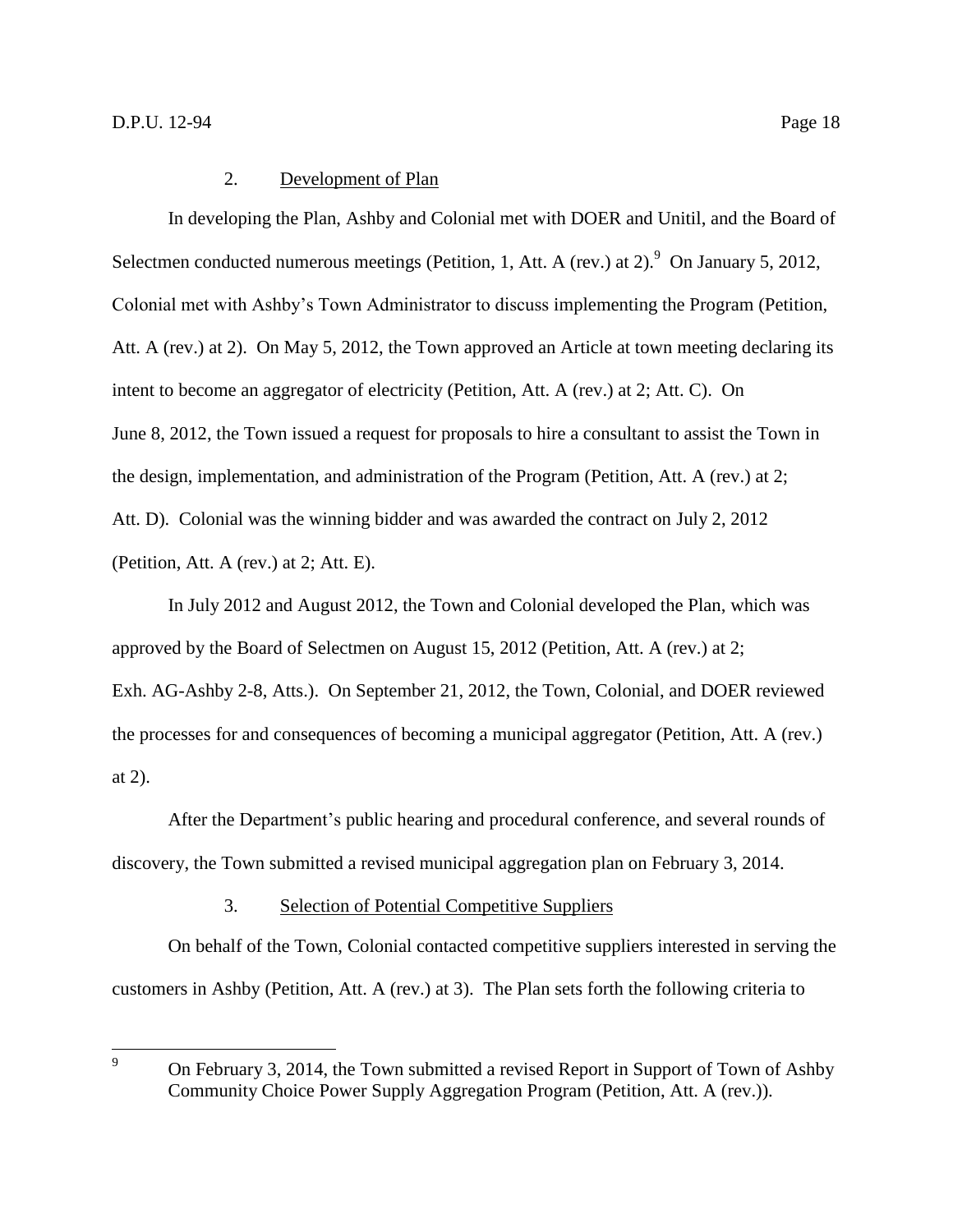evaluate the qualifications of interested competitive suppliers (id.). The competitive supplier must: (1) be licensed by the Department; (2) be a member of ISO-New England; (3) not have a pending bankruptcy; (4) have a strong financial background; and (5) have a history of serving the competitive market in Massachusetts or in other states (id.). The Town states that it intends to select a competitive supplier and finalize a price after receiving Department approval of the Plan (id. at 5).

# 4. Evaluation of Bids

<span id="page-21-0"></span>Initially, the Town expects to select one competitive supplier for the Program (id. at 4). The Town will evaluate competitive suppliers' bids with respect to price, stability of price, length of the term of the proposed supply, and the financial condition of the competitive supplier at the time the bids are provided (id.). The Town also will compare competitive supply offers with the current local distribution company's basic service rates, as well as with market projections for comparable all-requirements service (id.). If the Town does not receive bids that it considers acceptable, it will continue periodically to ask competitive suppliers to submit new bids until it receives what it considers an acceptable bid (id. at 5). The Town intends to initially seek bids for fixed rates that are lower than the prevailing basic service rates (Plan at 5; Exh. DPU-Ashby 1-2).

#### 5. Organizational Structure of the Program

<span id="page-21-1"></span>The Board of Selectmen will be responsible for all Program decisions, including the execution of contracts (Plan at 3). The competitive supplier will contract with the Town through its Board of Selectmen (id.). The consultant will be responsible for (1) day-to-day management and supervision of the Program, (2) serving as the Town's procurement agent, (3) providing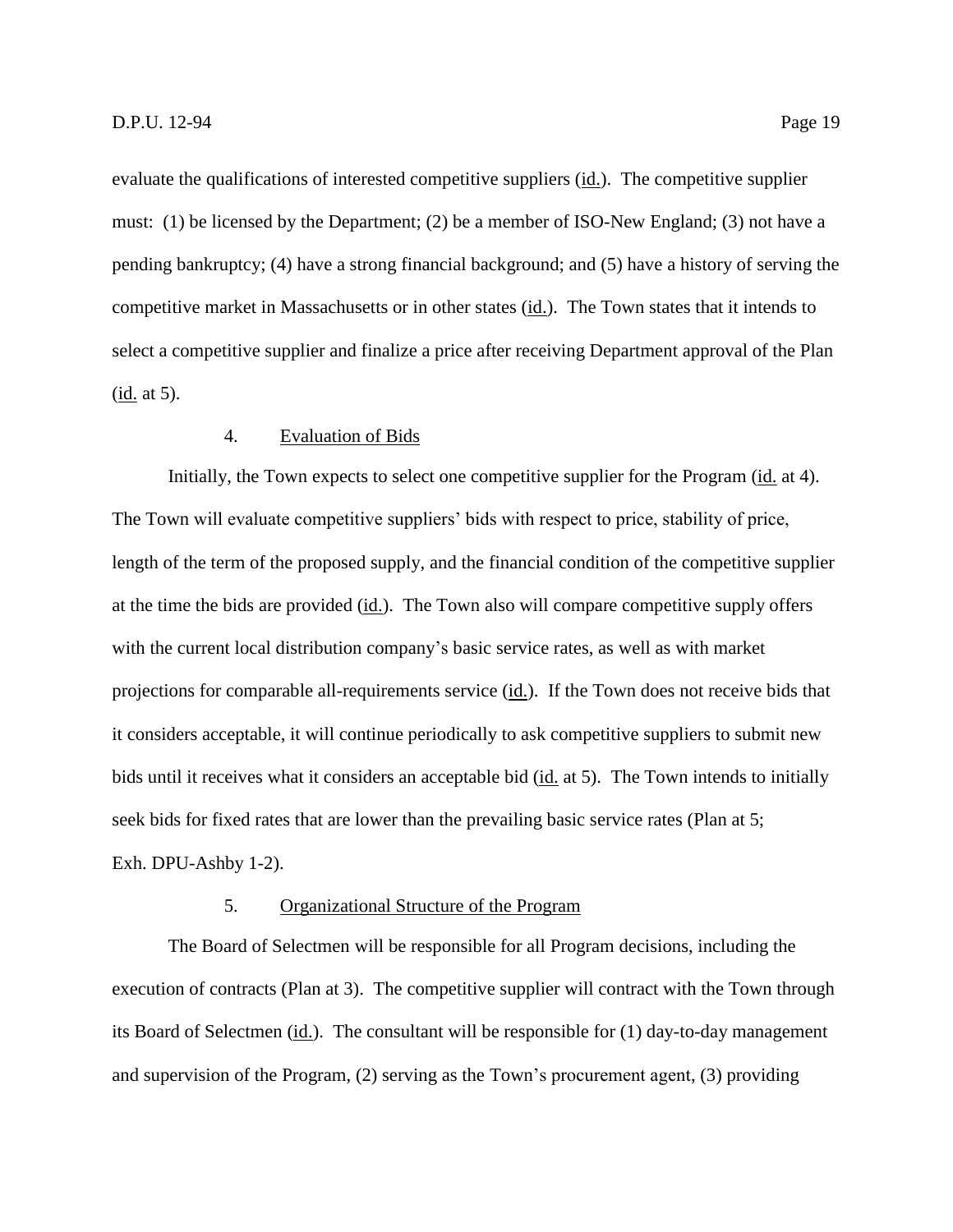administrative support for the Program, and (4) reporting on Program implementation to the Board of Selectmen (id. at 3-4). The consultant will negotiate, recommend, and monitor the ESA for compliance (id.).

# 6. Program Operations

# a. Enrollment of Customers

<span id="page-22-0"></span>The Program will not begin until the Board of Selectmen accepts a bid from the winning competitive supplier and until after a minimum 30-day opt-out period (Petition, Att. A (rev.) at 5). Upon approval of the ESA, the Town, through the competitive supplier, will begin the process of notifying eligible customers<sup>10</sup> of the Program initiation and the customers' ability to opt out (Plan at 6; Petition, Att. A (rev.) at 6). The process of notification will commence at least 30 days prior to the start of service and will include direct mailings, newspaper notices, public service announcements, and posting of notices in Town Hall (Plan at 6-7; Petition, Att. A (rev.) at 6).

At the beginning of the Program, all eligible customers within the Town's boundaries will be enrolled in the Program unless they have already contracted with a competitive supplier or affirmatively opt out<sup>11</sup> (Plan at 12). Customers may opt out of the Program at no charge, either in advance of the start of the Program or at any time after the first day of service (id. at 8).

<sup>10</sup> Eligible customers include all metered customers within the geographic boundaries of Ashby (Petition, Att. G at 3). All eligible customers currently receiving the local distribution company's basic service will receive the initial notification (Plan at 6). All eligible customers on competitive supply will have the right to join the Program if and when they return to the local distribution company's basic service (Petition, Att. G at 9).

<sup>&</sup>lt;sup>11</sup> Customers who opt out must contract to receive their electric supply from another competitive supplier or return to basic service (Plan at 7).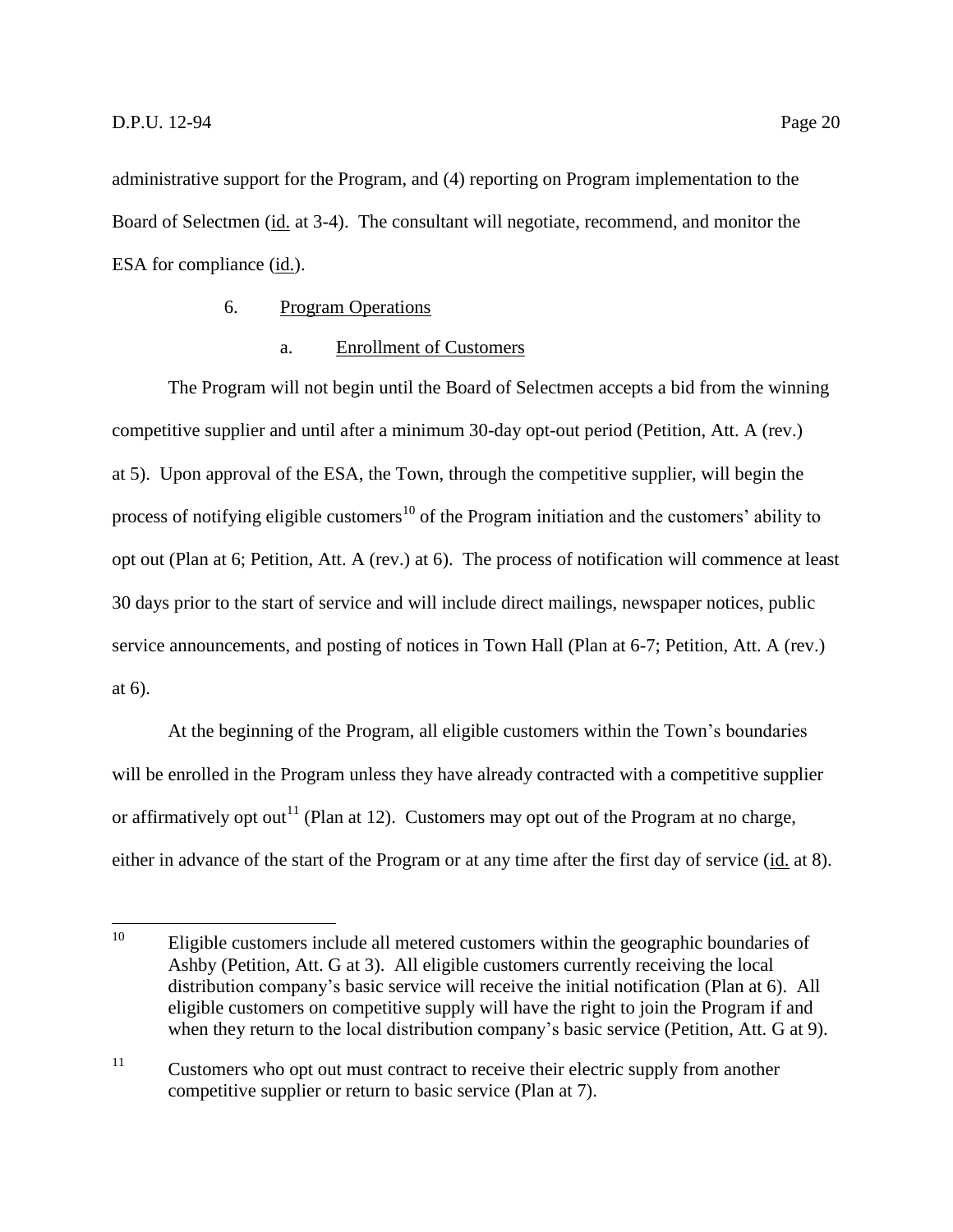New customers moving to the Town will be enrolled in the Program automatically one month after establishing delivery service with the local distribution company unless they opt out of the Program (Plan at 12; Petition, Att. G at 9).

# b. Information Disclosure Requirements

The Town requests a waiver from the information disclosure regulations contained at 220 C.M.R. § 11.06 that require competitive suppliers to mail information disclosure labels directly to their customers on a quarterly basis (Petition at  $3-4$ ).<sup>12</sup> As good cause for the waiver, the Town states that it can provide this information more effectively and at a lower cost using means other than those specified in the Department's regulations, including press releases, public service announcements on cable television, newsletters, postings at Town Hall, discussions at the Town's Board of Selectmen meeting, and postings on the Town or the consultant websites  $(id. at 4).$ 

# 7. Program Funding

<span id="page-23-0"></span>The Town states that it has not incurred any costs associated with development of the Plan, and will not incur any costs associated with implementation of the Plan (Petition at 3). Instead, the consultant has incurred, and will incur, these costs, and will be compensated through a commission fee paid by the Program's competitive supplier (Plan at 5, 11). The commission fee will be based on a fixed rate (\$0.001) multiplied by the number of kWh used by program participants (see Plan at 5). The consultant will fund all start-up costs, including costs for legal representation, public education, and communications (Plan at 5). The competitive supplier will

 $12<sup>12</sup>$ The disclosure label provides information regarding a competitive supplier's fuel sources, emission characteristics, and labor characteristics. 220 C.M.R. § 11.06.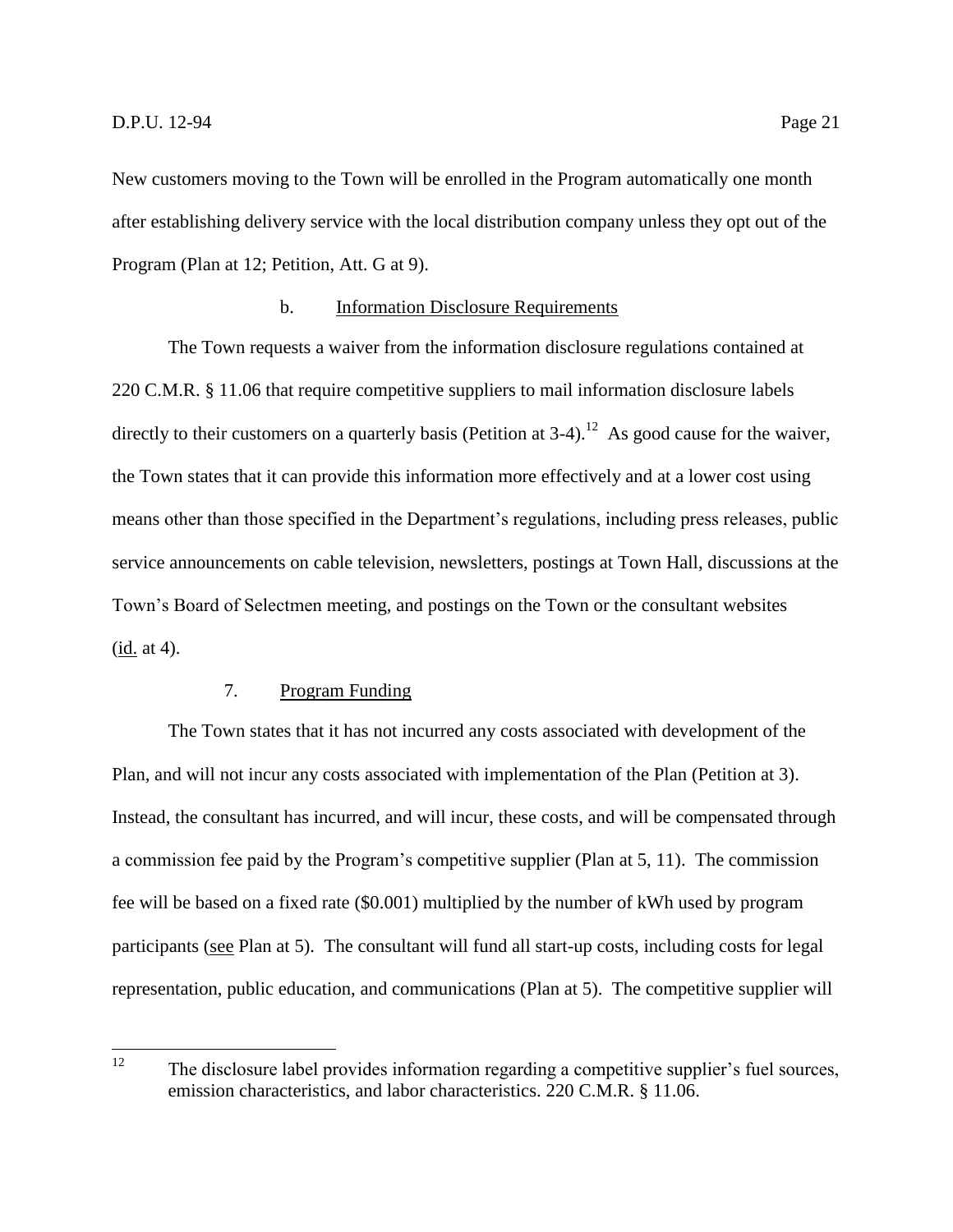bear all expenses relating to notifying eligible customers of their enrollment in the Program and their right to opt out (Plan at 6).

#### 8. Rate Setting and Other Costs to Participants

<span id="page-24-0"></span>The Program's generation charge(s), which will be paid by Program participants, will be set through a competitive bidding and negotiation process (Plan at 10). Prices, terms, and conditions may differ among customer classes ( $\underline{\text{id}}$  at 10, 12).<sup>13</sup> Program participants will receive one bill from the local distribution company that includes both the generation charge and the local distribution company's delivery charges (id. at 10-11).<sup>14</sup>

# 9. Method of Entering and Terminating Agreements with Other Entities

<span id="page-24-1"></span>According to the Plan's terms, the Town's process for entering, modifying, enforcing, and terminating all agreements associated with the Plan will comply with the requirements of the Town's charter, state and federal laws and regulations, and the express provisions of the relevant agreement (Plan at 9). In addition, the Town will adhere to the applicable provisions of G.L. c. 30B (Massachusetts Uniform Procurement Act) (id.). Specifically, the Town will use a RFP process to solicit bids for energy supply for the municipal aggregation program (Plan at 9; Exh. DPU-Ashby 3-6). Colonial will be responsible for conducting a subsequent bidding process for a new ESA (Plan at 9; Exh. DPU-Ashby 3-6). The Board of Selectmen will be responsible for executing all contracts (Plan at 9; Exh. DPU-Ashby 3-6).

<sup>13</sup> The Program's customer classes will be the same as Unitil's basic service customer classes (Plan at 10).

<sup>&</sup>lt;sup>14</sup> Unitil will continue to provide metering, billing, and maintenance of the distribution system (Plan at 10).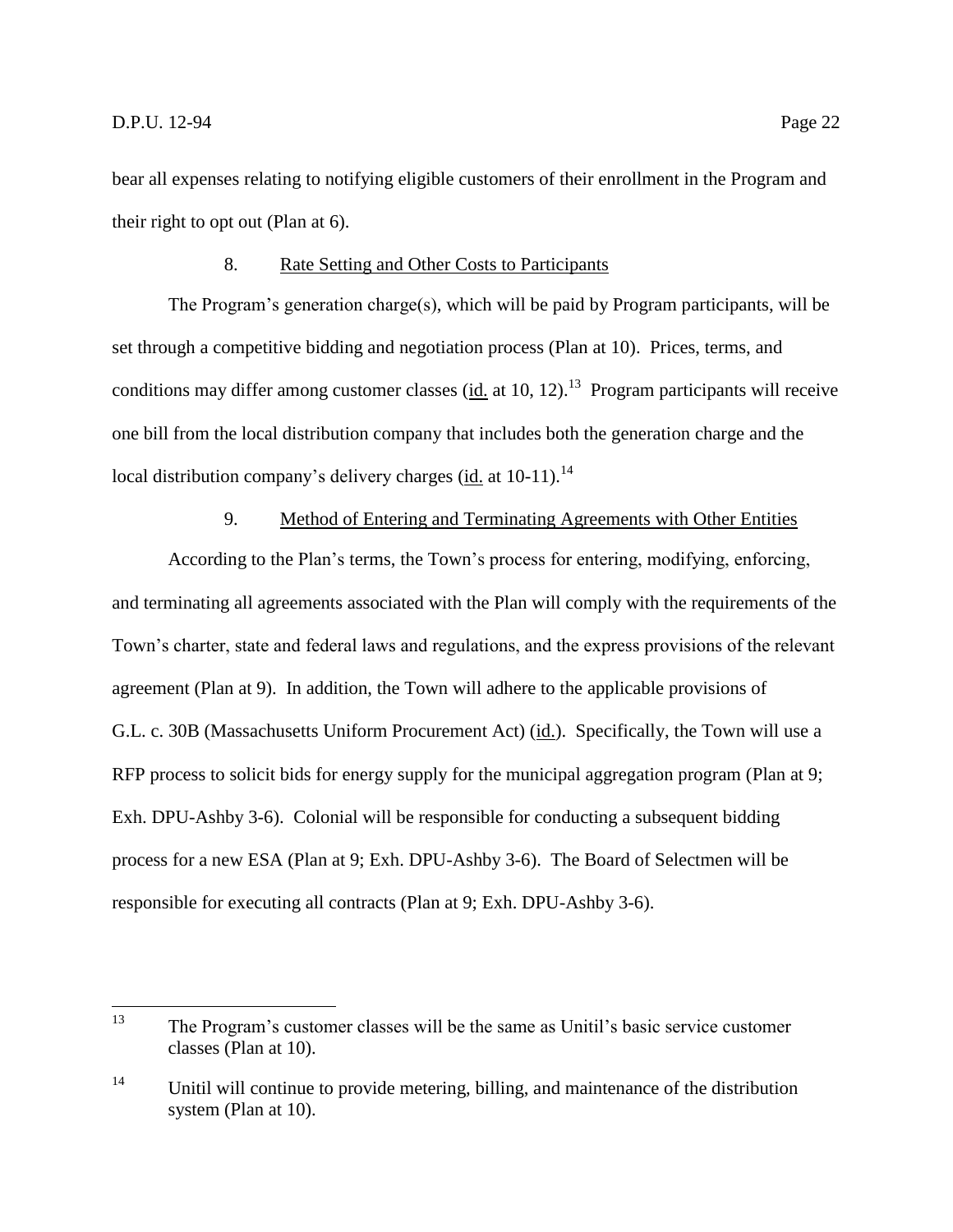#### 10. Rights and Responsibilities of Program Participants

<span id="page-25-0"></span>According to the terms of the Plan, all participants will be covered by the consumer protection provisions of Massachusetts law and regulations, including the right to question billing and service quality practices (Plan at 13). Customers will be able to ask questions of and file complaints with the Town, Colonial, the competitive supplier, the local distribution company and the Department (id.). The Town and the consultant will direct customer questions and complaints to the appropriate party or parties, including the competitive supplier, the local distribution company, and the Department (id.). In addition, participants have the right to opt out of the Program (id.). Participants are responsible for the payment of their bills and for providing access to essential metering and other equipment necessary to carry out utility operations (id.).

#### 11. Termination of Program

<span id="page-25-1"></span>No termination date is contemplated for the Program (Petition, Att. A (rev.) at 5). The Town states that the Program may be terminated in two ways: (1) upon termination or expiration of the ESA without any extension, renewal, or negotiation of a subsequent supply contract; or (2) upon decision of the Board of Selectmen to dissolve the Program (Plan at 9). Each participating customer will receive 90 days advance notice prior to Program termination (id.). In the event of termination, customers will return to the local distribution company's basic service unless they choose an alternative competitive supplier (id.).

#### 12. Education Component of Plan

# a. Introduction

<span id="page-25-2"></span>The education component of the Plan includes: (1) a general component, in which the Town and the consultant will provide information to customers via media, electronic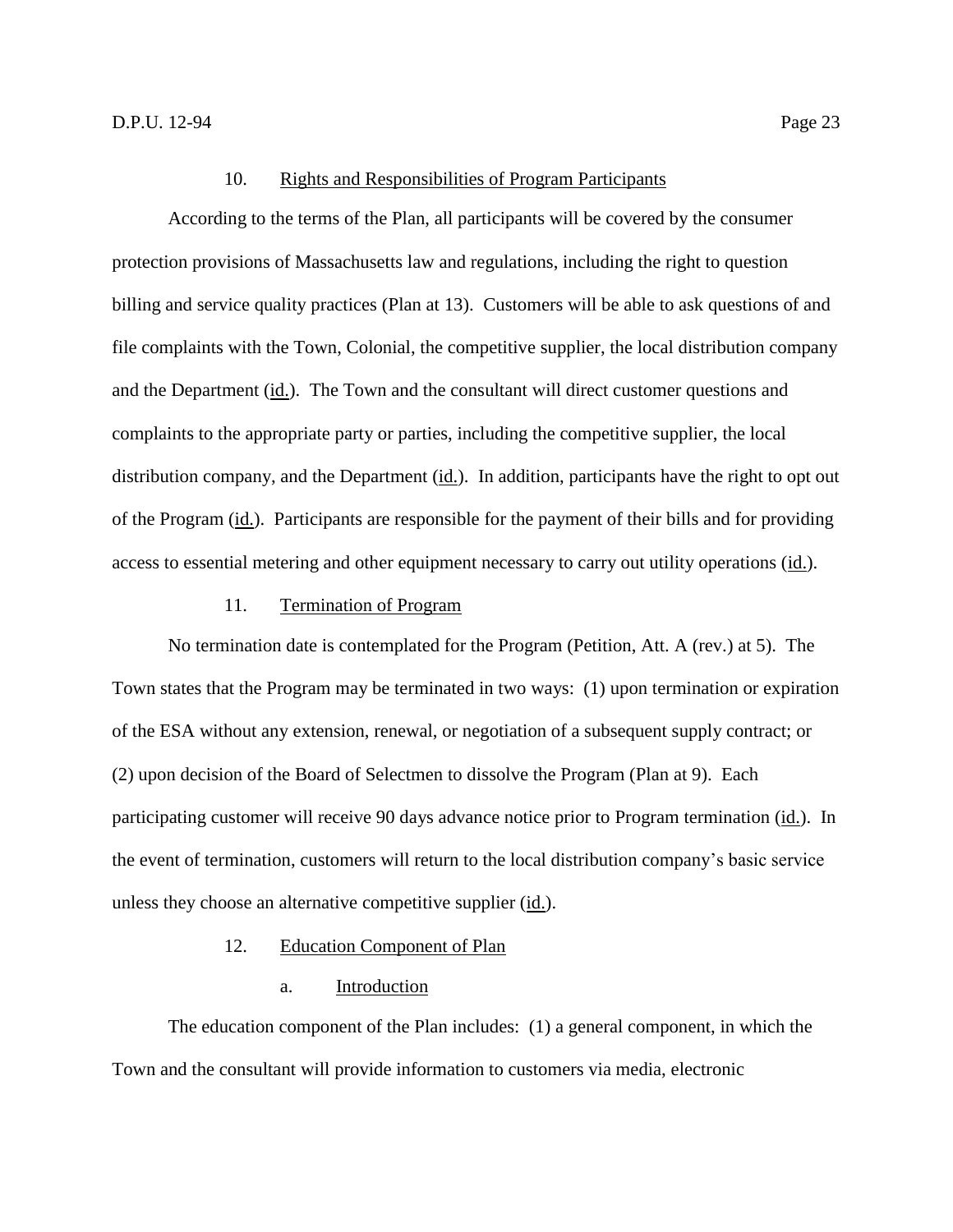communications, and public presentations; and (2) a direct mail component, sent by the competitive supplier, including the opt-out notification, targeted towards eligible customers receiving basic service (Petition, Att. H at 1). According to the Town, the purpose of the Plan's education component is to raise awareness and provide eligible customers with information concerning opportunities, options, and rights relative to participation in the Program (id. at 2). The Town states that the general education component is intended to increase awareness of the direct mail component and provide reinforcement of key information (id.).

# b. General Education

The initial Program launch will include a media event designed to create awareness and understanding of the Plan, featuring representatives from the Town, its competitive supplier, and Colonial (id. at 2). Following the initial launch, media outreach will continue through public service announcements and interviews with local media outlets including cable television stations, newspapers, and internet sources (id. at 2-3). The consultant also will maintain a toll-free telephone number and website to address customer questions regarding the Program (id. at 3).

# c. Direct Mail

The competitive supplier will send the opt-out notification via mail to the billing address of each eligible customer receiving basic service, in an envelope clearly marked as containing time-sensitive information related to the Program (id. at 4). The notification will: (1) introduce and describe the Program; (2) inform customers of their right to opt out; (3) explain how to opt out; (4) prominently state all Program charges and compare the price and primary terms of the Town's competitive supply to the price and terms of the local distribution company's basic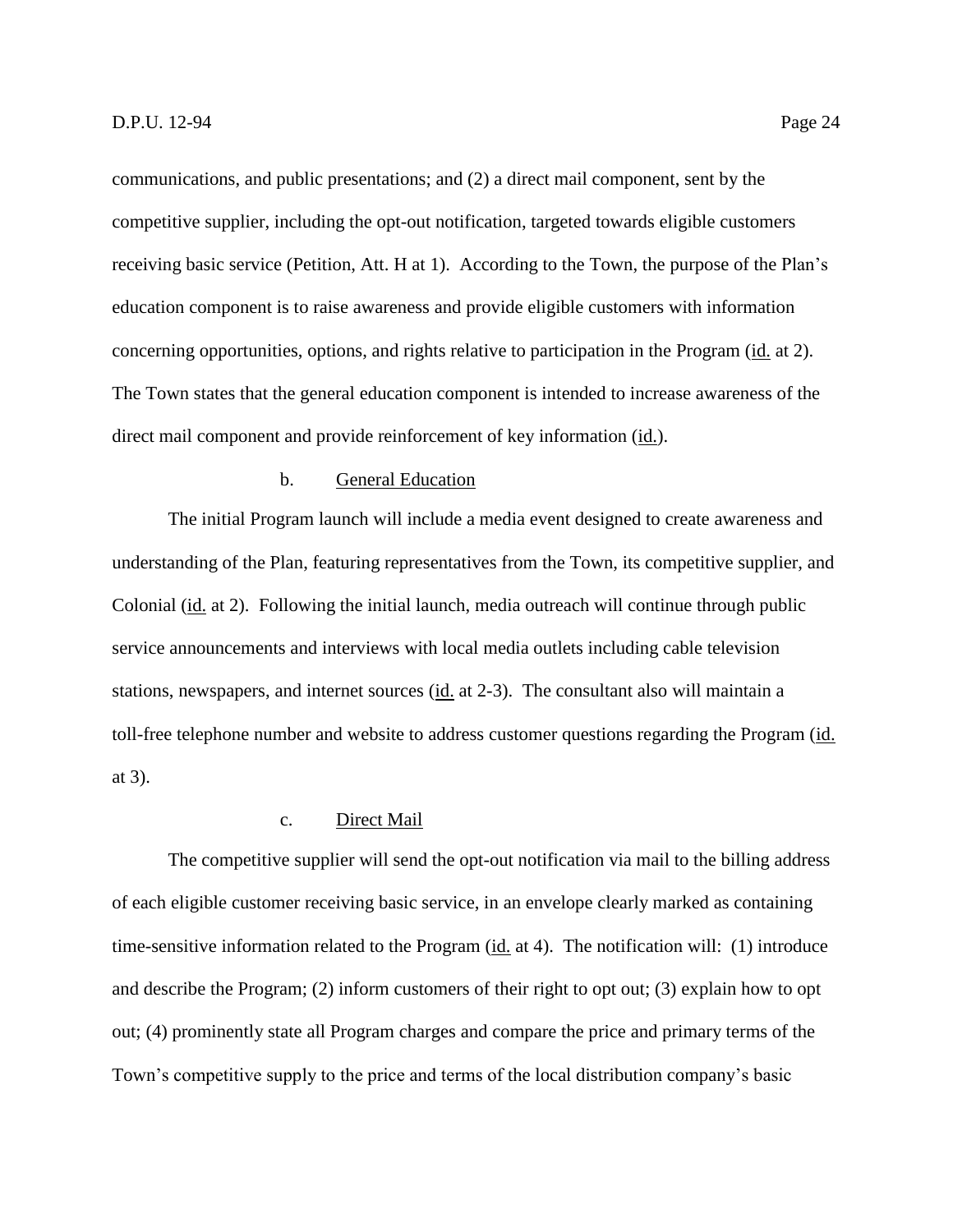service; and (5) include a telephone number to obtain such information in Spanish and Portuguese (id.). The direct mailing will include an opt-out reply card (id.). Customers will have 30 days from the date of the mailing to return the reply card if they wish to opt out of the Program (id.).

# <span id="page-27-0"></span>C. Positions of Parties

#### 1. Attorney General

<span id="page-27-1"></span>The Attorney General claims that a statement in the opt-out notice may violate the Attorney General's regulations regarding the retail marketing and sale of electricity, 940 C.M.R. § 19.00 et seq., and G.L. c.  $93A^{15}$  (Attorney General Brief at 1).

The Attorney General also argues that the Department should require the Town to maintain a website that provides the Program's rates and the prevailing basic service rates (Attorney General Brief at 2). The Attorney General asserts that providing this information in a centralized location will allow customers to research and make educated decisions about whether to participate in the Program (Attorney General Brief at 2).

# 2. Town of Ashby and Colonial

<span id="page-27-2"></span>On February 28, 2014, the Town and Colonial filed a reply brief addressing the Attorney General's concerns relating to the opt-out notice (Town and Colonial Reply Brief at 1). The Town and Colonial thank the Attorney General for alerting the Town to the identified deficiency, and state that the Town revised the opt-out notice by deleting the first paragraph, which included the phrase "'[a]ll [r]esidential and [c]ommercial customers are **guaranteed** to pay less than their

<sup>15</sup> <sup>15</sup> The Town removed the statement referenced by the Attorney General. Therefore, we do not address Attorney General's arguments regarding the applicability of 940 C.M.R. § 19.00 et seq., and G.L. c. 93A.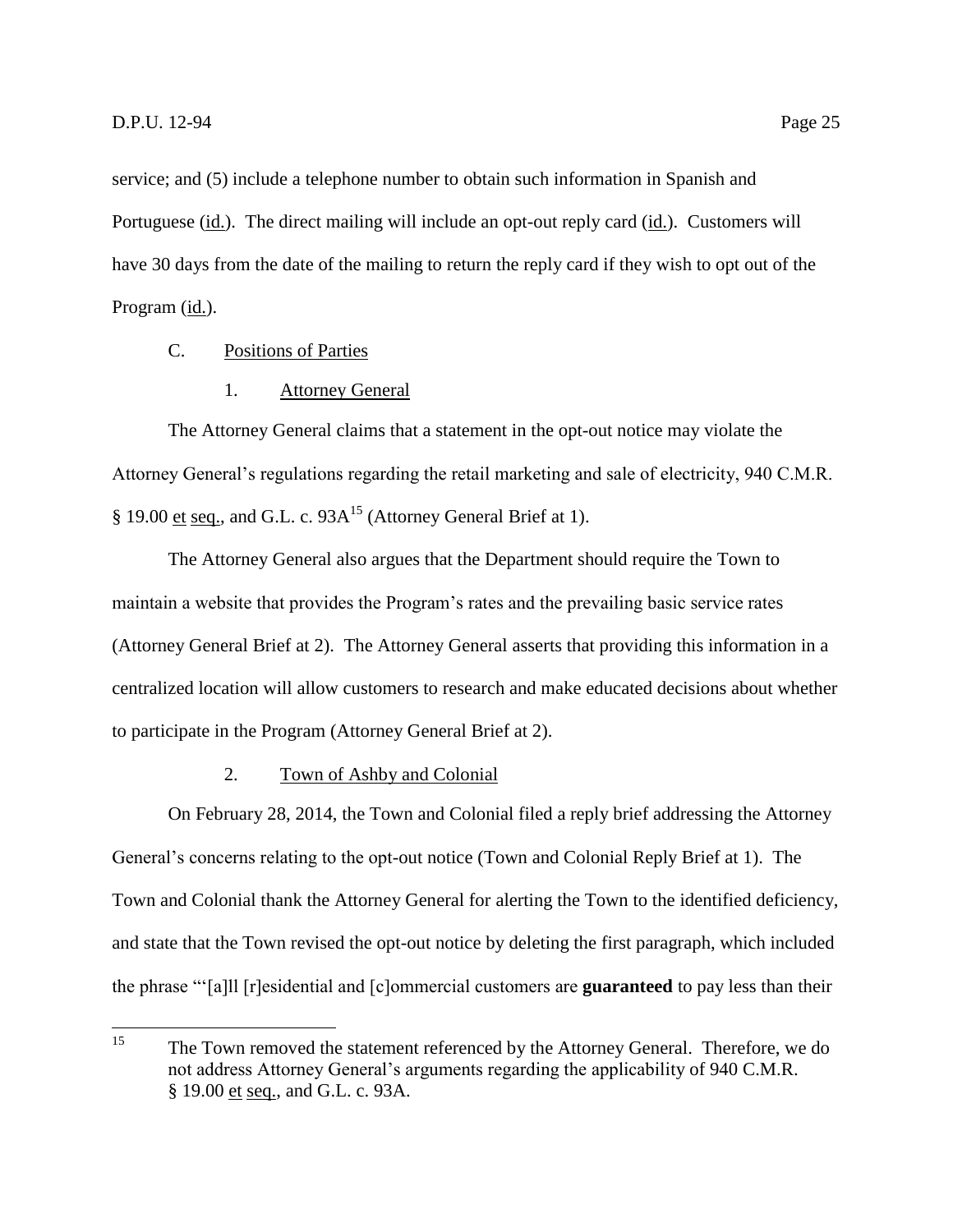electric power supply under this Program than they would if they were receiving Unitil's Basic Service rates," and replaced the language with, "[t]his letter is intended to tell you about this program for electric power supply. In accordance with state law, it also informs you of your rights and options if you choose not to participate in the Community Choice Power Supply Program" (Town and Colonial Reply Brief at 1; Petition, Att. J (rev.)).

The Town and Colonial argue that the Town's petition, Plan, and all attachments, as revised, are consistent with the Department's precedent (Town and Colonial Reply Brief at 1). The Town and Colonial advocate for a prompt Order approving the Plan so that the Town may implement the Program to align with the June meter readings of Ashby consumers (Town and Colonial Reply Brief at 1).

<span id="page-28-0"></span>D. Analysis and Findings

# 1. Introduction

<span id="page-28-1"></span>The Department is required to determine whether a municipal aggregation plan is consistent with the requirements established in G.L. c. 164, § 134, and with the Department's rules and regulations. D.P.U. 11-27, at 15.

- 2. Consistency with G.L. c. 164, § 134
	- a. Procedural Requirements

<span id="page-28-2"></span>General Laws c. 164, § 134 establishes several procedural requirements for a municipal aggregation plan. First, a municipality must obtain the approval of local governing entities prior to initiating a process to develop an aggregation plan. G.L. c. 164, § 134. The Town has documented that it properly authorized the initiation of the process of aggregation through an affirmative vote of Town Meeting on May 5, 2012 (Petition, Att. C). Therefore, the Department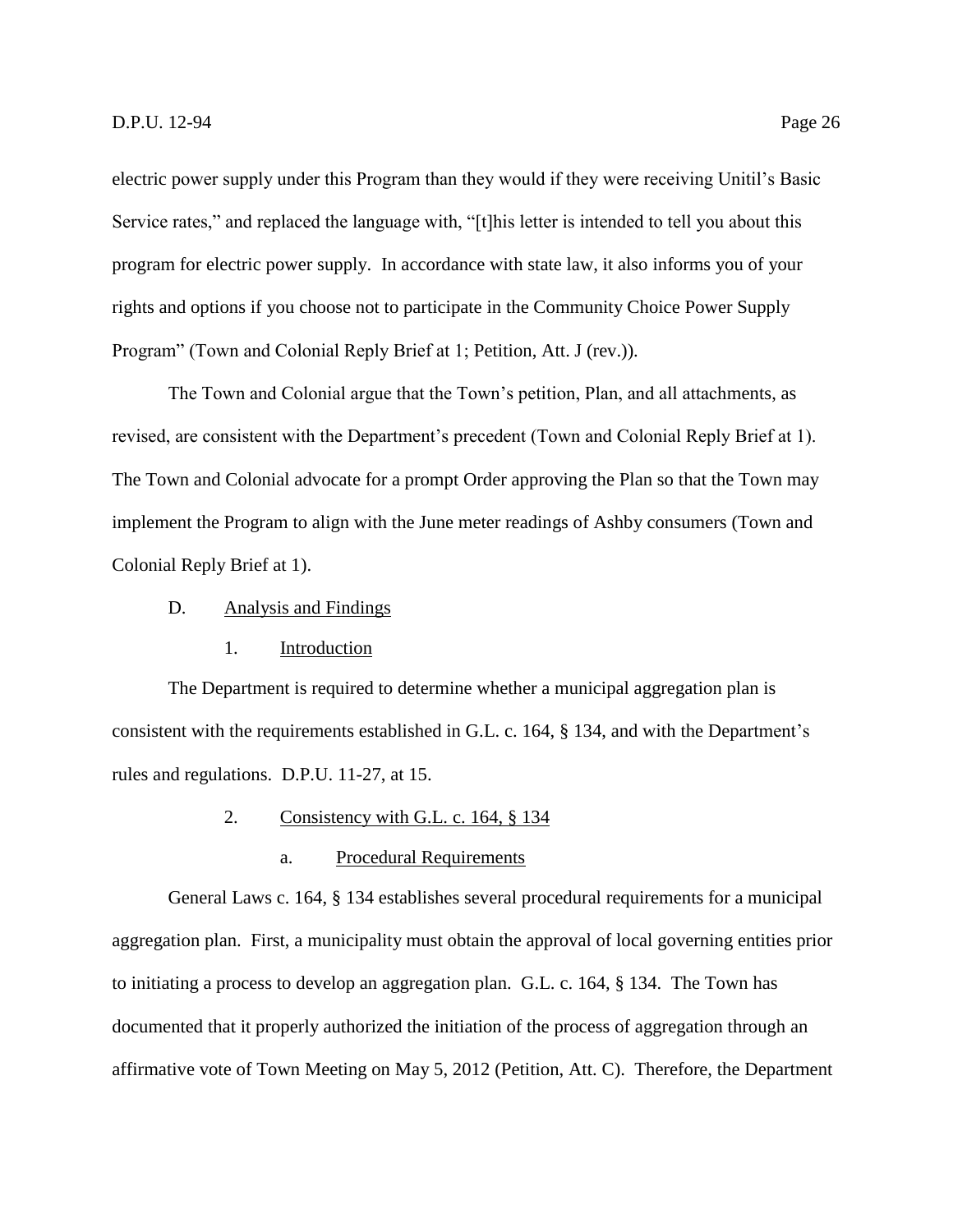concludes that Ashby has satisfied the statutory requirement regarding local governmental approval.

Second, a municipality must consult with DOER in developing its municipal aggregation plan. G.L. c. 164, § 134. Ashby, Colonial, and DOER engaged in several discussions over the course of developing the Plan to review the processes of becoming a municipal aggregator (Petition at 2; Letter from DOER to the Department, November 14, 2012). DOER provided several comments and suggestions regarding the Town's municipal aggregation plan and the proposed ESA (Petition at 2; Letter from DOER to the Department, November 14, 2012). DOER has confirmed that it has consulted with Ashby in the development of the Town's municipal aggregation plan (Letter from DOER to the Department, November 14, 2012).<sup>16</sup> Therefore, the Department concludes that the Town has satisfied the statutory requirement regarding consultation with DOER.

Third, a municipality, after developing a plan in consultation with DOER, must allow for citizen review of the municipal aggregation plan. G.L. c. 164, § 134(a) is silent on the process a municipality must use to satisfy citizen review of a municipal aggregation plan. The Department encourages municipalities to allow citizens a sufficient opportunity to provide comments on the proposed plan prior to the municipality filing a petition with the Department for final approval of the proposed plan. The Town has documented that it approved the Plan, filed on October 17, 2012, through an affirmative vote of the Board of Selectmen at a public meeting on August 15, 2012 (Petition, Att. F; Exh. DPU-Ashby 3-1). The Town also published the Notice

<sup>16</sup> The revised municipal aggregation plan was submitted after DOER consultation. DOER has not submitted comments on or objections to the revised plan.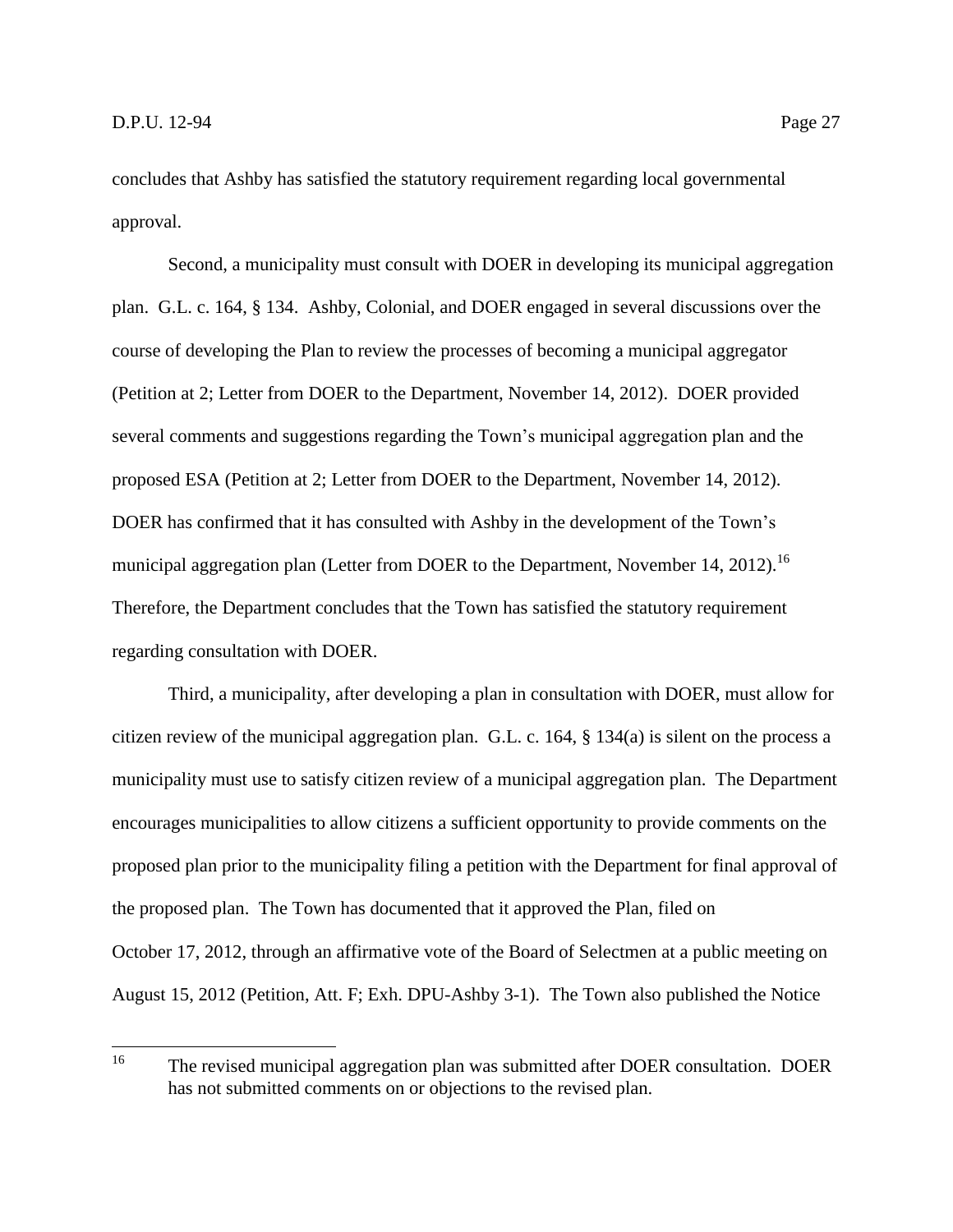of Public Hearing and Procedural Conference, and Request for Comments regarding its petition for approval of the municipal aggregation plan, in accordance with the Department's Order of Notice, and the Department held a public hearing on November 16, 2012 (Exh. DPU-Ashby 3-1). Therefore, the Department concludes that Ashby has satisfied the statutory requirement regarding citizen review of the municipal aggregation plan.

Finally, a municipal aggregation plan filed with the Department must include: (1) the organizational structure of the program, its operations, and its funding; (2) details on rate setting and other costs to its participants; (3) the method of entering and terminating agreements with other entities; (4) the rights and responsibilities of program participants; and (5) the procedure for terminating the program. G.L. c. 164, § 134. After review of the Plan components, discussed in Section IV.B, above, the Department finds that the Plan includes a full and accurate description of each of these components (see Plan; Petition, Att. A (rev.)).

After review, the Department concludes that Ashby has satisfied the statutory filing requirements.

# b. Substantive Requirements

#### i. Introduction

Municipal aggregation plans must provide for universal access, reliability, and equitable treatment of all classes of customers. G.L. c. 164, § 134(a). In addition, municipalities must inform electric customers prior to their enrollment of their right to opt out of the plan and disclose other pertinent information regarding the plan.<sup>17</sup> Id.

<sup>17</sup> <sup>17</sup> The disclosures must prominently identify all rates under the plan, include the basic service rate, describe how to find a copy of the plan, and disclose that a customer may choose the basic service rate without penalty. G.L. c. 164, § 134(a).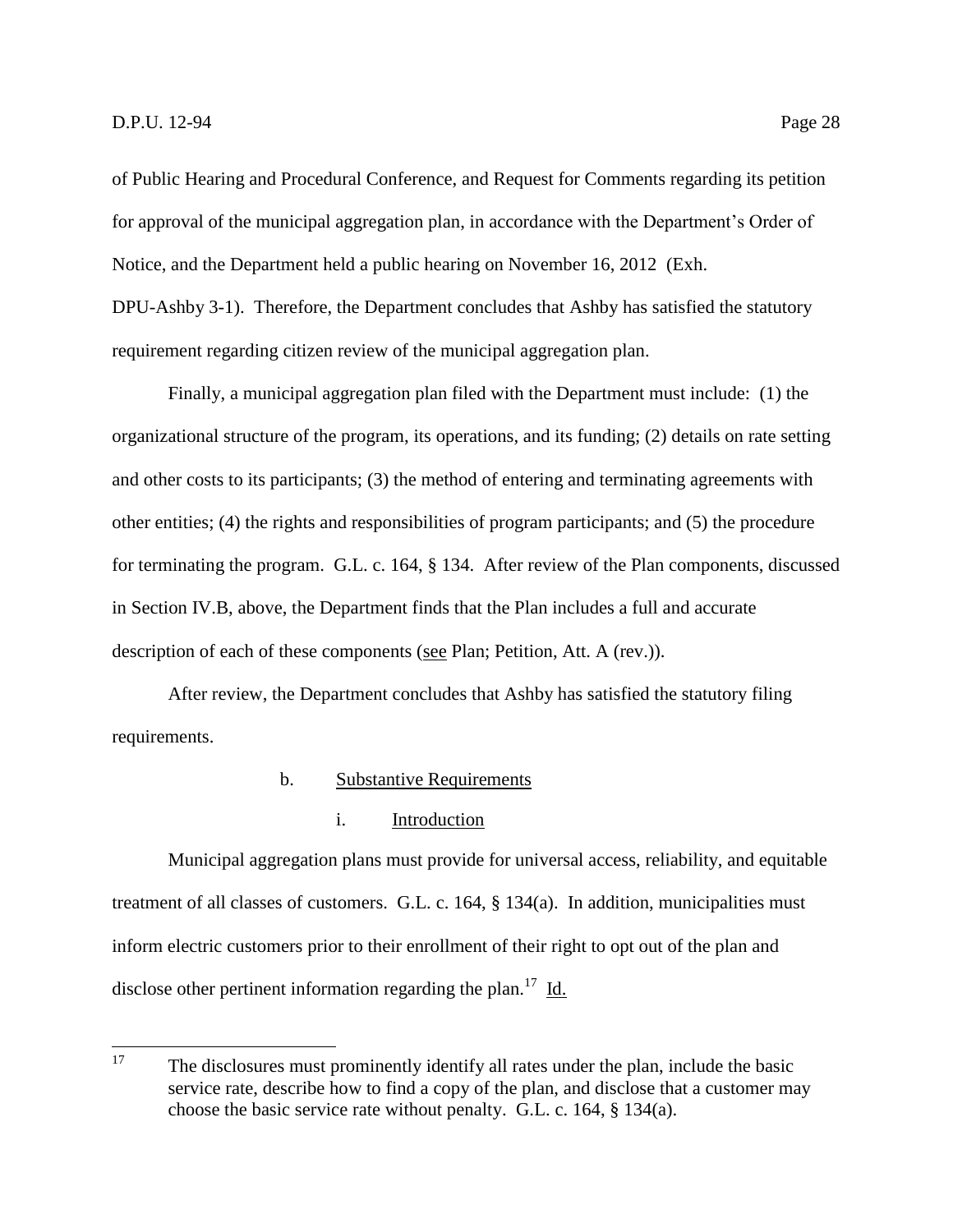#### ii. Universal Access

A municipal aggregation plan must provide for universal access. G.L. c. 164, § 134(a). The Department has stated that this requirement is satisfied when a municipal aggregation plan is available to all customers within the municipality. D.P.U. 12-124, at 44-46; D.T.E. 06-102, at 19; D.T.E. 00-47, at 24. Under the Plan, all eligible customers in the Town will be transferred to the Program unless the customer previously contracted with a competitive supplier or affirmatively opts out of the Program (Plan at 12). New customers moving to the Town will be automatically enrolled in the Program one month after establishing delivery service with the local distribution company unless they opt out of the Program (id.).

The Plan provides that customers may return to basic service at any time, subject to conditions that may vary among customer classes (Plan at 12; Petition, Att. A (rev.) at 4). The Department agrees that establishment of separate customer classes for these purposes is preferable and that varied conditions among the different classes are appropriate. See D.P.U. 12-124, at 45; D.P.U. 11-27, at 17; D.T.E. 06-102, at 20. Class-specific conditions limiting the ability for certain C&I customers to switch between the Program and basic service are acceptable and do not result in a denial of access under the Plan. D.P.U. 12-124, at 45; D.T.E. 06-102, at 20.

Further, while the Department's restructuring regulations anticipate that, over time, individual customers will migrate between basic service and competitive supply, we also have found that unanticipated migrations of large C&I customers to basic service may present a risk to other basic service customers and the suppliers that serve them. NSTAR Electric Terms and Conditions for Distribution Service and Competitive Suppliers, D.T.E. 05-84, at 16 (2006). With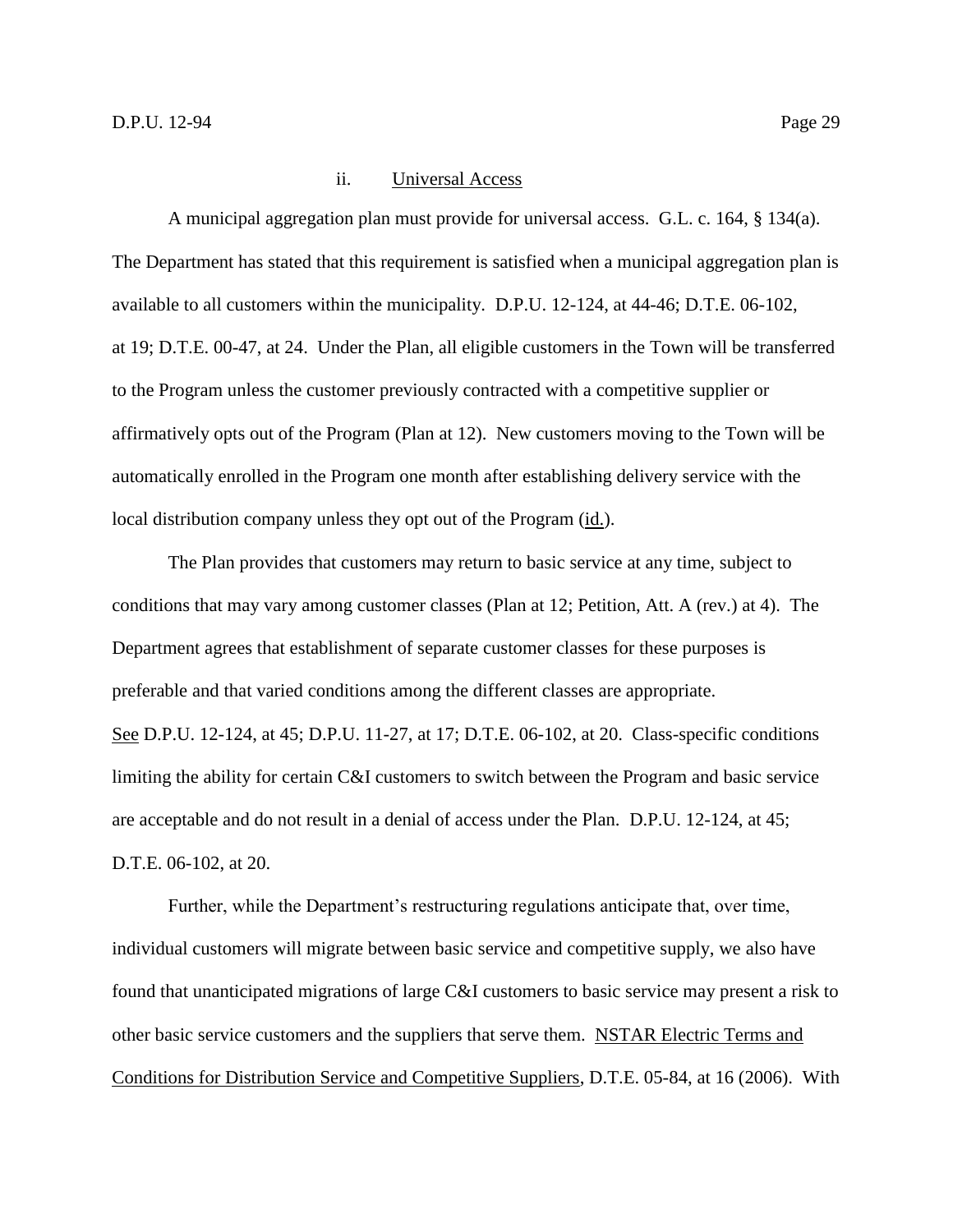this risk in mind, the Department implemented precautionary measures in municipal aggregation plans to diminish the risk associated with unanticipated customer migrations from municipal aggregations. D.P.U. 12-124, at 45-46; D.P.U. 12-39, at 18; D.P.U. 11-27, at 24; D.P.U. 11-28, at 16-17; D.P.U. 11-32, at 16-17; D.P.U. 04-32, at 23-24. We find that similar measures are warranted for the Plan and, therefore, we direct Ashby to provide the local distribution company with (1) a 90-day notice prior to a planned termination of the Plan, (2) a 90-day notice prior to the end of the anticipated term of the Program's ESA, and (3) a four-business-day notice of the successful negotiation of a new power purchase agreement that extends the date at which aggregation participants would otherwise return to basic service. D.P.U. 12-124, at 46.

Subject to the conditions stated above, the Department concludes that the Town has satisfied the statutory requirement of G.L. c. 164, § 134(a) regarding universal access.

#### iii. Reliability

A municipal aggregation plan must provide for reliability. G.L. c. 164, § 134(a). The ESA contains provisions that commit the competitive supplier to provide all-requirements power supply, to make all necessary arrangements for power supply, and to use proper standards of management and operations (Plan at 12; Petition, Atts. A (rev.) at 11; G). The Plan provides an organizational structure to ensure the Town has the technical expertise necessary to operate the Program (Plan at 2-5). The Town has contracted with a consultant through a competitive solicitation to provide technical expertise to the Program (Petition, Atts. A (rev.) at 2; D; E). The consultant provides the day-to-day management and supervision of the Program and will serve as the Town's procurement agent (Plan at 3). The consultant is responsible for all costs of the Program and will be compensated through a \$0.001 per kWh commission fee (Plan at 5). The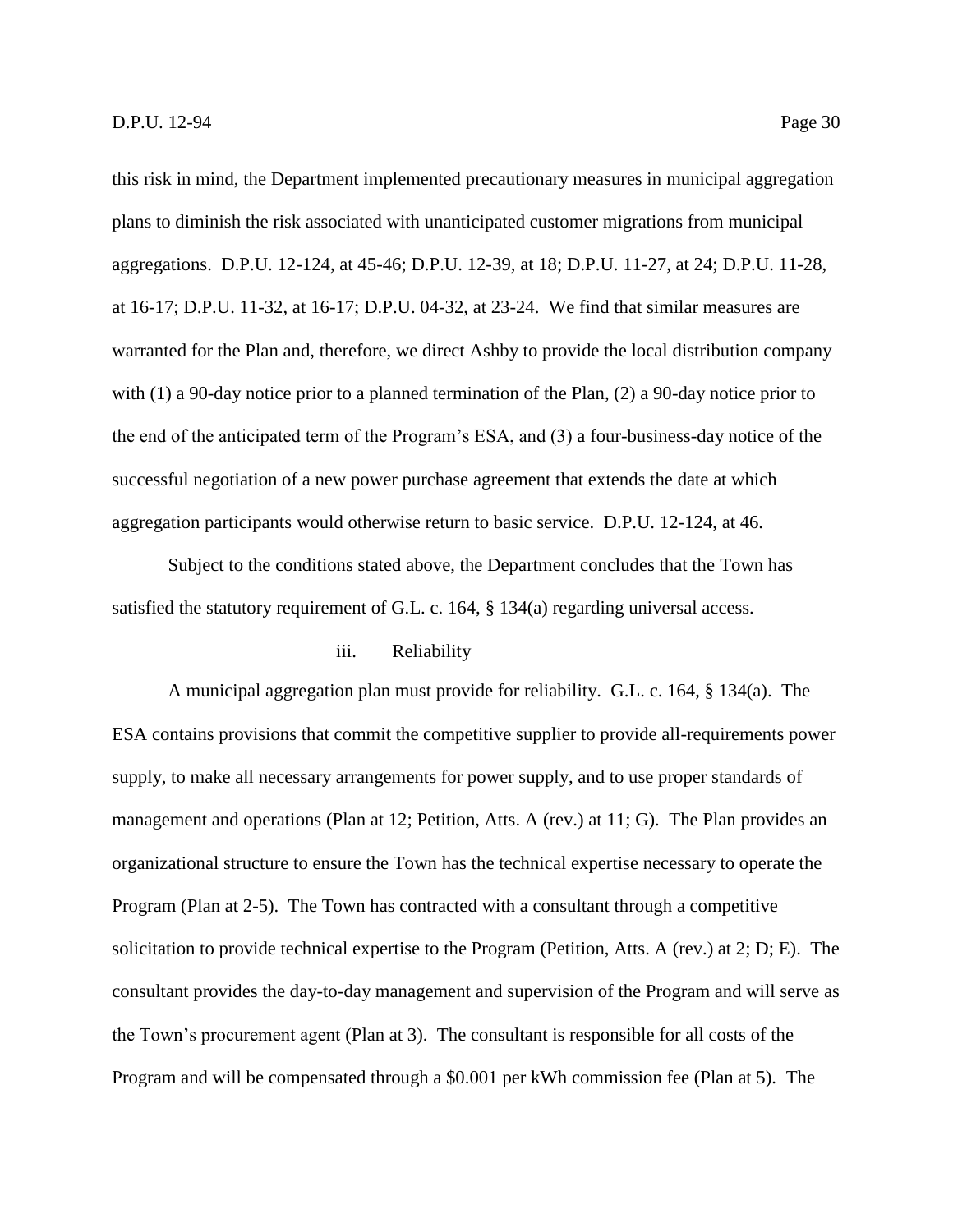Plan also states that the ESA will contain provisions that delineate liability and provide for indemnification of Program participants in the event the competitive supplier fails to meet its obligations under the contract (Plan at 13-14; Petition, Atts. A (rev.) at 11-12; G).

Further, a municipal aggregation program must operate in a reliable manner. Once customers are enrolled in a municipal aggregation the municipality must provide reliable electric supply service through the competitive supply market until the municipal aggregation program is terminated. D.P.U. 12-124, at 67. The Department has found that the practice of "suspending" a municipal aggregation program by switching customers between competitive supply and basic service as a means of obtaining a lower price for energy supply is not only contrary to the intent of G.L. c. 164, § 134, but also violates the Department's policies regarding the use of basic service. D.P.U. 12-124, at 65. Basic service is designed to be utilized as a last-resort service, and not as an alternate competitive supply option. D.P.U. 12-124, at 65; D.P.U. 12-39, at 18; D.P.U. 11-27, at 24; D.P.U. 11-28, at 16-17; D.P.U. 11-32, at 16-17; D.T.E. 05-84, at 15-18; Investigation by the Department of Telecommunications and Energy on its own Motion into the Provision of Default Service, D.T.E. 02-40-B at 7 (2003). Therefore, if the Town switches its customers from competitive supply to basic service based on price, the municipal aggregation program will be considered terminated.<sup>18</sup> D.P.U. 12-124, at 66. Once a municipal aggregation plan is terminated, a municipality seeking to form a new municipal aggregation must complete the process of aggregation, including submitting a new municipal aggregation plan to the Department for approval, in accordance with G.L. c. 164, § 134(a).

<sup>18</sup> In accordance with G.L. c. 164,  $\S$  134(a), individual customers may still opt out of a municipal aggregation at any time and choose to return to basic service or select their own competitive supplier. D.P.U. 12-124, at 66.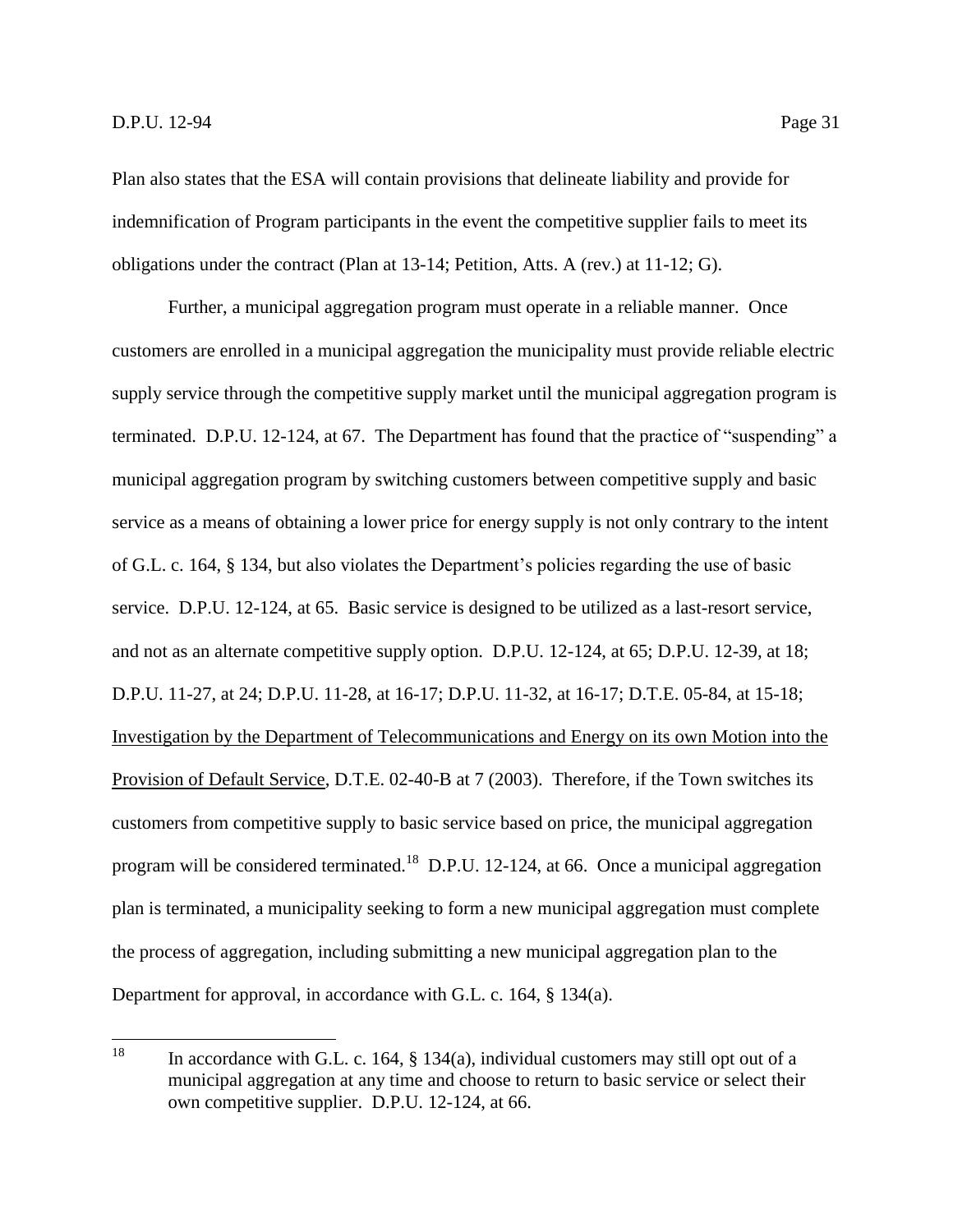Subject to the conditions stated above, the Department concludes that the Town has satisfied the statutory requirement of G.L. c. 164, § 134(a) regarding reliability.

#### iv. Equitable Treatment of all Customer Classes

General Laws c. 164, § 134(a) also requires a municipal aggregation plan to provide for equitable treatment of all customer classes. The Department has stated that this requirement does not mean that all customer classes must be treated equally; rather, customer classes that are similarly situated must be treated equitably. D.T.E. 06-102, at 20. The Plan allows for varied pricing or terms and conditions among different customer classes to account for the disparate characteristics of each customer class (Plan at 10, 12; Exh. DPU-Ashby 1-1). The Town states it will seek prices that will differ among customer classes (Plan at 10). The Program's customer classes will be the same as the local distribution company's basic service customer classes (Plan at 10).

For its initial competitive solicitation, Ashby will not execute an ESA if the price for residential customers is greater than the basic service rate at the time the municipal aggregation commences (Petition, Att. A (rev.) at 5; Exh. DPU-Ashby 3-3). For commercial and industrial customers, the Town may execute an ESA for prices greater than basic service rates at the time municipal aggregation commences (Exh. DPU-Ashby 3-4). While G.L. c. 164, § 134(a) does not include a price benchmark for the review of municipal aggregation plans, the Town's proposed use of basic service rates as a benchmark will ensure that residential customers receive savings, at least at the initiation of the Program. D.P.U. 12-39, at 19.

As stated above, G.L. c. 164, § 134 does not require that all customer classes be treated equally; however, customer classes that are similarly situated must be treated equitably.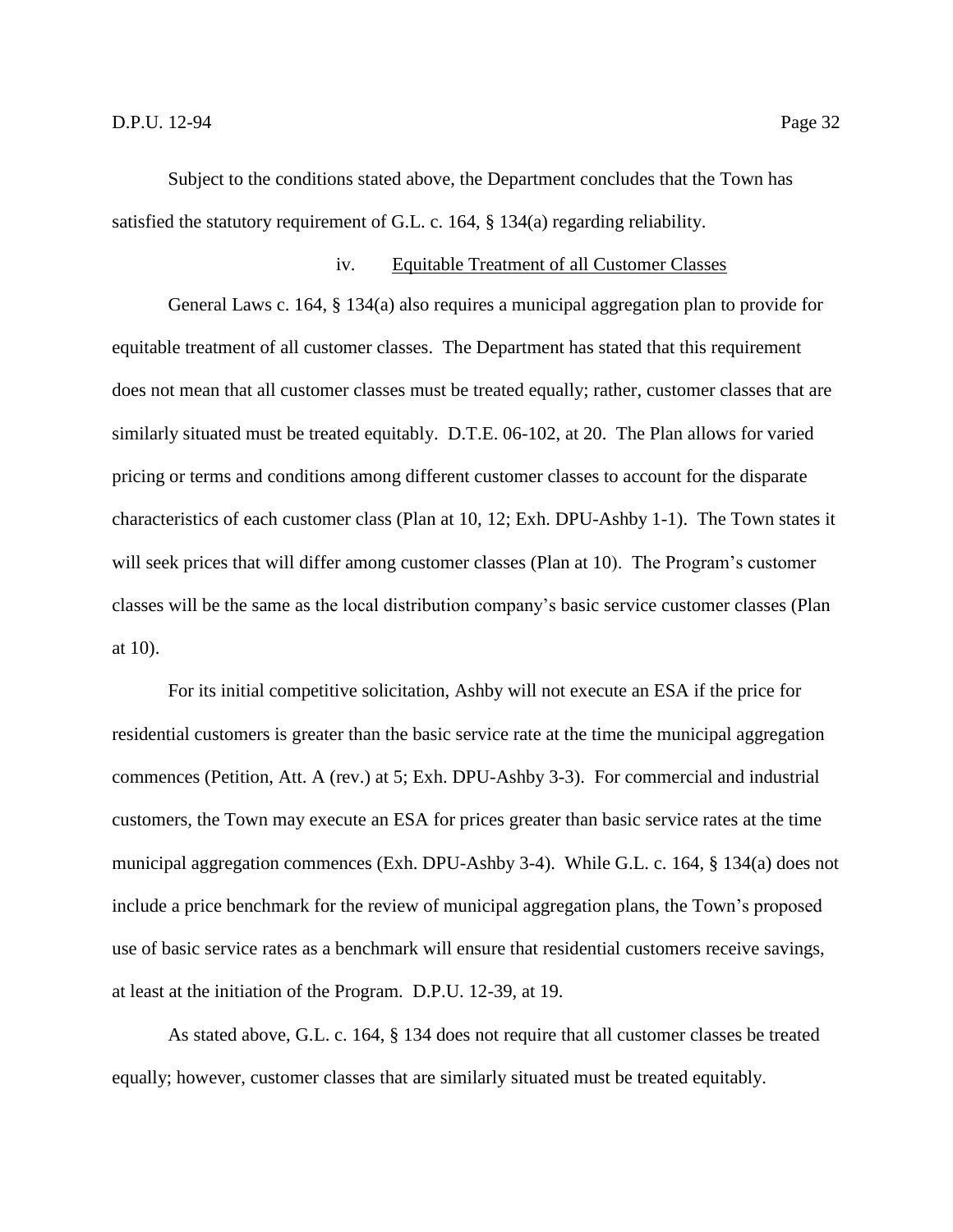D.T.E. 06-102, at 20. The Department has found that residential and small commercial and industrial customers are similarly situated because both classes have limited competitive supply options. D.T.E. 06-102, at 20; D.T.E. 02-40-B at 44-46. For this reason, the Department has determined that basic service should be procured and priced for residential and small commercial and industrial customers in a similar manner. D.T.E. 02-40-B at 44-46. As proposed, the Plan provides less protection to small commercial and industrial customers than residential customers, even though they are similarly situated. D.T.E. 06-102, at 21. Accordingly, in order to ensure that the Plan provides equitable treatment of all customer classes, the Department directs Ashby to employ the same benchmarks for small commercial and industrial customers as it does for residential customers. D.T.E. 06-102, at 21.

The Plan provides for the right of all customers to raise and resolve disputes with the competitive supplier, as well as with the Department (Plan at 13; Petition, Atts. A (rev.) at 11-12; G). The Plan further provides all customers with the right to all required notices and the right to opt out of the Program (Plan at 13; Petition, Att. A (rev.) at 12-13). Subject to the conditions stated above, the Department finds the Town has satisfied the statutory equitable treatment requirement.

# v. Customer Education

General Laws c. 164, § 134 states that it is the "duty of the aggregated entity to fully inform participating ratepayers" that they will be automatically enrolled in the municipal aggregation plan and that they have the right to opt out. It is critical that customers are informed and educated about a municipal aggregation plan and their right to opt out of participation, especially in light of the automatic enrollment provisions afforded to these plans. D.T.E. 06-102,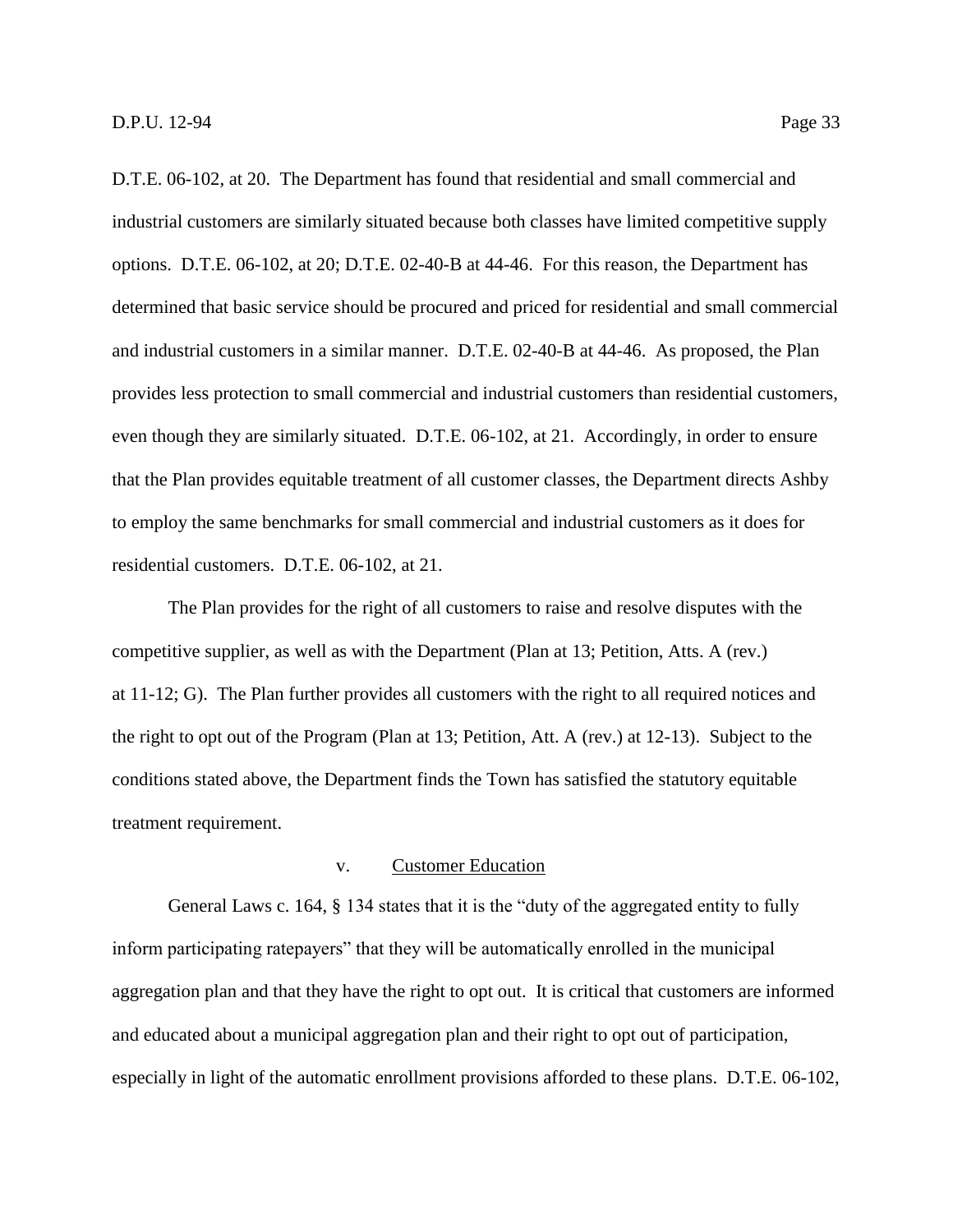at 21. The Plan describes the manner in which the Town will inform customers of their right to opt out and provides other pertinent information about the Program (Plan at 6-8; Petition, Atts. A (rev.) at 5-6; H; I; J (rev.)). The education component of Ashby's Plan is similar to the education component approved by the Department in Lanesborough's municipal aggregation plan. See D.P.U. 11-27, at 19-21. The education component of the Town's Plan includes several means to communicate with customers, including newspapers, public and cable television, public meetings, electronic communication, a Program specific website, a toll-free customer service line, and a direct mail component including the opt-out notification (Plan at 6-8; Petition, Atts. A (rev.) at 5-6; H; J (rev.)).

Ashby has elected to fulfill its statutory obligation to deliver the opt-out notice to all eligible customers by shifting this responsibility to the competitive supplier (Plan at 6; Petition, Att. A (rev.) at 6). Regardless of which entity prepares, funds, and physically sends the direct mail materials, the education materials must appear to the customer as coming from the Town, and include the Town seal and letterhead where appropriate. See D.P.U. 12-124, at 48; D.P.U. 11-27, at 20; D.T.E. 06-102, at 22. Customers might not expect to receive important information about the Program and their right to opt out from a competitive supplier or consultant. See D.P.U. 12-124, at 48; D.P.U. 11-27, at 20; D.T.E. 06-102, at 22. The opt-out notices must be sent in clearly marked Town envelopes that state that they contain information about customers' participation in the Program. D.P.U. 12-124, at 48-49; D.P.U. 11-27, at 20; D.T.E. 06-102, at 22; Cape Light Compact, D.T.E. 00-47-A at 14 (2000). The opt-out notice must be designed in a manner reasonably calculated to draw the attention of each customer to the importance of the decision he or she must make. D.P.U. 12-124, at 48; D.P.U. 11-27, at 20;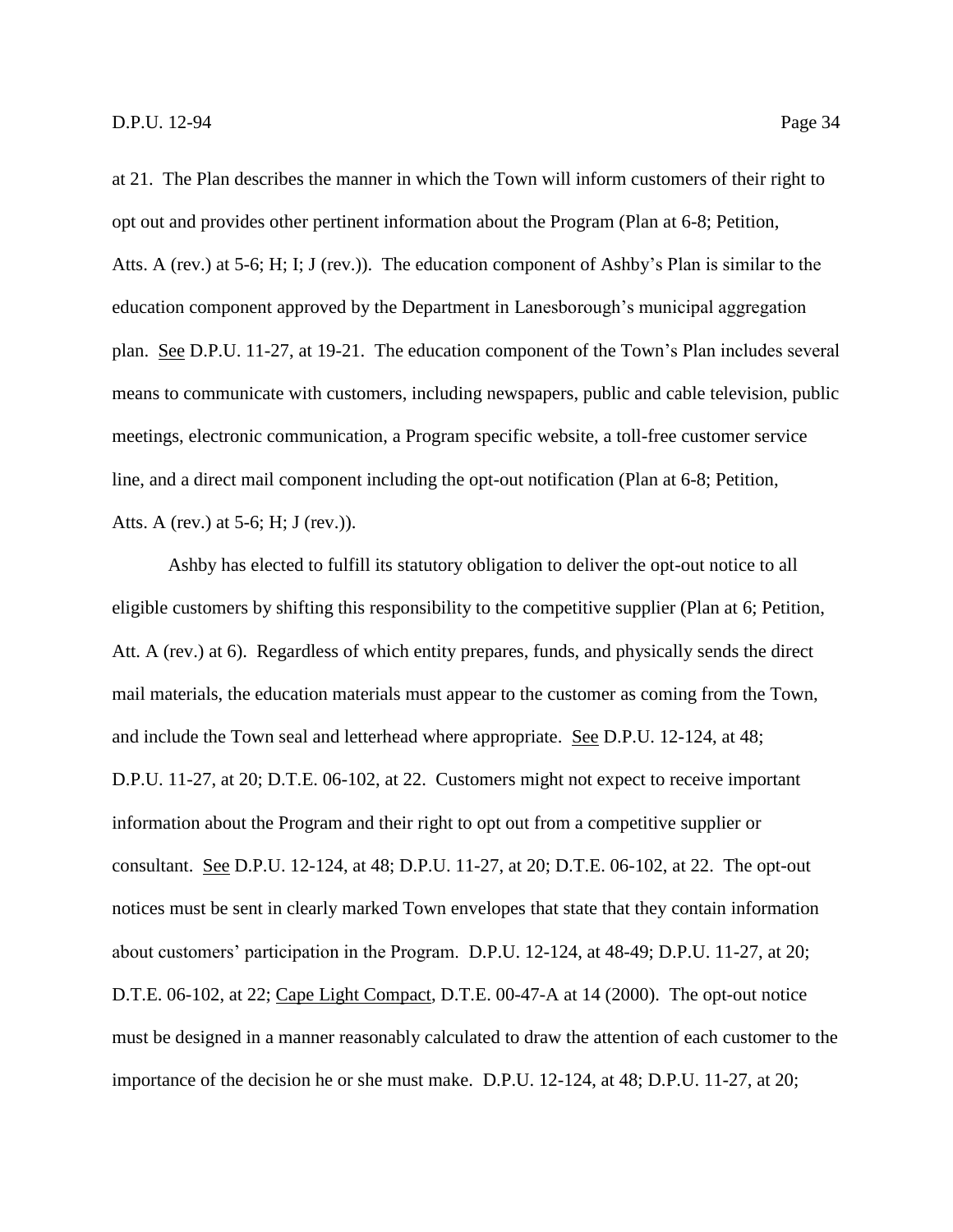D.T.E. 06-102, at 22; D.T.E. 00-47-A at 14. The Town's petition includes copies of the form opt-out notice, envelope, and reply card, which have been reviewed by the Department's Consumer Division (see Petition, Att. J (rev.)). The Department's Consumer Division has determined that the form and content of the direct mail materials meet the Department's requirements. The Town shall submit a copy of the final opt-out notice to the Director of the Department's Consumer Division prior to start of the 30-day opt-out period.

Although the statute is silent regarding customer education after a customer is enrolled with the municipal aggregation, the Department expects that the Town will continue to provide customers with information regarding the ongoing operations of the Program. The Town explains that it will notify customers of the execution of all ESAs through press releases and public notices (Petition, Att. H at 2-3; Exh. DPU-Ashby 3-7). In order to ensure customers are aware of price changes, the Town should notify its customers of any changes in the municipal aggregation's competitive supplier rates and include the current rates on the municipal aggregation's program website.

The Attorney General also argues that the Department should require the Town to maintain a website that provides the municipal aggregation's rates and the prevailing basic service rates (Attorney General Brief at 2).<sup>19</sup> General Laws c. 164, § 134(a) ¶ 6 requires municipalities to disclose the basic service rate to eligible customers prior to enrollment in the municipal aggregation program. Since only customers on basic service are eligible for enrollment in the municipal aggregation program, the pre-enrollment disclosure ensures that

<sup>19</sup> Ashby did not file a response to the Attorney General's suggestion that the Town provide customers with both the Town's rates and the prevailing basic service rates.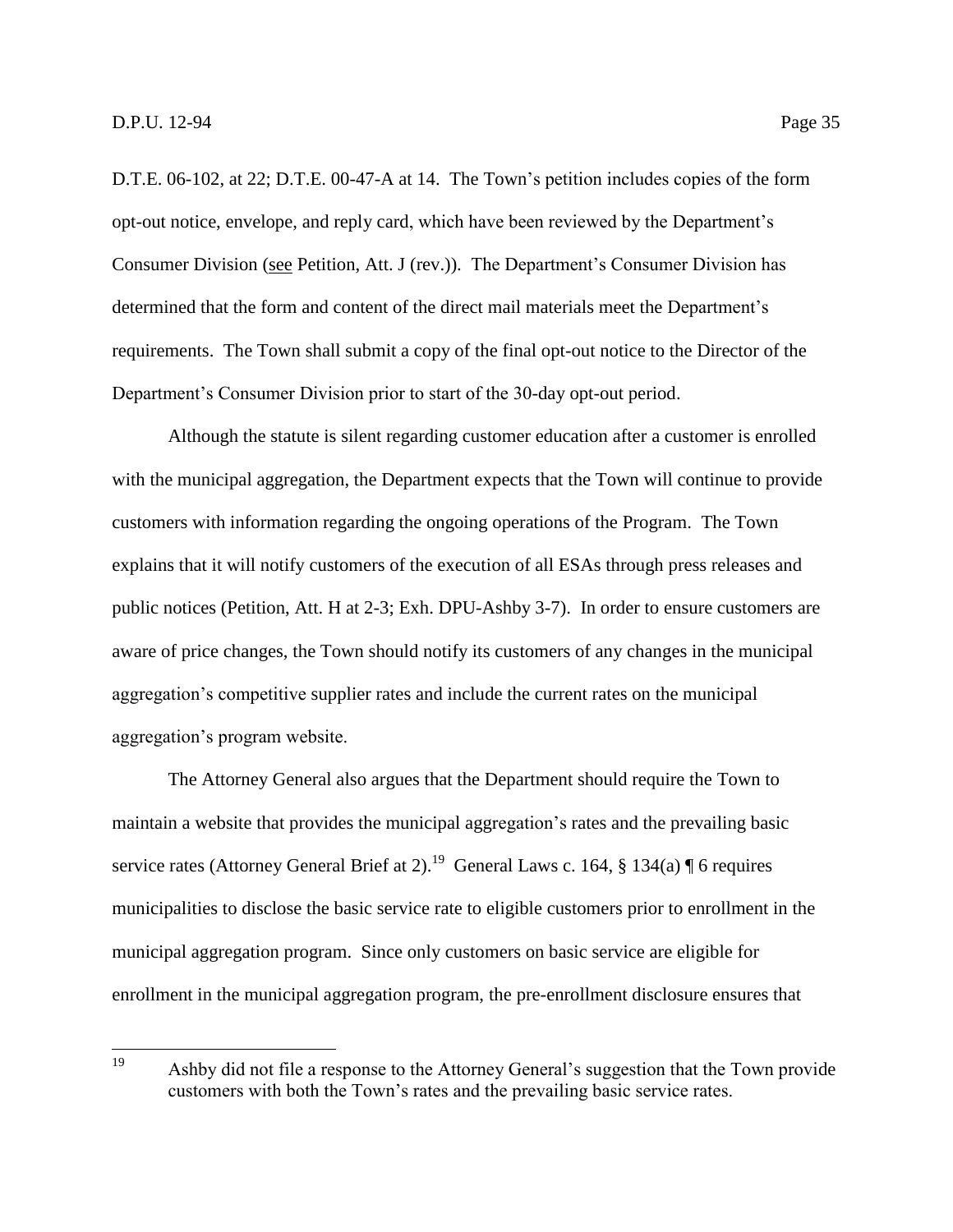customers are aware of the rate they will receive if they continue to remain on basic service. General Laws c. 164, § 134, however, does not require a municipality to continually notify its customers of basic service or alternative electric supply rates, and the Department will not impose such a requirement.

Municipal aggregations are governed by the laws and regulations regarding aggregated services. G.L. c. 164, § 134(a). Aggregated entities are not required to investigate and continually notify their customers of alternative electric supply products. Imposing such a requirement may constitute an unfair burden for an aggregation. The Department, however, recognizes an important distinction between a municipal aggregation and other aggregations: automatic enrollment rather than affirmative enrollment. Compare G.L. c. 164, § 134(a) with 220 C.M.R. § 11.05(4)(a). Since municipal aggregation customers are automatically enrolled and remain customers of the municipal aggregation unless they choose to opt out, the Department finds it appropriate to require municipalities to remind customers of their right to opt out of the municipal aggregation program. At a minimum, the municipality shall include a statement on their municipal aggregation website explaining that customers may opt out of the municipal aggregation program at any time and return to basic service. The website should also include a link the Department's Retail Electric Market webpage

[\(http://www.mass.gov/eea/energy-utilities-clean-tech/electric-power/electric-market-info/\)](http://www.mass.gov/eea/energy-utilities-clean-tech/electric-power/electric-market-info/), which includes information about basic service and competitive suppliers.

Subject to the conditions stated above, the Department concludes that the Town has satisfied the statutory requirement regarding customer education.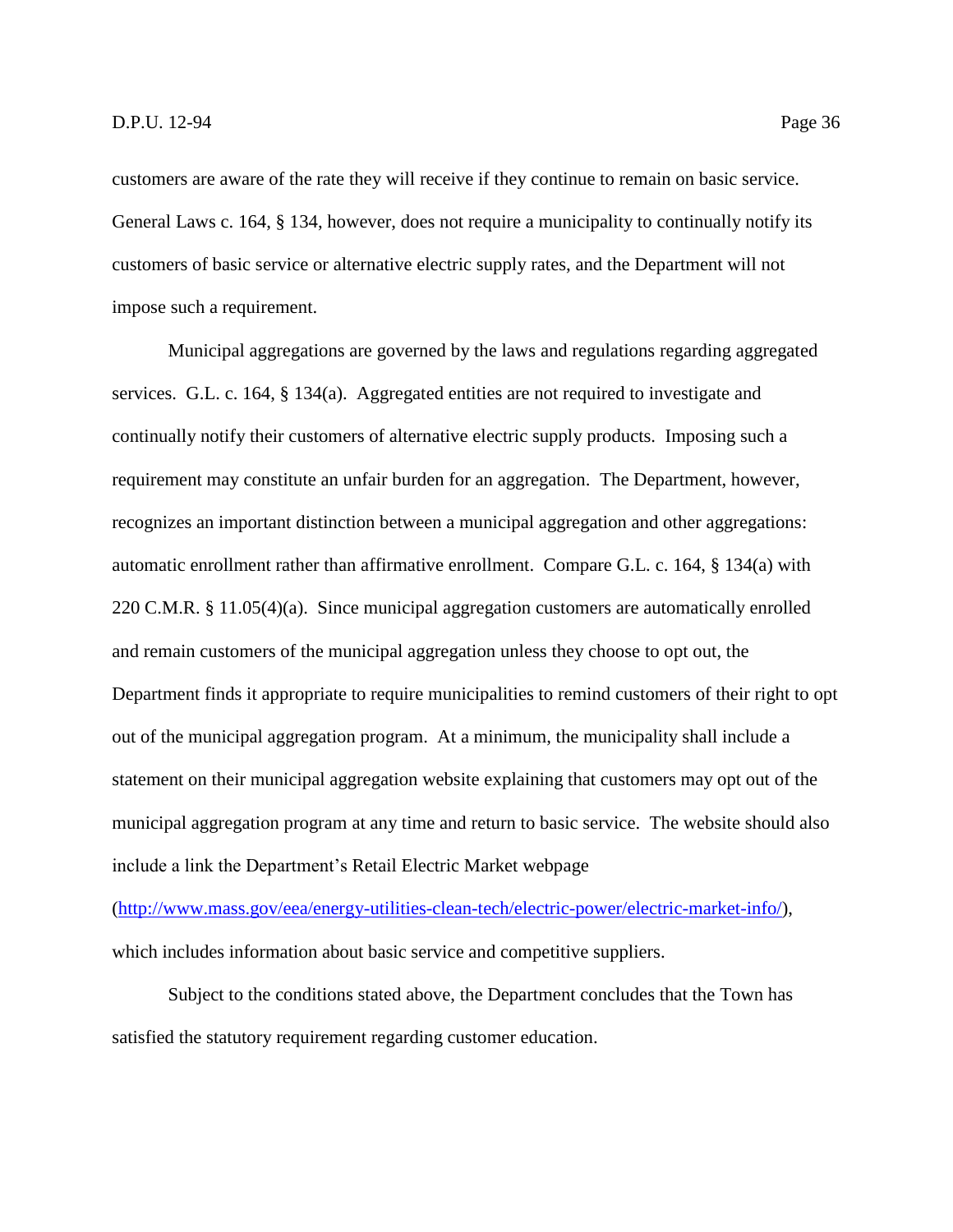# 3. Consistency with the Department's Rules and Regulations Regarding Information Disclosure

<span id="page-39-0"></span>The Department is required to promulgate uniform information disclosure labeling regulations, applicable to all competitive suppliers of electricity, in order to provide "prospective and existing customers with adequate information by which to readily evaluate power supply options available in the market." G.L. c. 164, § 1(F)(6). Consistent with the statute, the Department's regulations provide for uniform disclosure labels that include information regarding a competitive supplier's price and price variability; customer service; and fuel, emissions and labor characteristics. 220 C.M.R. § 11.06(2). The regulations require competitive suppliers to provide an information disclosure label to each of their existing customers quarterly. 220 C.M.R. § 11.06(4)(c).<sup>20</sup> For a municipal aggregation program, the Department requires that the quarterly notifications be mailed directly to individual customers because this is the vehicle by which customers will be informed of their opt-out rights. D.T.E. 06-102, at 23; D.T.E. 00-47, at 28.

Ashby has requested a waiver from the Department's information disclosure requirements included in G.L. c. 164, § 1(F)(6) and 220 C.M.R. § 11.06. As good cause for the waiver, the Town states that the competitive supplier can provide this information more effectively and at a lower cost through alternate means (id.). The Town proposes to use alternatives similar to those used by Lanesborough, Ashland, Lunenburg, and Lowell. See Petition at 3-4; D.P.U. 11-27, at 21-23; D.P.U. 11-28, at 20-22; D.P.U. 11-32, at 20-22; D.P.U. 12-124, at 49-51. These methods include press releases, public service announcements

<sup>20</sup> <sup>20</sup> Municipal aggregators are exempt from the information disclosure requirements of 220 C.M.R. § 11.06; however, there is no exemption for the competitive supplier of a municipal aggregation. 220 C.M.R. § 11.02.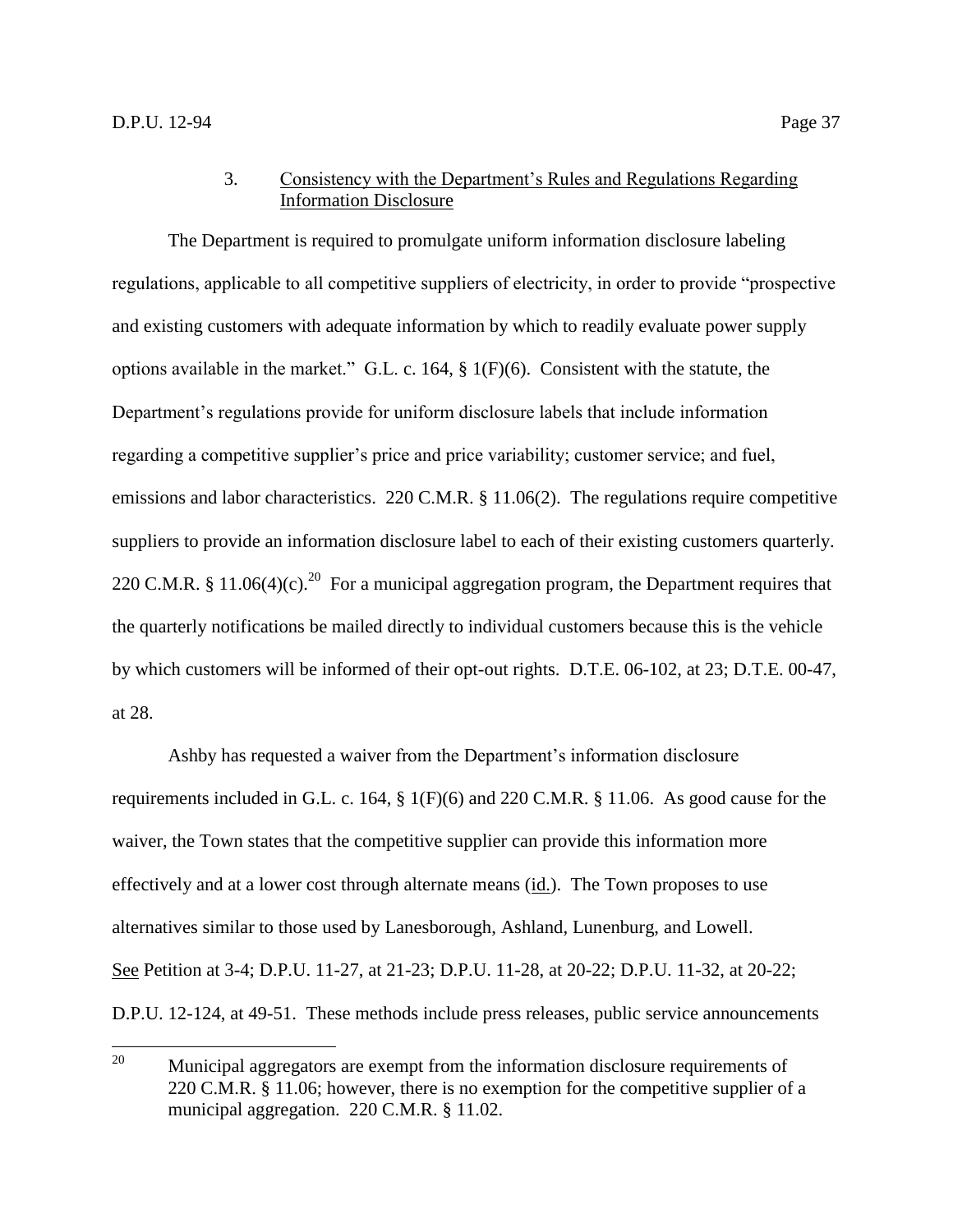on cable television, newsletters, postings at Town Hall, meetings of the Town Board of Selectmen, and postings on the websites of the Town and the consultant (Petition at 4; Att. H). The Town explains that it intends to use all of these methods to provide the information required by 220 C.M.R. § 11.06(2) (Exh. DPU-Ashby 3-10).

The Department approved similar requests by the Cape Light Compact in D.T.E. 00-47, Marlborough in D.T.E. 06-102, Lanesborough in D.P.U. 11-27, Ashland in D.P.U. 11-28, Lunenburg in D.P.U. 11-32, Lancaster in D.P.U. 12-39, and Lowell in D.P.U. 12-124 for waivers from the information disclosure requirements of 220 C.M.R. § 11.06 because their education plans included many means by which this information would be provided to customers, and their alternate information disclosure strategy would allow the competitive supplier to provide the required information to their customers as effectively as quarterly mailings. See D.P.U. 12-124, at 51; D.P.U. 12-39, at 23; D.P.U. 11-27, at 23; D.P.U. 11-28, at 22; D.P.U. 11-32, at 22; D.T.E. 06-102, at 23; D.T.E. 00-47, at 28. Since Ashby's information disclosure strategy is similar to those strategies approved in Lowell, Lancaster, Lanesborough, Ashland, and Lunenburg, and the required information will be provided through multiple channels, the Department concludes that this alternate information disclosure strategy will allow the competitive supplier to provide the required information to its customers as effectively as quarterly mailings. Accordingly, pursuant to 220 C.M.R. § 11.08, the Department grants Ashby and its competitive supplier a waiver from 220 C.M.R. § 11.06(4)(c). In order to ensure that such alternate means are effective and are used on a comprehensive and consistent basis, the Town shall document its information disclosure strategy to the Department on an annual basis as part of its annual report discussed in Section V, below. Ashby's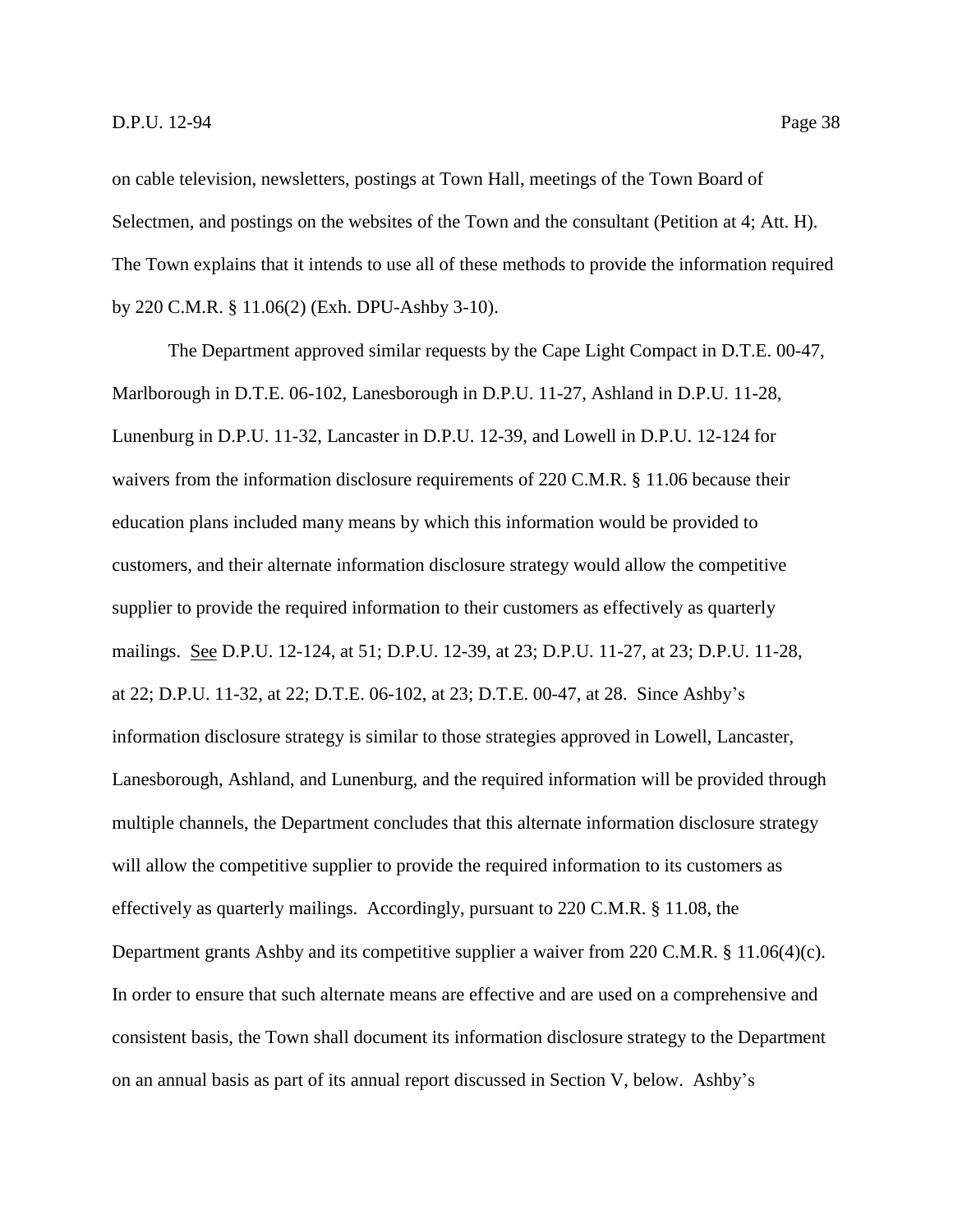competitive supplier will be required to adhere to all other applicable provisions of 220 C.M.R. § 11.06.

# E. Conclusion

<span id="page-41-0"></span>The Department finds that the Plan is consistent with the requirements established in G.L. c. 164, § 134 and the Department's rules and regulations. See supra Section IV. Ashby has demonstrated that it has satisfied the procedural requirements by obtaining its local governing entity's approval by an affirmative vote of the Town Meeting, consulting with DOER, providing an opportunity for review of the Plan by its citizen and filing all required elements of a municipal aggregation plan. See supra Section IV.B. The Plan provides for reliability, universal access, and equitable treatment of all classes of customers. See supra Section IV.D.2.b. The Department finds Ashby's proposed education plan acceptable subject to the conditions discussed above. See supra Section IV.D.2.b.v. Finally, the Department grants Ashby and its competitive supplier a waiver from the Department's information disclosure requirements subject to the conditions identified above. See supra Section IV.D.3. In conclusion, subject to the conditions above, the Department approves Ashby's municipal aggregation plan as revised on February 3, 2014. The Town shall notify the Department within 48 hours of the execution of an ESA to serve the municipal aggregation program. The notice should include, at a minimum, the name of the competitive supplier, the rates by customer class, the term of the ESA, and the anticipated date of initial enrollment.

A municipality may continue to operate a municipal aggregation program and enter into subsequent contracts for energy and energy-related services in accordance with its approved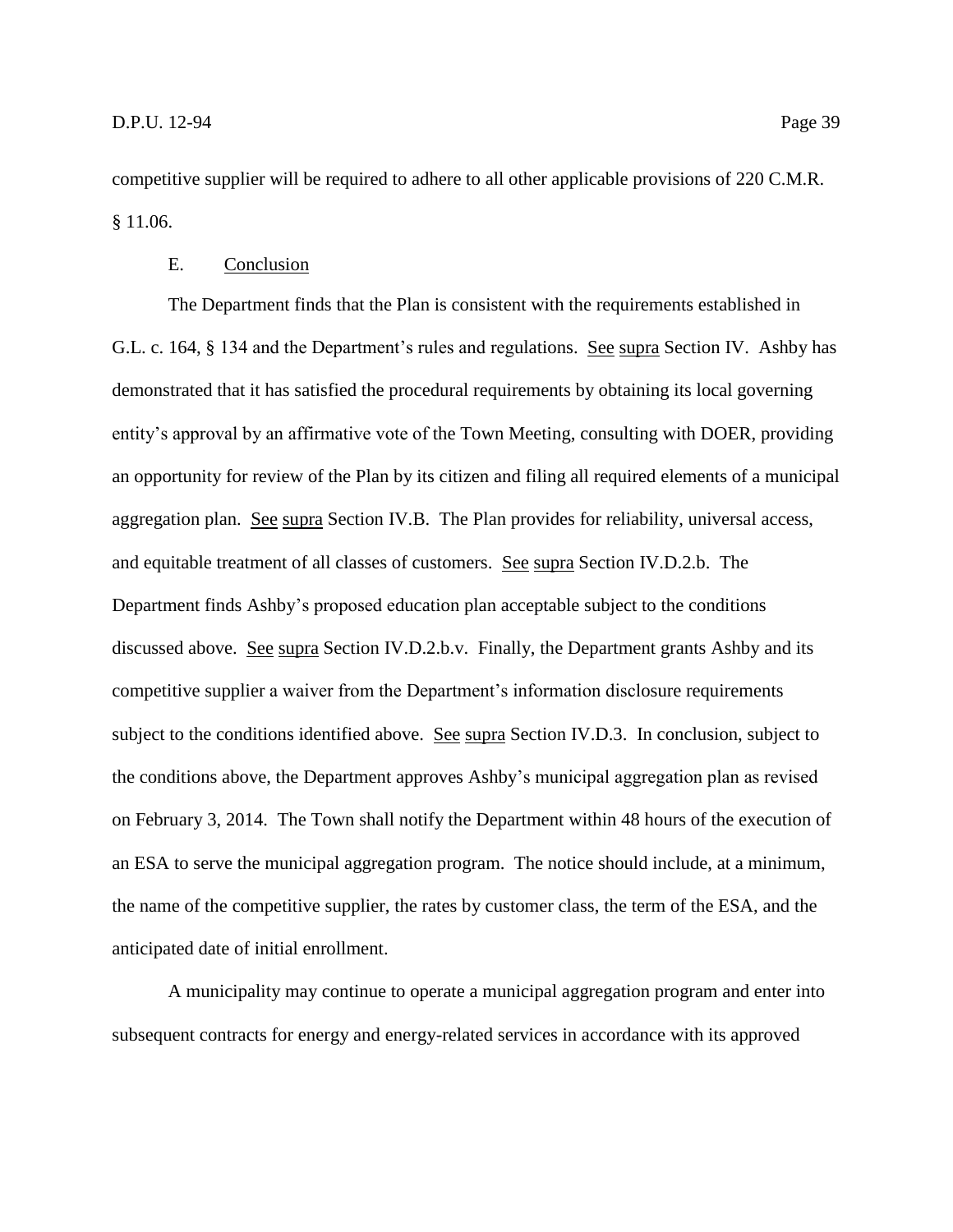municipal aggregation plan without additional Department approval under G.L. c. 164, § 134.<sup>21</sup> Municipalities, however, are required to submit to the Department a revised municipal aggregation plan if the municipality seeks to deviate from its approved plan, or due to changes in the law, regulations, the competitive supply market, or other circumstances such that the approved plan no longer accurately describes the operations of the municipal aggregation program. If the Town proposes to change its funding mechanism, consultant, or seeks to offer a variable rate or optional green power product, the Town must file a revised municipal aggregation plan (see Exhs. DPU-Ashby 3-5; DPU-Ashby 3-8; DPU-Ashby 3-9; DPU-Ashby 3-11). Prior to filing a revised plan with the Department, a municipality or group of municipalities shall consult with DOER, submit the revised plan for review by its citizens, and obtain all necessary approvals.

# <span id="page-42-0"></span>V. ANNUAL REPORTS

In order to improve customer education and the public's understanding of municipal aggregations, the Town is hereby directed to submit an annual report to the Department on December  $1<sup>st</sup>$  of each year. The annual report shall, at a minimum, provide: (1) a list of the Program's competitive suppliers over the past year; (2) the term of each power supply contract; (3) the aggregation's monthly enrollment statistics by customer class; (4) a brief description of any renewable energy supply options; and (5) a discussion and documentation regarding the implementation of the municipal aggregation's alternative information disclosure strategy in accordance with the Department's directive in Section IV.D.3, above. The Town's first annual report shall be filed on December 1, 2014.

<sup>21</sup> A municipality may be required to seek approval of contracts pursuant to other laws and regulations.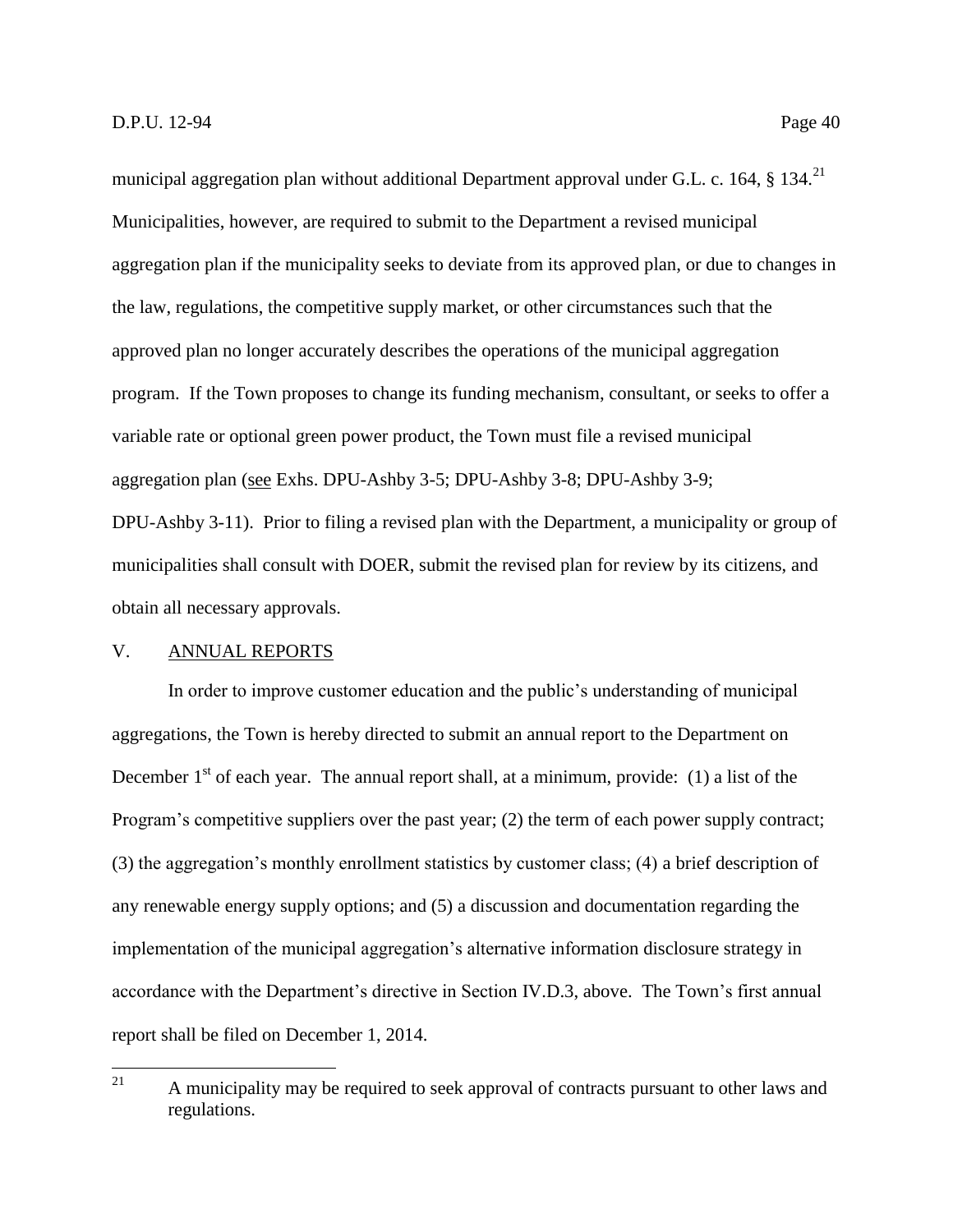# D.P.U. 12-94 Page 41

#### <span id="page-43-0"></span>VI. ORDER

Accordingly, after due notice and consideration, it is

ORDERED: That the motion for clarification of the Commonwealth of Massachusetts Attorney General is DENIED; and it is

FURTHER ORDERED: That the motion for reconsideration of the Commonwealth of Massachusetts Attorney General is DENIED; and it is

FURTHER ORDERED: That subject to the conditions established above, the municipal aggregation plan filed by the Town of Ashby is APPROVED; and it is

FURTHER ORDERED: That the Town of Ashby shall comply with all other directives contained in this Order.

By Order of the Department,

 $\sqrt{s/}$ Ann G. Berwick, Chair

 $\sqrt{s/}$ Jolette A. Westbrook, Commissioner

 $\sqrt{s/}$ 

Kate McKeever, Commissioner